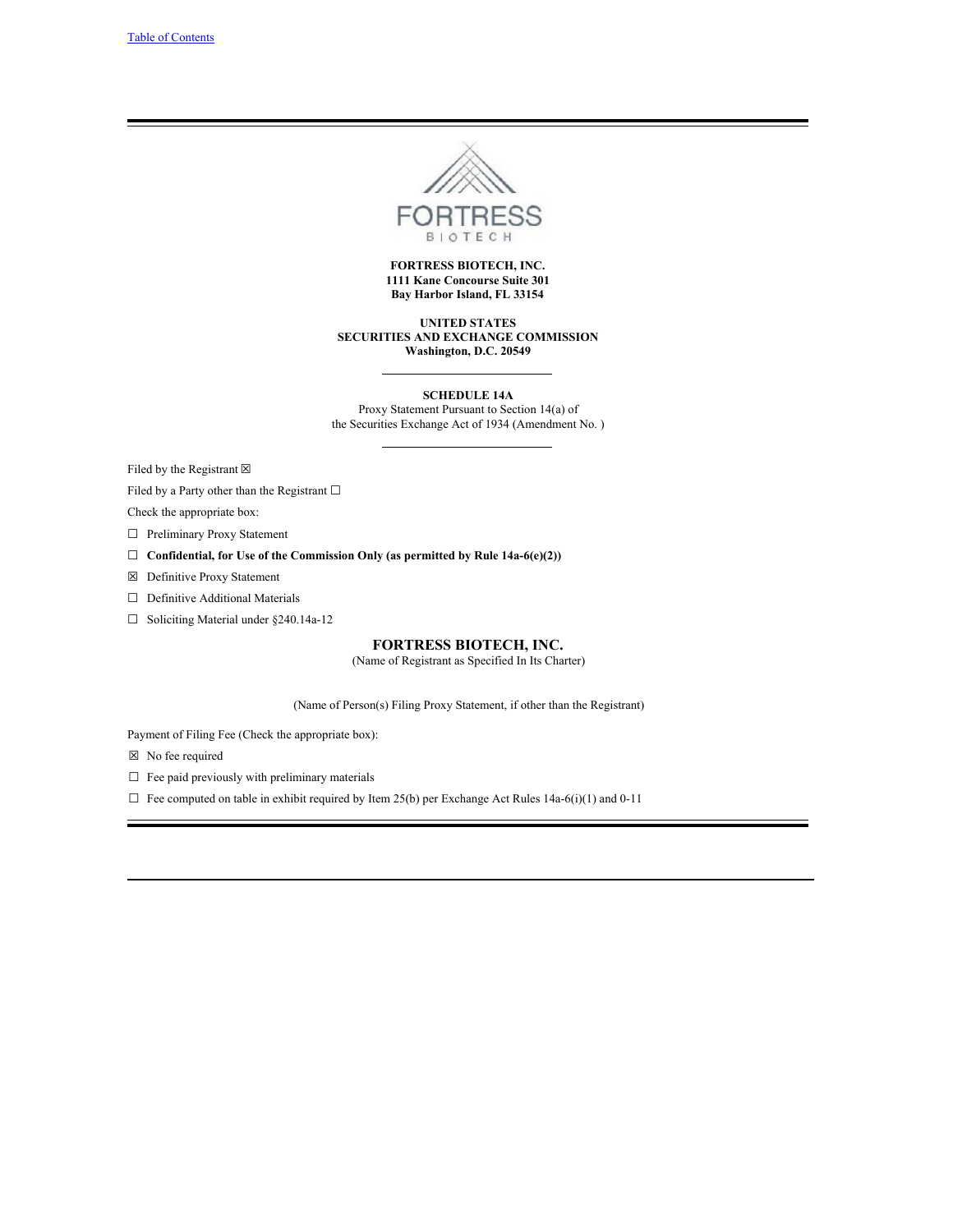

# **FORTRESS BIOTECH, INC. 1111 Kane Concourse Suite 301 Bay Harbor Island, FL 33154**

Dear Stockholder:

You are cordially invited to the Annual Meeting of Stockholders (the "Annual Meeting") of Fortress Biotech, Inc. (the "Company") to be held on Tuesday, June 21, 2022 at 10:00 a.m. ET. The Annual Meeting will be completely virtual and conducted by means of a live webcast as described below, which can be accessed at www.virtualshareholdermeeting.com/fbio2022 when you enter your 16-digit control number included with the Notice of Internet Availability or proxy card. At the meeting, the stockholders will be asked to (i) elect eight directors for a term of one year, (ii) conduct an advisory vote to approve the compensation of our named executive officers, (iii) ratify the appointment of KPMG LLP as our independent registered public accounting firm for the year ending December 31, 2022, (iv) amend the Amended and Restated Certificate of Incorporation, as amended, of the Company (the "Certificate of Incorporation") in Article IV, Section A, to increase the number of authorized shares of the Company's Common Stock from 170,000,000 to 200,000,000, (v) amend the Company's 2013 Stock Incentive Plan, as amended, to increase the number of shares of the Company's Common Stock issuable thereunder, and (vi) transact any other business that may properly come before the 2022 Annual Meeting or any adjournment of the 2022 Annual Meeting. You will also have the opportunity to ask questions and make comments at the meeting.

In accordance with the rules and regulations of the Securities and Exchange Commission, we are furnishing our 2022 proxy statement and annual report to stockholders for the year ended December 31, 2021 on the internet. You may have already received our "Important Notice Regarding the Availability of Proxy Materials," which was mailed on or about April 29, 2022. That notice described how you can obtain our proxy statement and annual report. You can also receive paper copies of our proxy statement and annual report upon request.

It is important that your stock be represented at the meeting regardless of the number of shares you hold. You are encouraged to specify your voting preferences by marking our proxy card and returning it as directed. If you do attend the meeting virtually and wish to vote live during the meeting, you may revoke your proxy at the meeting.

If you have any questions about the proxy statement or the accompanying 2021 Annual Report, please contact Robyn M. Hunter, our Chief Financial Officer at 781-652-4500.

Thank you for your ongoing support of and continued interest in Fortress Biotech, Inc.

Sincerely,

/s/ Lindsay A. Rosenwald, M.D. Lindsay A. Rosenwald, M.D. *Executive Chairman, Chief Executive Of icer and President*

April 29, 2022 Bay Harbor Island, FL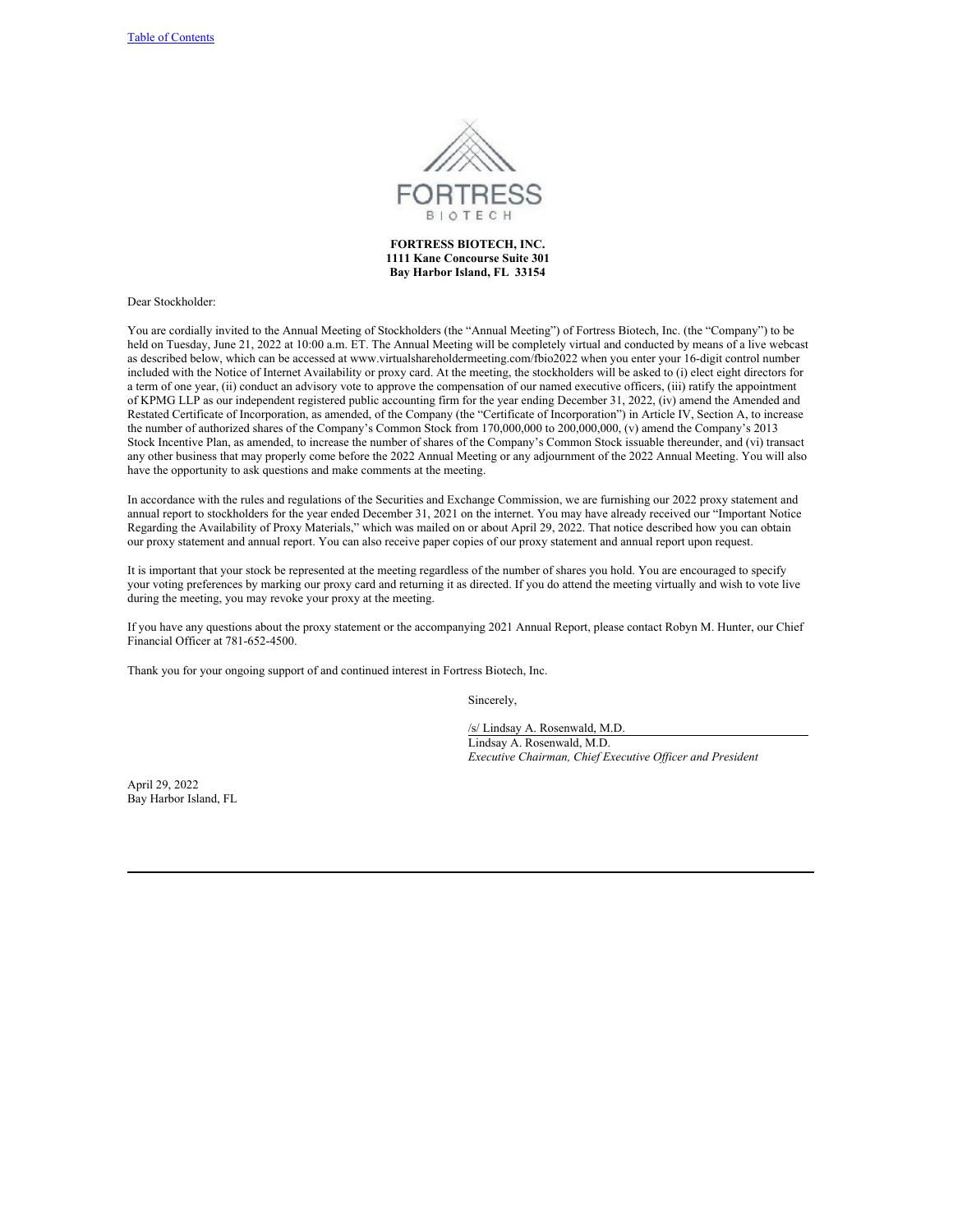

## **FORTRESS BIOTECH, INC. 1111 Kane Concourse Suite 301 Bay Harbor Island, FL 33154 NOTICE OF ANNUAL MEETING OF STOCKHOLDERS**

## **Annual Meeting Will be Conducted Virtually**

To facilitate greater shareholder access, Fortress is hosting a completely virtual Annual Meeting. You may attend the webcast of the meeting via the internet on Tuesday, June 21, 2022 at 10:00 a.m. ET, at www.virtualshareholdermeeting.com/fbio2022 when you enter your 16-digit control number included with the Notice of Internet Availability or proxy card. Instructions on how to attend and participate in the Annual Meeting via the webcast are posted on www.virtualshareholdermeeting.com/fbio2022. You will be able to vote your shares by following the instructions on the website and ask questions by using the question box on the virtual meeting platform. At the meeting, stockholders will consider and act on the following items:

- 1. Elect eight directors for a term of one year;
- 2. An advisory vote to approve the compensation of our named executive officers;
- 3. Ratify the appointment of KPMG LLP as our independent registered public accounting firm for the year ending December 31, 2022;
- 4. Amend the Amended and Restated Certificate of Incorporation, as amended, of the Company (the "Certificate of Incorporation") in Article IV, Section A, to increase the number of authorized shares of the Company's Common Stock from 170,000,000 to 200,000,000;
- 5. Amend the Company's 2013 Stock Incentive Plan, as amended, to increase the number of shares of the Company's Common Stock issuable thereunder by 3,000,000; and
- 6. Transact any other business that may properly come before the Annual Meeting or any adjournment of the Annual Meeting.

Only those stockholders of record as of the close of business on April 25, 2022 are entitled to vote at the Annual Meeting or any postponements or adjournments thereof. A complete list of stockholders entitled to vote at the Annual Meeting will be available for your inspection 10 days preceding our Annual Meeting, at our offices located at 1111 Kane Concourse Suite 301 Bay Harbor Island, FL 33154, between the hours of 10:00 a.m. and 5:00 p.m., local time, each business day, or if we determine that a physical in-person inspection is not practicable, such list of stockholders may be made available electronically, upon request.

# **YOUR VOTE IS IMPORTANT!**

Instructions on how to vote your shares via the Internet are contained on the "Important Notice Regarding the Availability of Proxy Materials," which was mailed on or about April 29, 2022. Instructions on how to obtain a paper copy of our proxy statement and annual report to stockholders for the year ended December 31, 2021 are listed on the "Important Notice Regarding the Availability of Proxy Materials." These materials can also be viewed online by following the instructions listed on the "Important Notice Regarding the Availability of Proxy Materials."

If you choose to receive a paper copy of our proxy statement and annual report, you may vote your shares by completing and returning the proxy card that will be enclosed.

Submitting your proxy does not affect your right to vote virtually if you decide to attend the Annual Meeting. You are urged to submit your proxy as soon as possible, regardless of whether or not you expect to attend the Annual Meeting. You may revoke your proxy at any time before it is voted at the Annual Meeting by (i) delivering written notice to our Corporate Secretary, Robyn M. Hunter, at our address above, (ii) submitting a later dated proxy card, (iii) voting again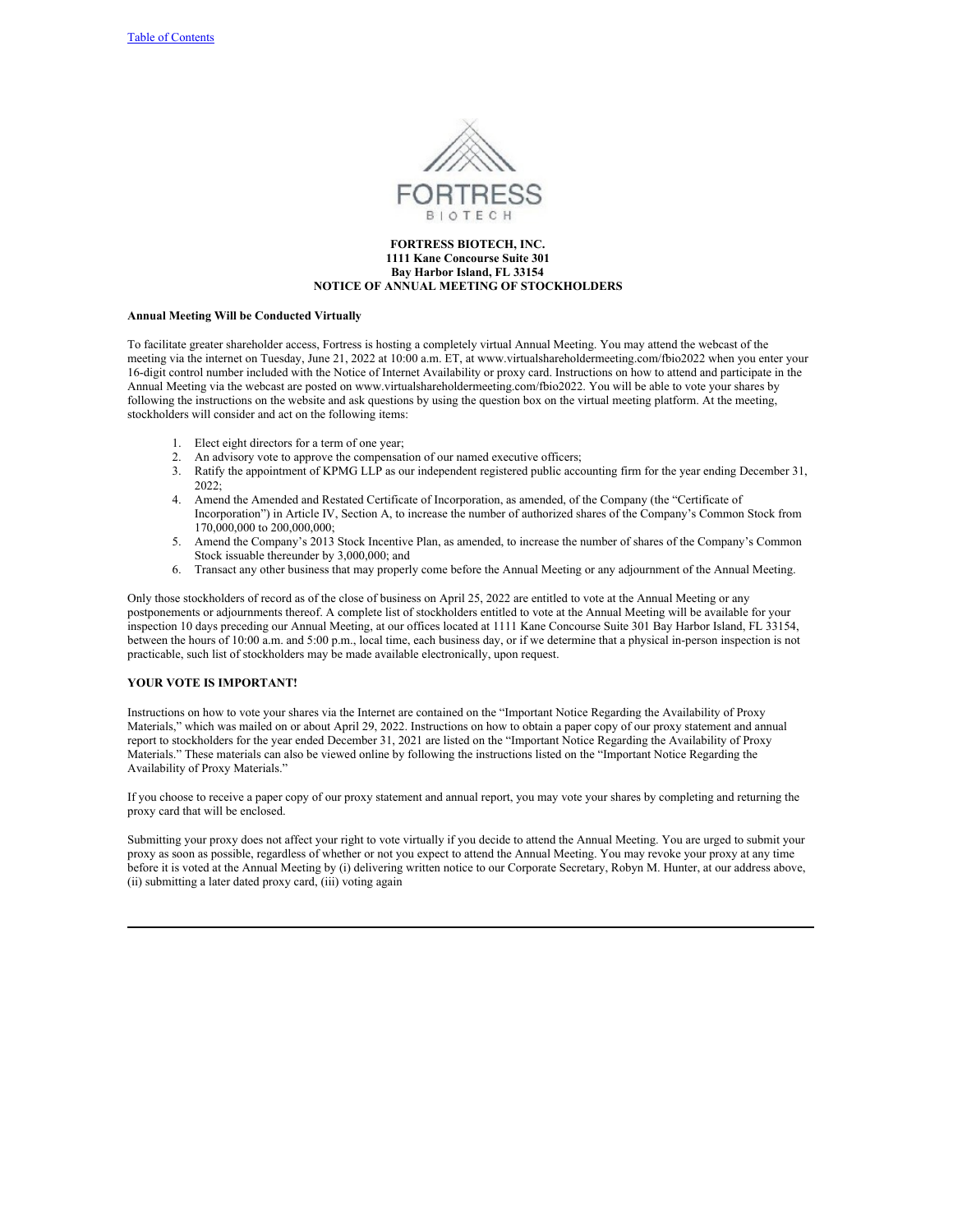via the Internet as described in the "Important Notice Regarding the Availability of Proxy Materials," or (iv) attending the Annual Meeting and voting virtually. No revocation under (i) or (ii) will be effective unless written notice or the proxy card is received by our Corporate Secretary at or before the Annual Meeting.

When you submit your proxy, you authorize Lindsay A. Rosenwald, M.D. and Robyn M. Hunter to vote your shares at the Annual Meeting and on any adjournments of the Annual Meeting in accordance with your instructions.

By Order of the Board of Directors,

/s/ Robyn M. Hunter Robyn M. Hunter *Corporate Secretary*

April 29, 2022 Bay Harbor Island, FL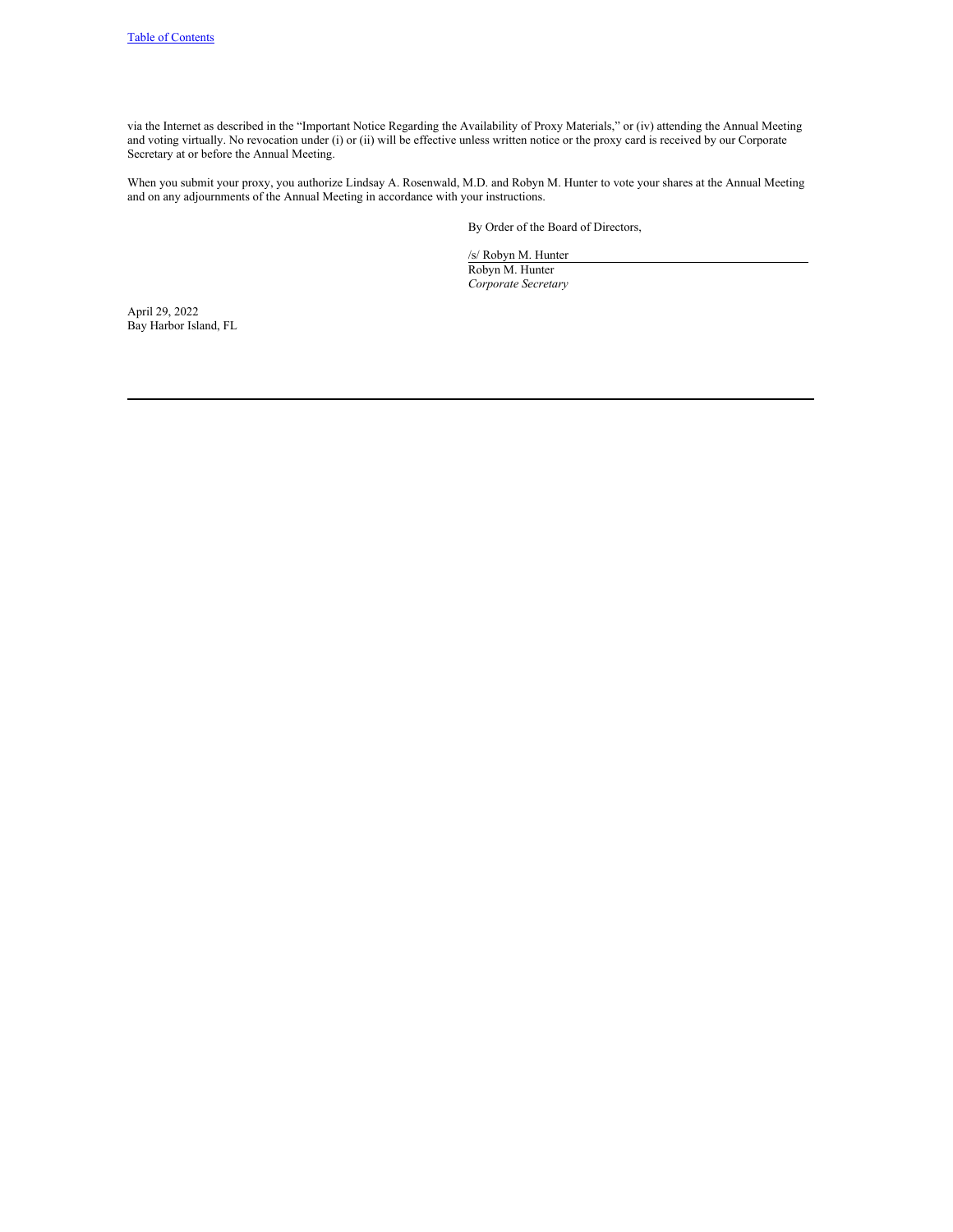**FORTRESS BIOTECH, INC. 1111 Kane Concourse Suite 301 Bay Harbor Island, FL Phone: (781) 652-4500 Fax: (781) 459-7788 PROXY STATEMENT**

This proxy statement is being made available via internet access, beginning on or about April 29, 2022, to the owners of shares of common stock of Fortress Biotech, Inc. (the "Company," "our," "we," or "Fortress") as of April 25, 2022, in connection with the solicitation of proxies by our Board of Directors for our 2022 Annual Meeting of Stockholders (the "Annual Meeting"). On or about April 29, 2022, we sent an "Important Notice Regarding the Availability of Proxy Materials" to our stockholders. If you received this notice by mail, you will not automatically receive by mail our proxy statement and annual report to stockholders for the year ended December 31, 2021. If you would like to receive a printed copy of our proxy statement, annual report and proxy card, please follow the instructions for requesting such materials in the notice. Upon request, we will promptly mail you, paper **copies of such materials free of charge.**

The Annual Meeting will be held by live webcast on Tuesday, June 21, 2022 at 10:00 a.m. ET. You may access the meeting via the internet at www.virtualshareholdermeeting.com/fbio2022 when you enter your 16-digit control number included with the Notice of Internet Availability or proxy card. The virtual meeting platform is fully supported across browsers (Internet Explorer, Firefox, Chrome, and Safari) and devices (desktops, laptops, tablets, and cell phones) running the most updated version of applicable software and plugins. You should ensure that you have a strong internet or Wi-Fi connection from wherever you intend to participate in the Annual Meeting. Our Board of Directors encourages you to read this document thoroughly and take this opportunity to vote, via proxy, on the matters to be decided at the Annual Meeting. As discussed below, you may revoke your proxy at any time before your shares are voted at the Annual Meeting.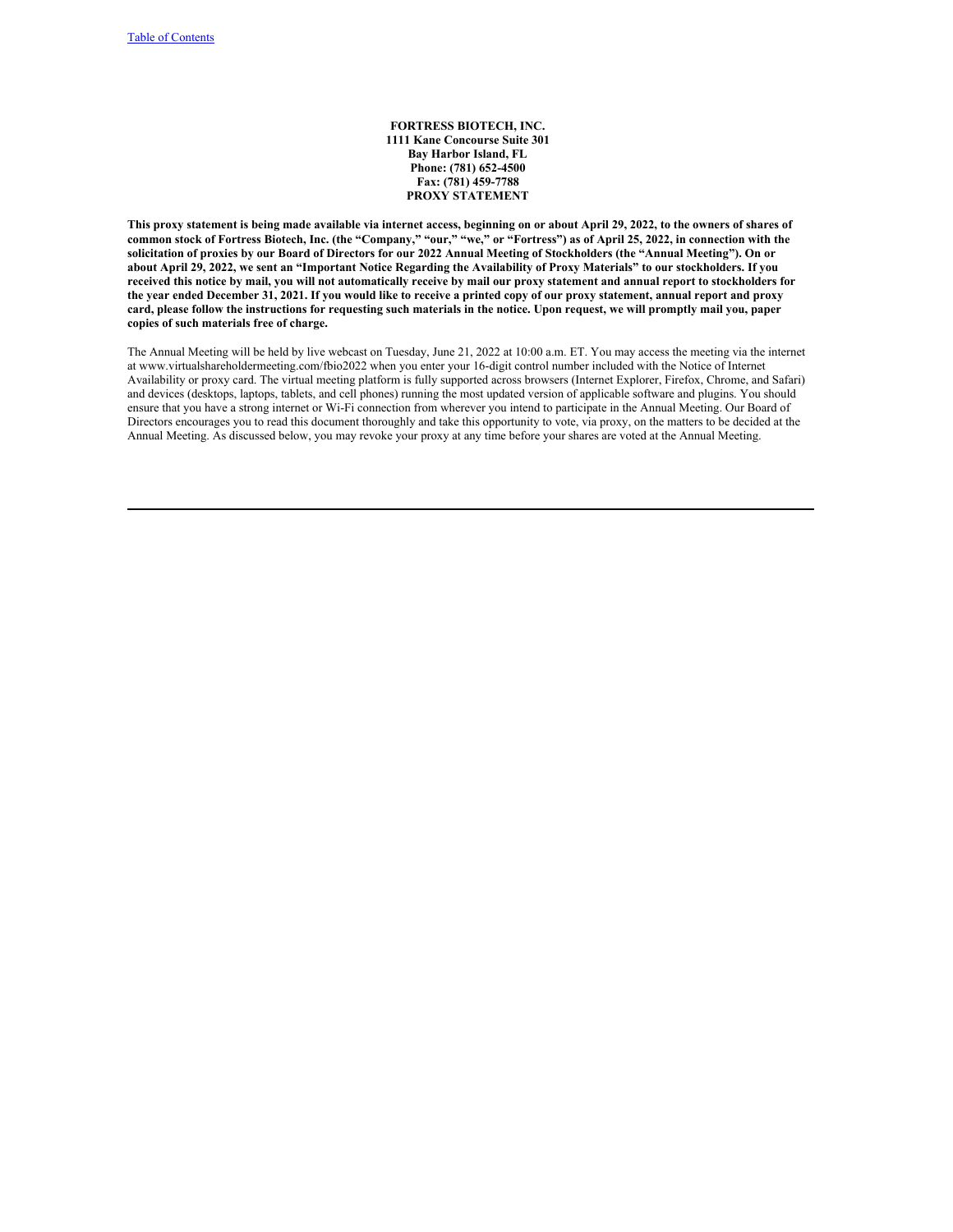# <span id="page-5-0"></span>**Table of Contents**

|                | <b>OUESTIONS AND ANSWERS</b>                                                                                                                                               | $\mathbf{1}$   |
|----------------|----------------------------------------------------------------------------------------------------------------------------------------------------------------------------|----------------|
| $\Omega$ .     | Why did I receive an "Important Notice Regarding the Availability of Proxy Materials"?                                                                                     | $\mathbf{1}$   |
| <u>Q.</u>      | When is the Annual Meeting?                                                                                                                                                | $\mathbf{1}$   |
| <u>Q.</u>      | Where will the Annual Meeting be held?                                                                                                                                     | $\mathbf{1}$   |
| <u>Q.</u>      | What is the purpose of the Annual Meeting?                                                                                                                                 | $\mathbf{1}$   |
| $Q_1$          | How many votes do I have?                                                                                                                                                  | $\mathbf{1}$   |
| <u>Q.</u>      | Who is entitled to vote at our Annual Meeting?                                                                                                                             | $\overline{2}$ |
| $Q_1$          | How do I vote?                                                                                                                                                             | $\overline{2}$ |
| Q <sub>i</sub> | What if I have technical difficulties or trouble accessing the virtual Annual Meeting?                                                                                     | 3              |
| <u>Q.</u>      | What is a proxy?                                                                                                                                                           | 3              |
| $\Omega$ .     | How will my shares be voted if I vote by proxy?                                                                                                                            | 3              |
| $Q_1$          | Can I change my vote after I return my proxy card?                                                                                                                         | 3              |
| $\Omega$ .     | Is my vote confidential?                                                                                                                                                   | 3              |
| $Q_1$          | How are votes counted?                                                                                                                                                     | 4              |
| $\Omega$ .     | What constitutes a quorum at the Annual Meeting?                                                                                                                           | 4              |
| $\Omega$ .     | What vote is required to elect our directors for a one-year term?                                                                                                          | 4              |
| $\Omega$ .     | How will the outcome of the non-binding vote to approve the compensation of our named executive officers be determined?                                                    | 5              |
| <u>Q.</u>      | What vote is required to ratify KPMG LLP as our independent registered public accounting firm for the year ending<br>December 31, 2022?                                    | 5              |
| <u>Q.</u>      | What vote is required to amend the Certificate of Incorporation to increase the number of authorized shares of Common<br>Stock?                                            | 5              |
| $Q_1$          | What vote is required to amend the Company's 2013 Stock Incentive Plan, as amended, to increase the number of shares of<br>the Company's Common Stock issuable thereunder? |                |
| <u>Q.</u>      | What percentage of our outstanding common stock do our directors and executive officers own?                                                                               | 5              |
| $Q_1$          | How can I find out the results of the voting of the Annual Meeting?                                                                                                        | 5              |
| <u>Q.</u>      | Who was our independent public accountant for the year ending December 31, 2021? Will they be represented at the<br><b>Annual Meeting?</b>                                 | 5              |
| $Q_1$          | Who is paying for this proxy solicitation?                                                                                                                                 | 6              |
| $\Omega$       | How can I obtain a copy of our annual report on Form 10-K?                                                                                                                 | 6              |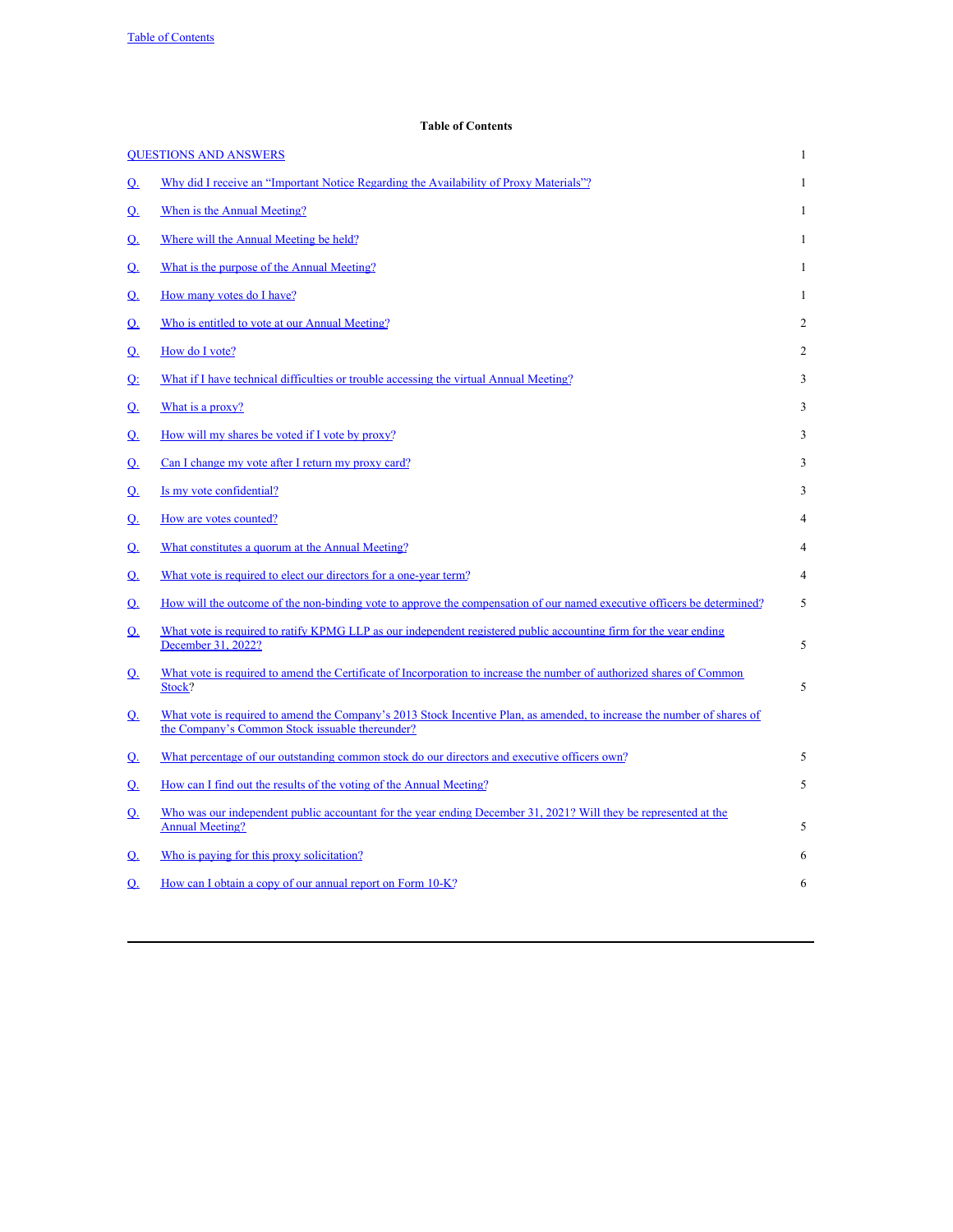| <b>CORPORATE GOVERNANCE</b>                                                                                                                                   | 6  |
|---------------------------------------------------------------------------------------------------------------------------------------------------------------|----|
| <b>Our Board of Directors</b>                                                                                                                                 | 6  |
| INDEPENDENT REGISTERED PUBLIC ACCOUNTING FIRM FEES AND OTHER MATTERS                                                                                          | 14 |
| REPORT OF THE AUDIT COMMITTEE                                                                                                                                 | 16 |
| <b>OUR EXECUTIVE OFFICERS</b>                                                                                                                                 | 17 |
| <b>EXECUTIVE COMPENSATION</b>                                                                                                                                 | 18 |
| <b>OUTSTANDING EOUITY AWARDS AT 2021 FISCAL YEAR-END</b>                                                                                                      | 22 |
| EQUITY COMPENSATION PLAN INFORMATION                                                                                                                          | 23 |
| <b>DIRECTOR COMPENSATION</b>                                                                                                                                  | 24 |
| DELINQUENT SECTION 16(A) BENEFICIAL OWNERSHIP REPORTS                                                                                                         | 25 |
| RELATED-PERSON TRANSACTIONS                                                                                                                                   | 25 |
| STOCK OWNERSHIP OF OUR DIRECTORS, EXECUTIVE OFFICERS, AND 5% BENEFICIAL OWNERS                                                                                | 30 |
| PROPOSAL ONE: ELECTION OF DIRECTORS; NOMINEES                                                                                                                 | 31 |
| PROPOSAL TWO: ADVISORY VOTE ON EXECUTIVE COMPENSATION                                                                                                         | 32 |
| PROPOSAL THREE: RATIFICATION OF APPOINTMENT OF KPMG LLP AS OUR INDEPENDENT REGISTERED PUBLIC<br><b>ACCOUNTING FIRM</b>                                        | 33 |
| PROPOSAL FOUR: AMENDMENT TO THE AMENDED AND RESTATED CERTIFICATE OF INCORPORATION, AS<br>AMENDED. TO INCREASE THE NUMBER OF AUTHORIZED SHARES OF COMMON STOCK | 34 |
| PROPOSAL FIVE: AMENDMENT TO THE COMPANY'S 2013 STOCK INCENTIVE PLAN TO INCREASE THE NUMBER<br>OF SHARES OF COMMON STOCK AUTHORIZED FOR ISSUANCE THEREUNDER    | 35 |
| <b>ADDITIONAL INFORMATION</b>                                                                                                                                 | 36 |
| CERTIFICATE OF AMENDMENT OF THE AMENDED AND RESTATED CERTIFICATE OF INCORPORATION, AS<br>AMENDED, OF FORTRESS BIOTECH, INC.                                   | 38 |
| AMENDMENT TO THE COMPANY'S 2013 STOCK INCENTIVE PLAN TO INCREASE THE NUMBER OF SHARES OF<br>COMMON STOCK AUTHORIZED FOR ISSUANCE THEREUNDER                   | 38 |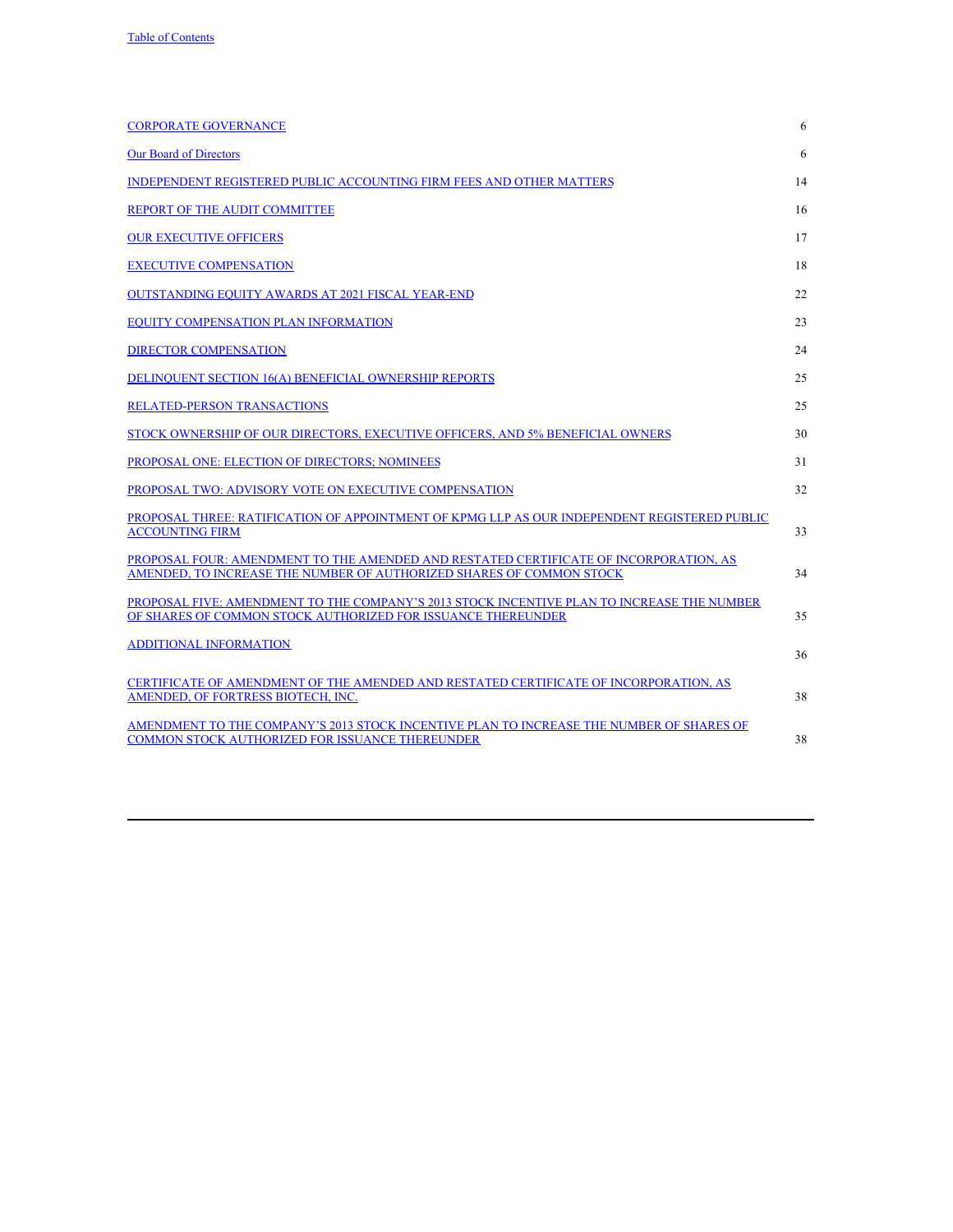# <span id="page-7-3"></span><span id="page-7-2"></span><span id="page-7-1"></span><span id="page-7-0"></span>**QUESTIONS AND ANSWERS**

# *Q. Why did I receive an "Important Notice Regarding the Availability of Proxy Materials"?*

A. In accordance with Securities and Exchange Commission ("SEC") rules, instead of mailing a printed copy of our proxy materials, we may send an "Important Notice Regarding the Availability of Proxy Materials" to stockholders. All stockholders will have the ability to access the proxy materials on a website referred to in the notice or to request a printed set of these materials at no charge. You will not receive a printed copy of the proxy materials unless you specifically request one from us. Instead, the notice instructs you as to how you may access and review all of the important information contained in the proxy materials via the internet and submit your vote via the internet.

# *Q. When is the Annual Meeting?*

A. The Annual Meeting will be held at 10:00 a.m., local time, on Tuesday, June 21, 2022.

## *Q. Where will the Annual Meeting be held?*

A. The Annual Meeting will be held virtually by means of a live webcast, as further described herein, which can be accessed at www.virtualshareholdermeeting.com/fbio2022 when you enter your 16-digit control number included with the Notice of Internet Availability or proxy card.

# <span id="page-7-4"></span>*Q. What is the purpose of the Annual Meeting?*

A. At the Annual Meeting, our stockholders will act upon the matters outlined in the Notice of Annual Meeting of Stockholders accompanying this proxy statement, including (i) electing eight directors for a term of one year, (ii) an advisory vote to approve the compensation of our named executive officers, (iii) ratifying the appointment of KPMG LLP as our independent registered public accounting firm for the year ending December 31, 2022, (iv) amending the Amended and Restated Certificate of Incorporation of the Company, as amended, to increase the number of authorized shares of the Company's Common Stock, (v) amend the Company's 2013 Stock Incentive Plan, as amended, to increase the number of shares of the Company's Common Stock issuable thereunder by 3,000,000; and (vi) transacting any other business that may properly come before the 2022 Annual Meeting or any adjournment thereof.

# <span id="page-7-5"></span>*Q. How many votes do I have?*

A. On each matter to be voted upon, you have one vote for each share of common stock you own as of the Record Date.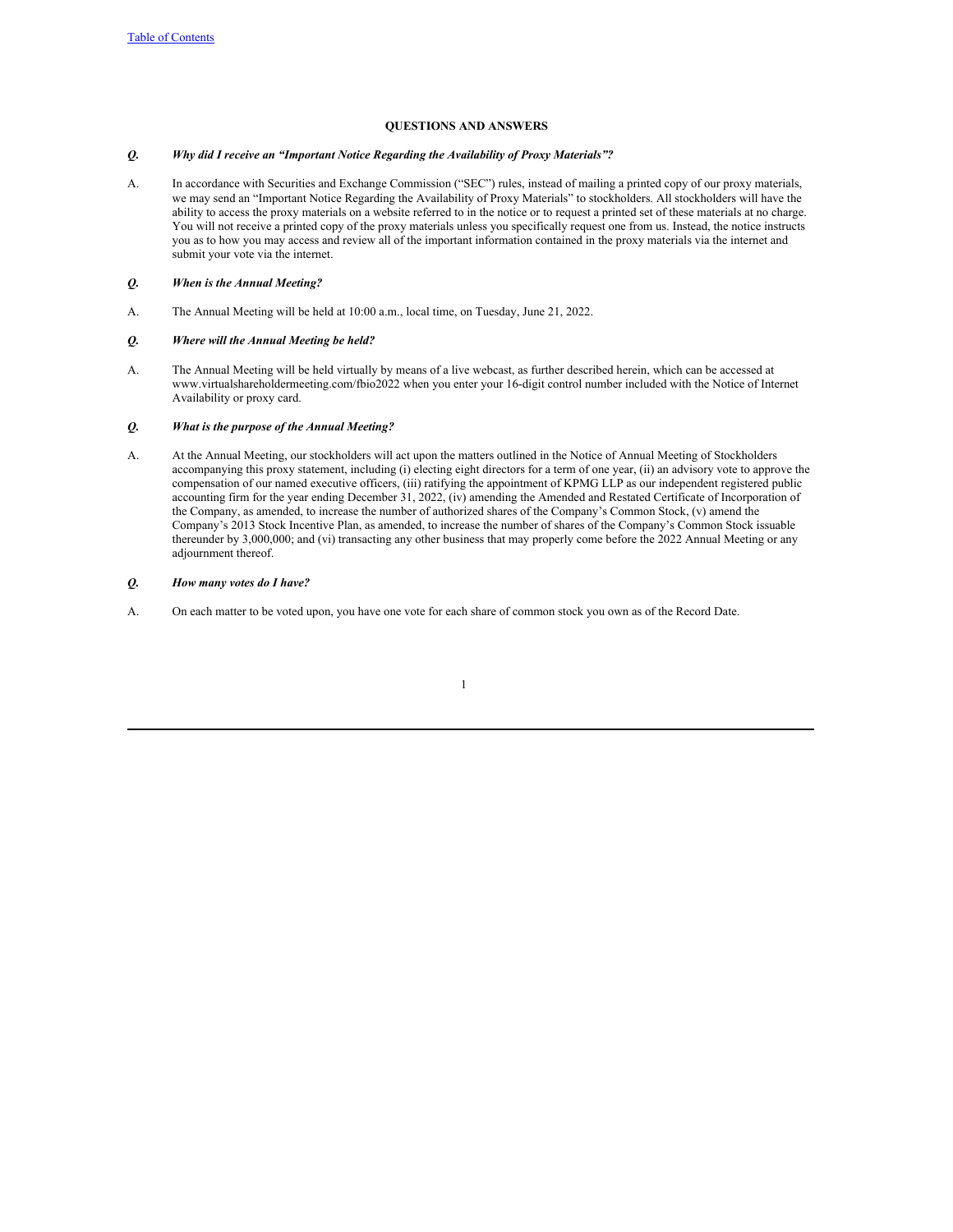# <span id="page-8-0"></span>*Q. Who is entitled to vote at our Annual Meeting?*

- A. Only stockholders of record at the close of business on April 25, 2022, which we refer to as the Record Date, are entitled to receive notice of the Annual Meeting and to vote the shares that they held on that date at the Annual Meeting, or any adjournment or postponement thereof. As of the close of business on the Record Date, we had 107,101,806 shares of common stock outstanding. Each share of common stock entitles its holder to one vote at the Annual Meeting. A list of stockholders entitled to vote at the Annual Meeting, may be examined at our offices located at 1111 Kane Concourse Suite 301 Bay Harbor Island, FL 33154, between the hours of 10:00 a.m. and 5:00 p.m., local time, each business day, 10 days preceding the Annual Meeting, or if we determine that a physical in-person inspection is not practicable, such list of stockholders may be made available electronically, upon request.
	- *Stockholders of Record*: Shares Registered in Your Name. If on the Record Date your shares were registered directly in your name with our transfer agent, Vstock Transfer LLC, then you are a stockholder of record. As a stockholder of record, you may vote live during the Annual Meeting or vote by proxy. Whether or not you plan to participate live during the Annual Meeting, we urge you to fill out and return the enclosed proxy card, to ensure your vote is counted.
	- *Beneficial Owner: Shares Registered in the Name of a Broker, Bank, Custodian or Other Nominee*. If on the Record Date your shares were held in an account at a brokerage firm, bank, custodian or other nominee, then you are a beneficial owner of shares held in "street name" and these proxy materials are being forwarded to you by that organization. The organization holding your account is considered the stockholder of record for purposes of voting at the Annual Meeting. As a beneficial owner, you have the right to direct your broker, bank, custodian or other nominee on how to vote the shares in your account. You are also invited to participate live in the Annual Meeting. However, because you are not the stockholder of record, you may not vote your shares live during the Annual Meeting unless you request and obtain a valid proxy from your broker, bank, custodian or other nominee.

## <span id="page-8-1"></span>*Q. How do I vote?*

- A. Whether you hold shares directly as the stockholder of record or indirectly as the beneficial owner of shares held for you by a broker or other nominee (i.e., in "street name"), you may direct your vote without attending the Annual Meeting. You may vote by granting a proxy or, for shares you hold in street name, by submitting voting instructions to your broker or nominee. In most instances, you will be able to do this by internet, telephone or by mail. Please refer to the summary instructions below and those included on your proxy card or, for shares you hold in street name, the voting instruction card provided by your broker or nominee.
	- *By Internet* If you have Internet access, you may authorize your proxy from any location in the world as directed in our "Important Notice Regarding the Availability of Proxy Materials."
	- *By Telephone* If you are calling from the United States or Canada, you may authorize your proxy by following the "By Telephone" instructions on the proxy card or, if applicable, the telephone voting instructions that may be described on the voting instruction card sent to you by your broker or nominee.
	- *By Mail* You may authorize your proxy by signing your proxy card and mailing it in the enclosed postage-prepaid and addressed envelope. For shares you hold in street name, you may sign the voting instruction card included by your broker or nominee and mail it in the envelope provided.

You may also vote live during the Annual Meeting by following the instructions posted at www.virtualshareholdermeeting.com/fbio2022 and entering your 16-digit control number included with the Notice of Internet Availability. If you choose to vote during the Annual Meeting, the virtual meeting platform is fully supported across browsers (Internet Explorer, Firefox, Chrome, and Safari) and devices (desktops, laptops, tablets, and cell phones) running the most updated version of applicable software and plugins. You should ensure that you have a strong internet or WiFi connection from wherever you intend to participate in the Annual Meeting.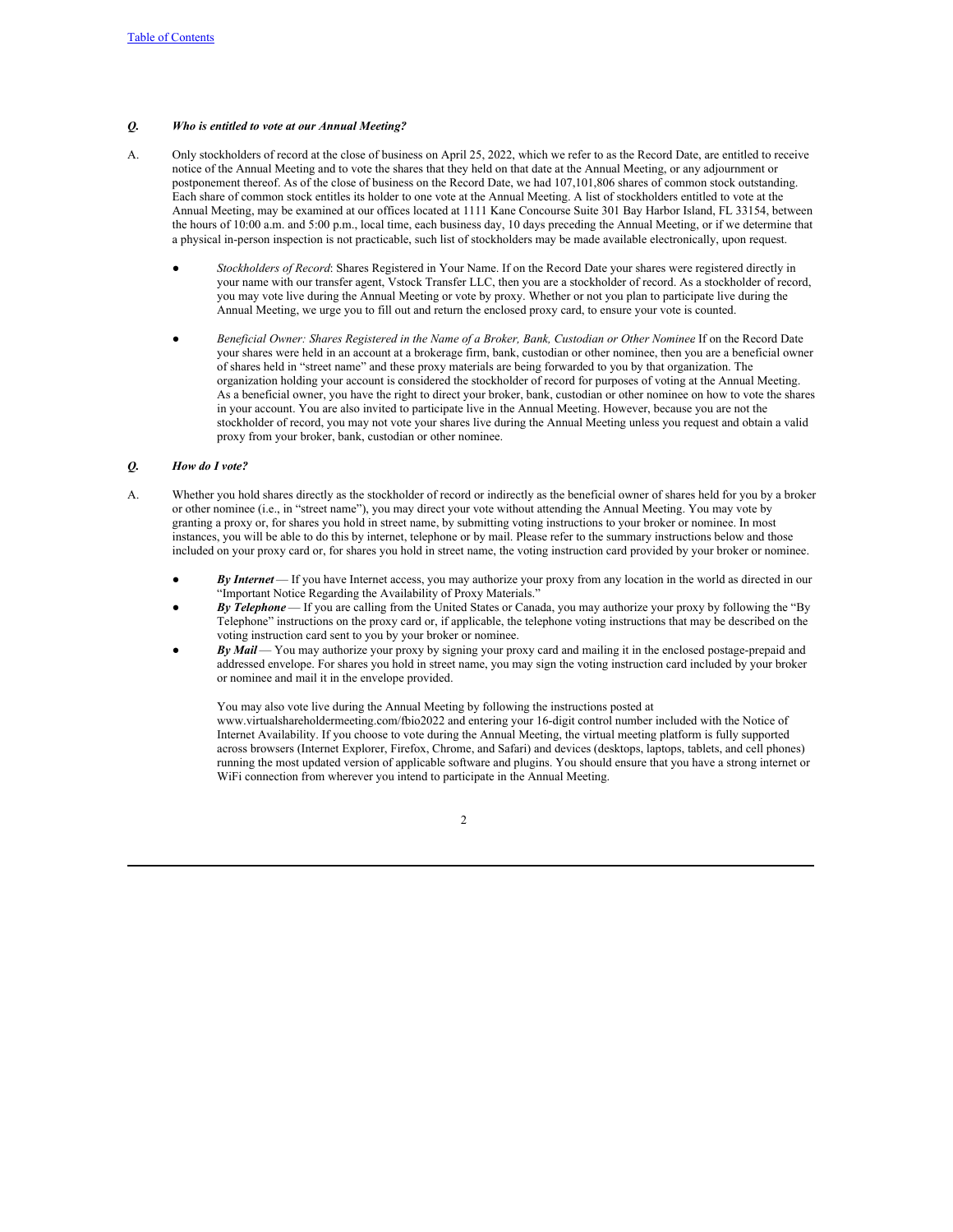# <span id="page-9-0"></span>*Q: What if I have technical dif iculties or trouble accessing the virtual Annual Meeting?*

A. We will have technicians ready to assist you with any technical difficulties you may have accessing the virtual Annual Meeting. If you encounter any difficulties accessing the virtual Annual Meeting during the check-in or meeting time, please call the technical support number located on the meeting page.

# <span id="page-9-1"></span>*Q. What is a proxy?*

A. A proxy is a person you appoint to vote your shares on your behalf. If you are unable to attend the Annual Meeting, our Board of Directors is seeking your appointment of a proxy so that your shares may be voted. If you vote by proxy, you will be designating Lindsay A. Rosenwald, M.D., our Executive Chairman, Chief Executive Officer and President, and Robyn M. Hunter, our Chief Financial Officer, Treasurer and Corporate Secretary, or either of them, as your proxies. Dr. Rosenwald and/or Ms. Hunter may act on your behalf and have the authority to appoint a substitute to act as your proxy.

# <span id="page-9-2"></span>*Q. How will my shares be voted if I vote by proxy?*

A. Your proxy will be voted according to the instructions you provide. If you complete and submit your proxy but do not otherwise provide instructions on how to vote your shares, your shares will be voted (i) "FOR" the individuals nominated to serve as members of our Board of Directors, (ii) "FOR" the non-binding proposal to approve the compensation of our named executive officers, (iii) "FOR" the ratification of KPMG LLP as our independent registered public accounting firm for the year ending December 31, 2022, (iv) "FOR" the amendment to amend the Amended and Restated Certificate of Incorporation, as amended, of the Company in Article IV, Section A, to increase the number of authorized shares of the Company's Common Stock from 170,000,000 to 200,000,000, and (v) "FOR" the amendment of the Company's 2013 Stock Incentive Plan, as amended, to increase the number of shares of the Company's Common Stock issuable thereunder by 3,000,000. Presently, our Board does not know of any other matter that may come before the Annual Meeting. However, your proxies are authorized to vote on your behalf, using their discretion, on any other business that properly comes before the Annual Meeting.

## *Q. Can I change my vote after I return my proxy card?*

**A.** Yes. You may revoke your proxy at any time before the final vote at the Annual Meeting by:

<span id="page-9-3"></span>If you are the record holder of your shares, you may revoke your proxy in any one of three ways:

- You may send a written notice that you are revoking your proxy to our Corporate Secretary, Robyn M. Hunter, at our address above (so long as we receive such notice no later than the close of business on the day before the Annual Meeting);
- You may submit a later dated proxy card or voting again via the Internet as described in the "Important Notice Regarding the Availability of Proxy Materials;" or
- You may attend the virtual Annual Meeting and notify the election officials at the Annual Meeting that you wish to revoke your proxy and vote live during the Annual Meeting by following the instructions posted at www.virtualshareholdermeeting.com/fbio2022. Simply attending the Annual Meeting will not, by itself, revoke your proxy.

<span id="page-9-4"></span>If your shares are held by your broker, bank, custodian or other nominee, you should follow the instructions provided by such broker, bank, custodian or other nominee.

# *Q. Is my vote confidential?*

A. Yes. All votes remain confidential.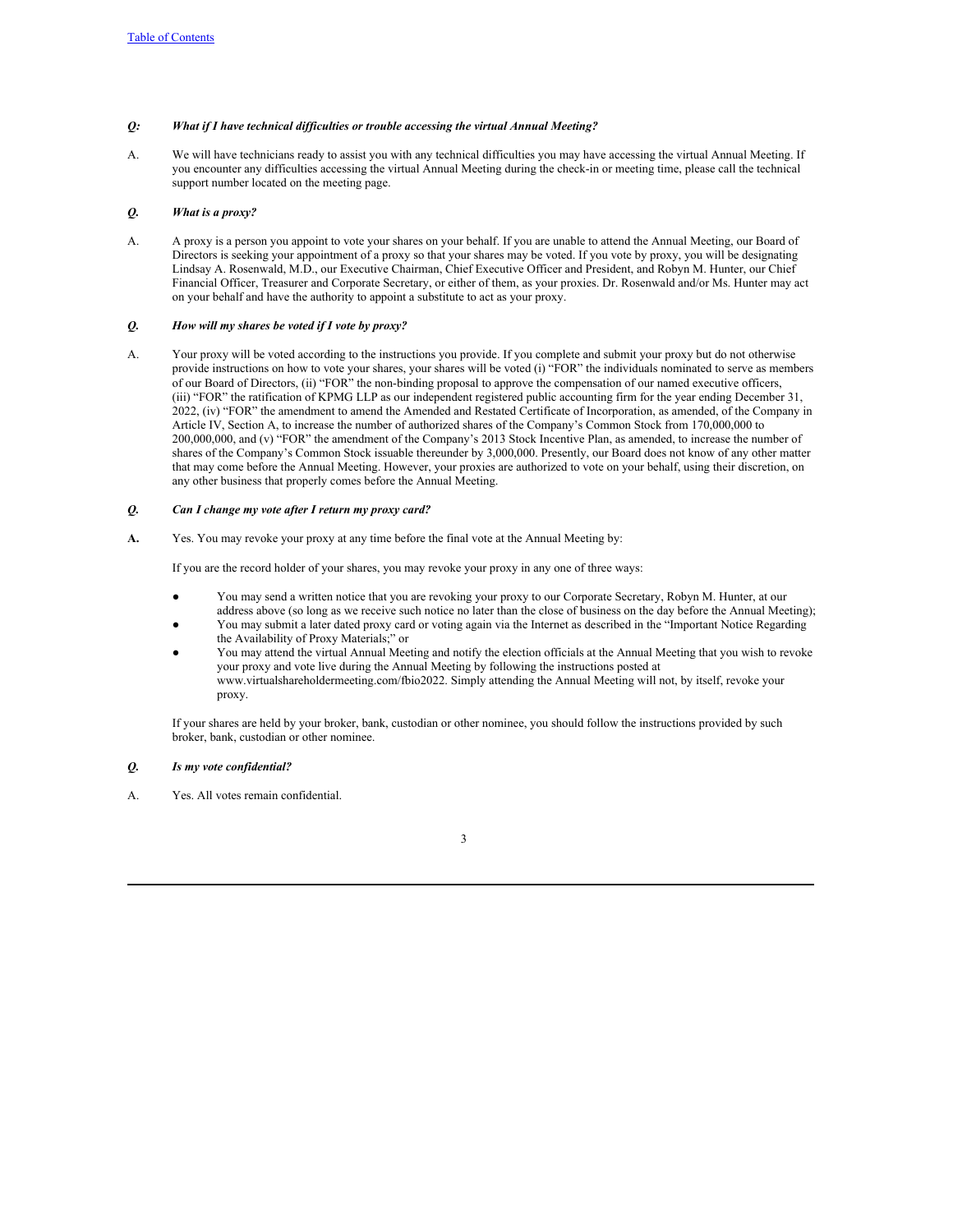## *Q. How are votes counted?*

A. Before the Annual Meeting, our Board of Directors will appoint one or more inspectors of election for the meeting. The inspector(s) will determine the number of shares represented at the meeting, the existence of a quorum and the validity and effect of proxies. The inspector(s) will also receive, count, and tabulate ballots and votes and determine the results of the voting on each matter that comes before the Annual Meeting.

<span id="page-10-0"></span>Abstentions and votes withheld, and shares represented by proxies reflecting abstentions or votes withheld, will be treated as present for purposes of determining the existence of a quorum at the Annual Meeting. They will not be considered as votes "for" or "against" any matter for which the stockholder has indicated their intention to abstain or withhold their vote. Broker or nominee non-votes, which occur when shares held in "street name" by brokers or nominees who indicate that they do not have discretionary authority to vote on a particular matter, will not be considered as votes "for" or "against" that particular matter. Broker and nominee non-votes will be treated as present for purposes of determining the existence of a quorum and may be entitled to vote on certain matters at the Annual Meeting. Broker non-votes occur when shares are held indirectly through a broker, bank or other nominee or intermediary on behalf of a beneficial owner (referred to as held in "street name") and the broker submits a proxy but does not vote for a matter because the broker has not received voting instructions from the beneficial owner and (i) the broker does not have discretionary voting authority on the matter or (ii) the broker chooses not to vote on a matter for which it has discretionary voting authority. Pursuant to the New York Stock Exchange, which govern voting matters at the Annual Meeting, brokers are permitted to exercise discretionary voting authority only on "routine" matters when voting instructions have not been timely received from a beneficial owner.

<span id="page-10-1"></span>The following matters up for vote at the Annual Meeting are considered to be "routine": (i) the ratification of KPMG LLP as our independent registered public accounting firm for the year ending December 31, 2022, (ii) the approval of an amendment to our Certificate of Incorporation to increase our authorized common stock by 30,000,000 shares, and (iii) the amendment of the Company's 2013 Stock Incentive Plan, as amended, to increase the number of shares of the Company's Common Stock issuable thereunder by 3,000,000. Brokers that hold your shares, therefore, have discretionary authority to vote your shares on these matters unless they receive instructions from you on those matters.

# *Q. What constitutes a quorum at the Annual Meeting?*

A. In accordance with Delaware law (the law under which we are incorporated) and our Second Amended and Restated Bylaws, the presence at the Annual Meeting, by proxy or virtually in person, of the holders of a majority of the outstanding shares of the capital stock entitled to vote at the Annual Meeting constitutes a quorum, thereby permitting the stockholders to conduct business at the Annual Meeting. Abstentions, votes withheld, and broker or nominee non-votes will be included in the calculation of the number of shares considered present at the Annual Meeting for purposes of determining the existence of a quorum.

<span id="page-10-2"></span>If a quorum is not present at the Annual Meeting, a majority of the stockholders present virtually in person and by proxy may adjourn the meeting to another date. If an adjournment is for more than 30 days or a new record date is fixed for the adjourned meeting by our Board, we will provide notice of the adjourned meeting to each stockholder of record entitled to vote at the adjourned meeting. At any adjourned meeting at which a quorum is present, any business may be transacted that might have been transacted at the originally called Annual Meeting.

## *Q. What vote is required to elect our directors for a one-year term?*

A. The affirmative vote of a plurality of the votes of the shares present, virtually in person or by proxy, at the Annual Meeting is required for the election of each of the nominees for director. "Plurality" means that the nominees receiving the largest number of votes up to the number of directors to be elected at the Annual Meeting will be duly elected as directors. Abstentions, votes withheld, and broker or nominee non-votes will not affect the outcome of director elections.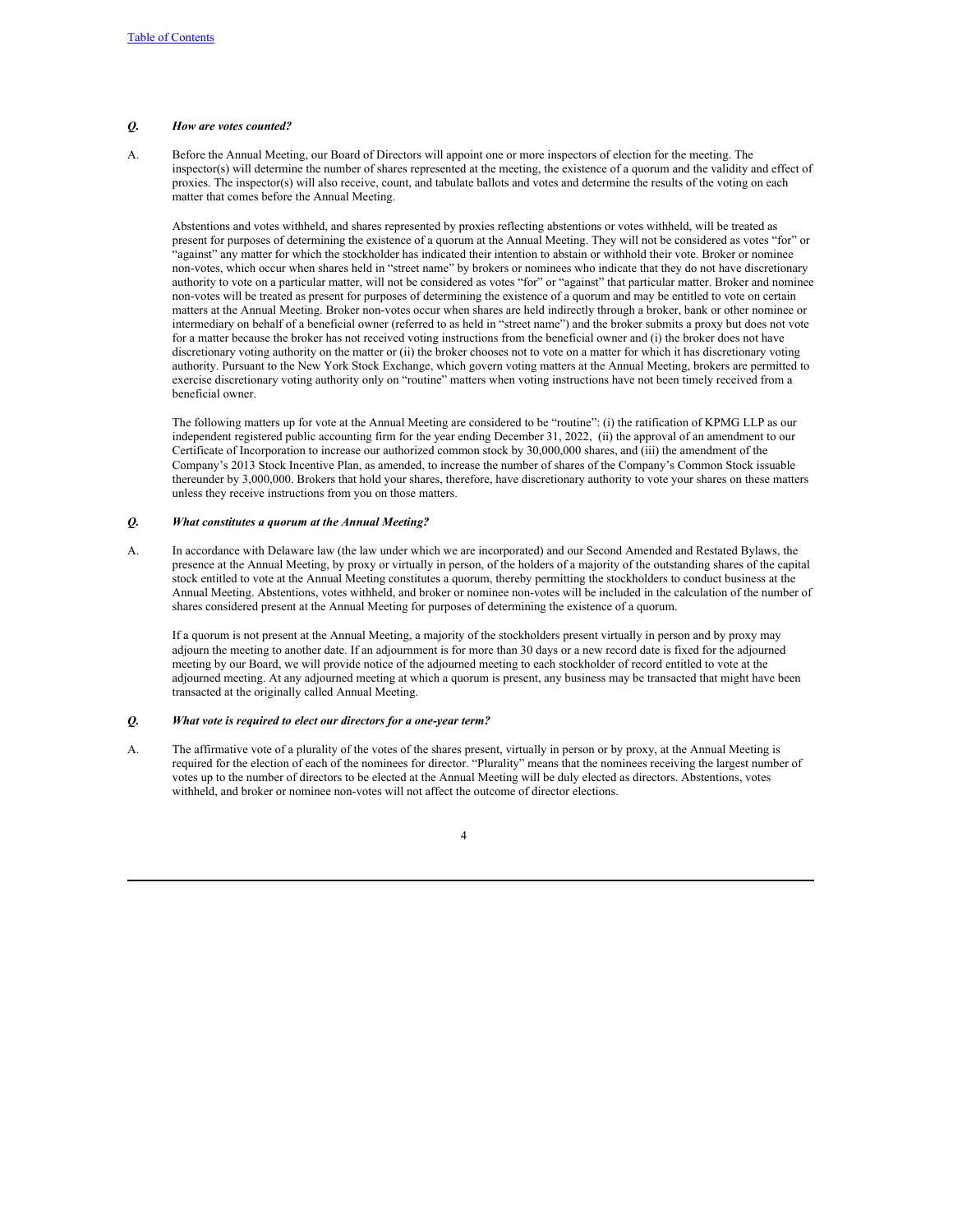# <span id="page-11-0"></span>Q. How will the outcome of the non-binding vote to approve the compensation of our named executive officers be *determined?*

A. The affirmative vote of a majority of the shares present, virtually in person or in proxy, and entitled to vote at the Annual Meeting is required to adopt the non-binding advisory vote to approve the compensation of our named executive officers. Abstentions and votes withheld will have the same effect as a negative vote. However, broker or nominee non-votes, and shares represented by proxies reflecting broker or nominee non-votes will not have the effect of a votes against this proposal as they are not considered to be present and entitled to vote on this matter.

# <span id="page-11-1"></span>Q. What vote is required to ratify KPMG LLP as our independent registered public accounting firm for the year ending *December 31, 2022?*

A. The affirmative vote of a majority of the shares cast, virtually in person or by proxy, at the Annual Meeting is required to approve the ratification of KPMG LLP as our independent registered public accounting firm for the year ending December 31, 2022. Abstentions and broker non-votes, if any, will not be counted as votes cast and will have no effect on the result of the vote. However, they will be counted toward the quorum requirement.

# <span id="page-11-2"></span>Q. What vote is required to amend the Certificate of Incorporation to increase the number of authorized shares of Common *Stock?*

A. The affirmative vote of a majority of the outstanding shares of the Company's Common Stock is required to approve the amendment to the Certificate of Incorporation to increase the number of authorized shares of Common Stock. Abstentions, broker or nominee non votes, and shares represented by proxies reflecting broker or nominee non-votes will have the same effect as a negative vote.

## Q. What vote is required to amend the Company's 2013 Stock Incentive Plan, as amended, to increase the number of shares of the *Company's Common Stock issuable thereunder?*

A. The affirmative vote of a majority of the outstanding shares of the Company's Common Stock is required to approve the amendment to the Company's 2013 Stock Incentive Plan, as amended. Abstentions, broker or nominee non votes, and shares represented by proxies reflecting broker or nominee non-votes will have the same effect as a negative vote.

## <span id="page-11-3"></span>*Q. What percentage of our outstanding common stock do our directors and executive of icers own?*

A. As of March 31, 2022, our directors and executive officers owned, or have the right to acquire, approximately 26.3% of our outstanding common stock. See the discussion under the heading "Stock Ownership of Our Directors, Executive Officers, and 5% Beneficial Owners" on page 30 for more details.

## <span id="page-11-4"></span>*Q. How can I find out the results of the voting of the Annual Meeting?*

A. We will announce preliminary voting results at the Annual Meeting. We will also disclose voting results on a Form 8-K filed with the SEC, within four business days of the Annual Meeting.

## <span id="page-11-5"></span>0. Who was our independent public accountant for the year ending December 31, 2021? Will they be represented at the Annual *Meeting?*

A. In September 2021, the Company dismissed BDO USA, LLP as its independent registered public accounting firm and retained KPMG LLP as its independent registered public accounting firm for the fiscal year ended December 31, 2021. We expect a representative of KPMG LLP to be present virtually at the Annual Meeting. The representative will have an opportunity to make a statement and will be available to answer your questions.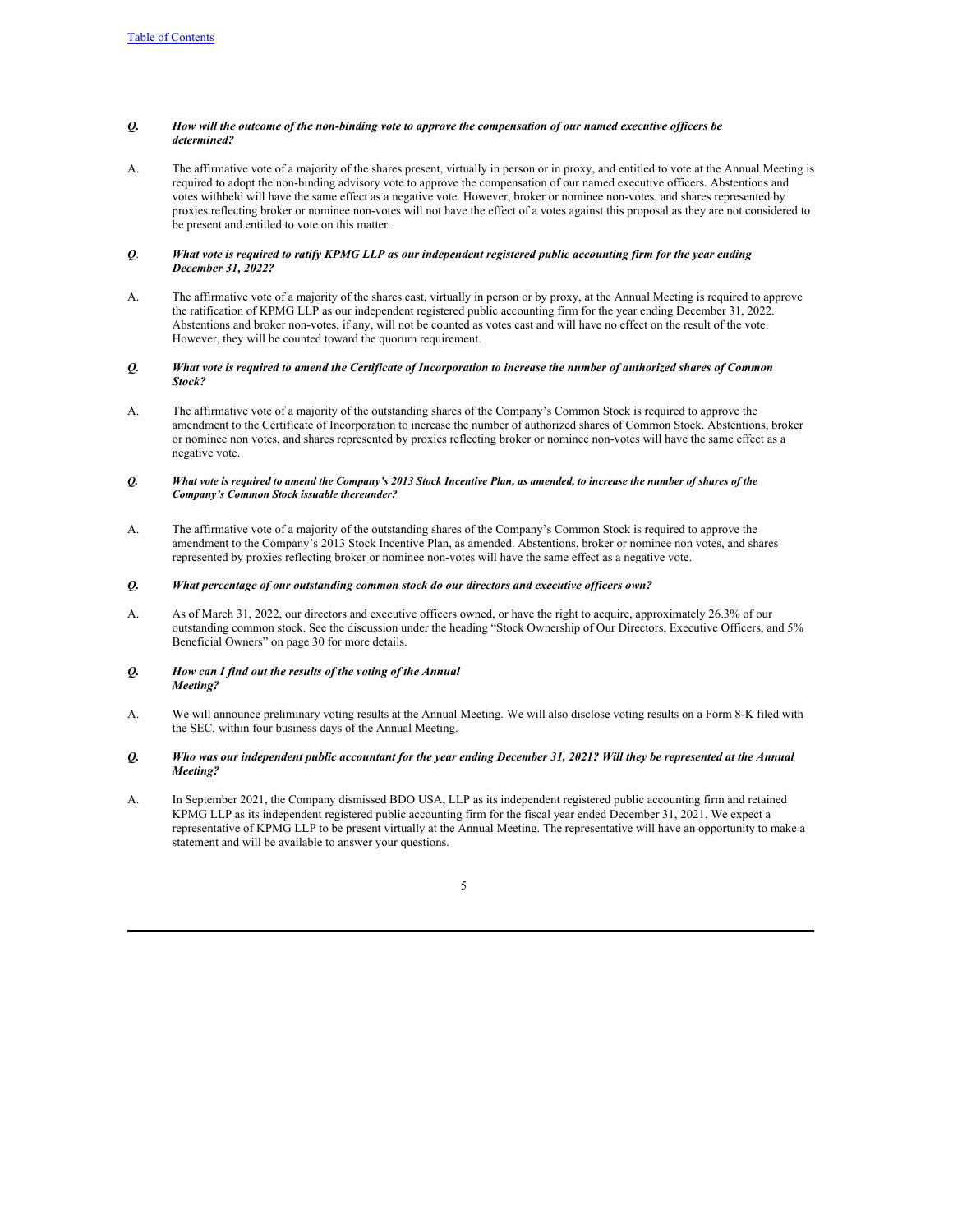## <span id="page-12-0"></span>*Q. Who is paying for this proxy solicitation?*

A. We will pay the entire cost of preparing, assembling, printing, mailing, and distributing these proxy materials and soliciting votes. If you choose to vote over the internet, you are responsible for internet access charges you may incur. If you choose to vote by telephone, you are responsible for telephone charges you may incur. In addition to the mailing of these proxy materials, the solicitation of proxies or votes may be made in person, by telephone or by electronic communication by our directors, officers and employees, who will not receive any additional compensation for such solicitation activities and also by our proxy solicitation firm who we have retained for that purpose.

## <span id="page-12-1"></span>*Q. How can I obtain a copy of our annual report on Form 10- K?*

A. We have filed our annual report on Form 10-K for the year ended December 31, 2021, with the SEC. The annual report on Form 10- K is also included in the 2022 Annual Report to Stockholders. You may obtain, free of charge, a copy of our annual report on Form 10-K, including financial statements and exhibits, by writing to our corporate secretary, Robyn M. Hunter, or by email at info@fortressbiotech.com. Upon request, we will also furnish any exhibits to the annual report on Form 10-K as filed with the SEC.

## <span id="page-12-2"></span>**CORPORATE GOVERNANCE**

# <span id="page-12-3"></span>**Our Board of Directors**

Our Second Amended and Restated Bylaws provide that the Board shall consist of one or more members, as determined from time to time by resolution of the Board. Currently, our Board consists of eight members. The following individuals are being nominated to serve on our Board (See "Proposal 1 — Election of Directors; Nominees"):

| <b>Name of Director Nominee</b> | Age | Title                                                       | <b>Director Since</b> |
|---------------------------------|-----|-------------------------------------------------------------|-----------------------|
| Lindsay A. Rosenwald, M.D.      | 67  | Chairman, President and Chief Executive Officer             | October 2009          |
| Eric K. Rowinsky, M.D.          | 65  | Co-Vice Chairman and Director                               | October 2010          |
| Jimmie Harvey, Jr., M.D.        | 70  | Director                                                    | December 2008         |
| Malcolm Hoenlein                | 78  | Director                                                    | February 2014         |
| Dov Klein, CPA                  | 70  | Director                                                    | July 2015             |
| J. Jay Lobell                   | 59  | Director                                                    | June 2006             |
| Kevin L. Lorenz, J.D.           | 57  | Director                                                    | August 2019           |
| Michael S. Weiss                | 56  | Director and Executive Vice Chairman, Strategic Development | December 2013         |

The Board does not have a formal policy regarding the separation of the roles of Chief Executive Officer and Executive Chairman, as the Board believes that it is in the best interests of the Company to make that determination based on the direction of the Company and the current membership of the Board. The Board has determined that having a director who is an executive officer serve as the Chairman is in the best interest of the Company's stockholders at this time.

Fortress has a risk management program overseen by Lindsay A. Rosenwald, M.D., our Executive Chairman, Chief Executive Officer and President and the Board. Dr. Rosenwald and management identify material risks and prioritize them for our Board. Our Board regularly reviews information regarding our credit, liquidity, operations, and compliance as well as the risks associated with each.

The following biographies set forth the names of our directors and director nominees, their ages, the year in which they first became directors, their positions with us, their principal occupations and employers for at least the past five years, any other directorships held by them during the past five years in companies that are subject to the reporting requirements of the Securities Exchange Act of 1934 (the "Exchange Act"), or any company registered as an investment company under the Investment Company Act of 1940, as well as additional information, all of which we believe sets forth each director nominee's qualifications to serve on the Board. There is no family relationship between and among any of our executive officers or directors. There are no arrangements or understandings between any of our executive

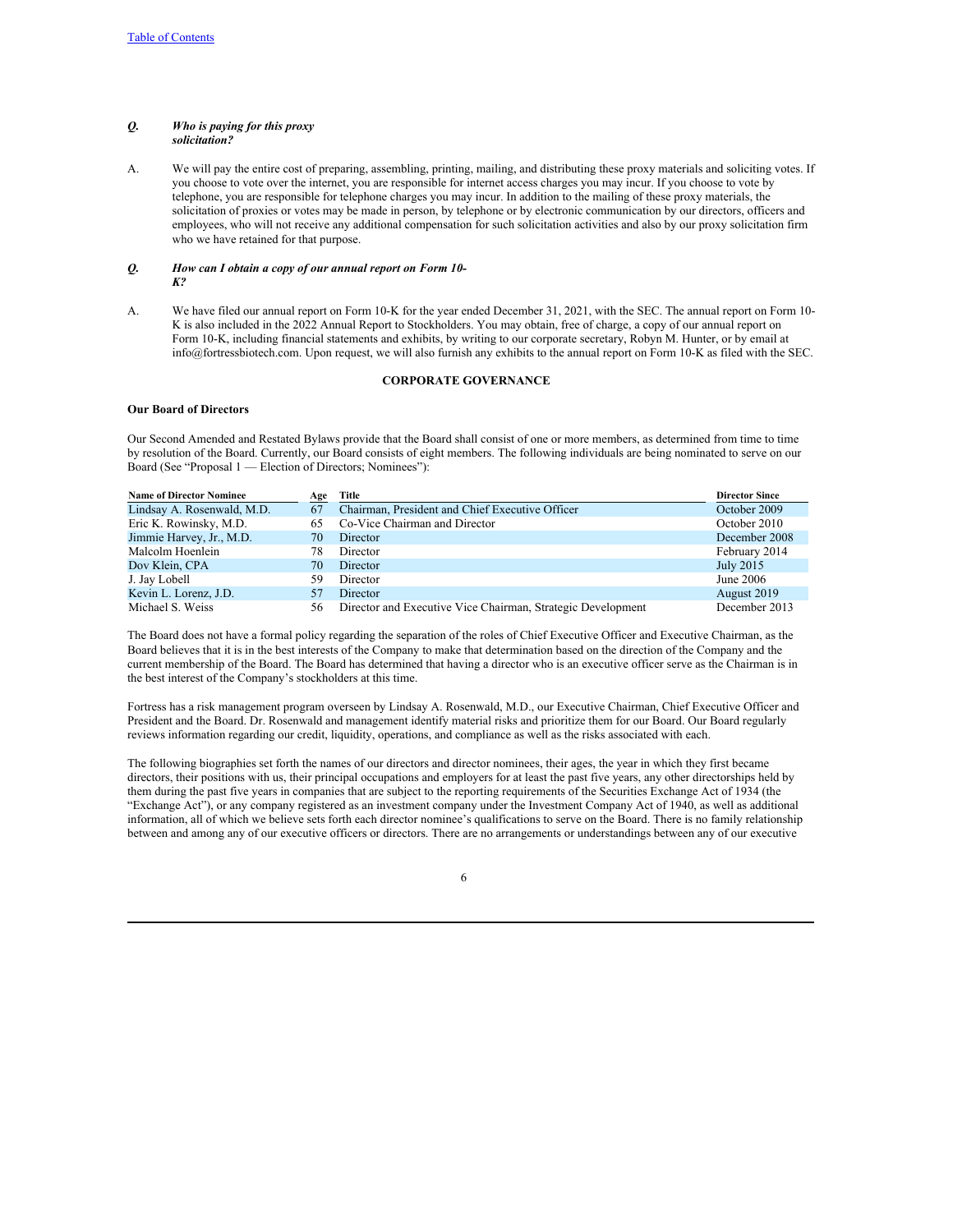officers or directors and any other person pursuant to which any of them are elected as an officer or director, except as disclosed below.

Fortress adheres to the corporate governance standards adopted by The Nasdaq Stock Market ("Nasdaq"). Nasdaq rules require our Board to make an affirmative determination as to the independence of each director. Consistent with these rules, our Board completed its annual review of director independence on March 28, 2022. During the review, our Board considered relationships and transactions during 2021 and during the past three fiscal years between each director or any member of his immediate family, on the one hand, and the Company and our partner companies and affiliates, on the other hand. The purpose of this review was to determine whether any such relationships or transactions were inconsistent with a determination that the director is independent. Based on this review, our Board determined that Messrs. Hoenlein, Klein, Lobell, Lorenz and Dr. Harvey are independent under the criteria established by Nasdaq and our Board.

# **Director Nominees**

*Lindsay A. Rosenwald, M.D.*, 67, has served as a member of the Company's Board of Directors since October 2009 and as Chairman, President and Chief Executive Officer of the Company since December 2013. From November 2014 to August 2015, he served as interim President and Chief Executive Officer of Checkpoint Therapeutics, Inc. (Nasdaq: CKPT). Dr. Rosenwald currently serves as a member of the board of directors of Fortress partner companies Avenue Therapeutics, Inc. (Nasdaq: ATXI), Checkpoint Therapeutics, Inc. (Nasdaq: CKPT), Mustang Bio, Inc. (Nasdaq: MBIO) and Journey Medical Corporation (Nasdaq: DERM). From 1991 to 2008, Dr. Rosenwald served as the Chairman of Paramount BioCapital, Inc. He received his B.S. in finance from Pennsylvania State University and his M.D. from Temple University School of Medicine. The Board believes that Dr. Rosenwald's extensive biotechnology, pharmaceutical and finance expertise, as well as his medical background and in-depth understanding of the Company's businesses, make him an exemplary candidate to continue serving on the Company's board.

*Eric K. Rowinsky, M.D.*, 65, has served as Co-Vice Chairman of the Board of Directors and a consultant to the Company since October 2010 and is responsible for overseeing the Company's clinical development plan for acute myeloid leukemia and solid tumor malignancies. He has been Chief Medical Officer of Hummingbird Biosciences, Inc., a clinical-stage biopharmaceutical company, since July 2021. Dr. Rowinsky has served as the Executive Chairman and President of Inspirna, Inc. (formerly Rgenix Inc) a clinical-stage biopharmaceutical company from November 2015 to September 2021, and currently serves on its Board of Directors and as its President. He served as Executive Vice President, Chief Medical Officer and Head of Research and Development of Stemline Therapeutics, Inc., a clinical-stage biopharmaceutical company, from November 2011 until October 2015, resulting in the registration of Elzonris®. Prior to joining Stemline, Dr. Rowinsky was co-founder and Chief Executive Officer of Primrose Therapeutics, Inc., a start-up biotechnology company focused on polycystic kidney disease, from June 2010 until its acquisition in September 2011. He also served as a drug development and regulatory strategy consultant to the ImClone-Lilly Oncology Business Unit and several other biopharmaceutical and life sciences companies from 2010 to 2011. From 2005 to 2009, Dr. Rowinsky was Executive Vice President and Chief Medical Officer of ImClone Systems Incorporated, where he led the FDA approval of Erbitux® for head and neck and colorectal cancers and advanced eight other monoclonal antibodies through clinical development, with four ultimately being registered world-wide. From 1996 to 2004, Dr. Rowinsky held several positions at the Cancer Therapy and Research Center, including Director of the Institute of Drug Development, or IDD, and the SBC Endowed Chair for Early Drug Development at the IDD. From 1996 to 2006, he was a Clinical Professor of Medicine at the University of Texas Health Science Center at San Antonio. From 1988 to 1996, Dr. Rowinsky was an Associate Professor of Oncology at The Johns Hopkins University School of Medicine. He was a longstanding National Cancer Institute principal and co-principal investigator from 1990 to 2004 and was integrally involved in pivotal clinical and preclinical investigations that led to the development of numerous cancer therapeutics, including paclitaxel, docetaxel, topotecan, irinotecan, erlotinib, gefitinib and temsirolimus among others. Dr. Rowinsky is currently an Adjunct Professor of Medicine at New York University School of Medicine, and he sits on the boards of directors of Biogen Inc. and Verastem Inc., both publicly traded clinical-stage biopharmaceutical and life science companies. Over the last 5 years, he has also served on the board of directors of BIND Therapeutics, Inc., a publicly traded biopharmaceutical and life-science company that was acquired by Pfizer, Inc, in 2016 and, until March 2018, Navidea Biopharmaceuticals, Inc. Dr. Rowinsky received his M.D. from Vanderbilt University School of Medicine. He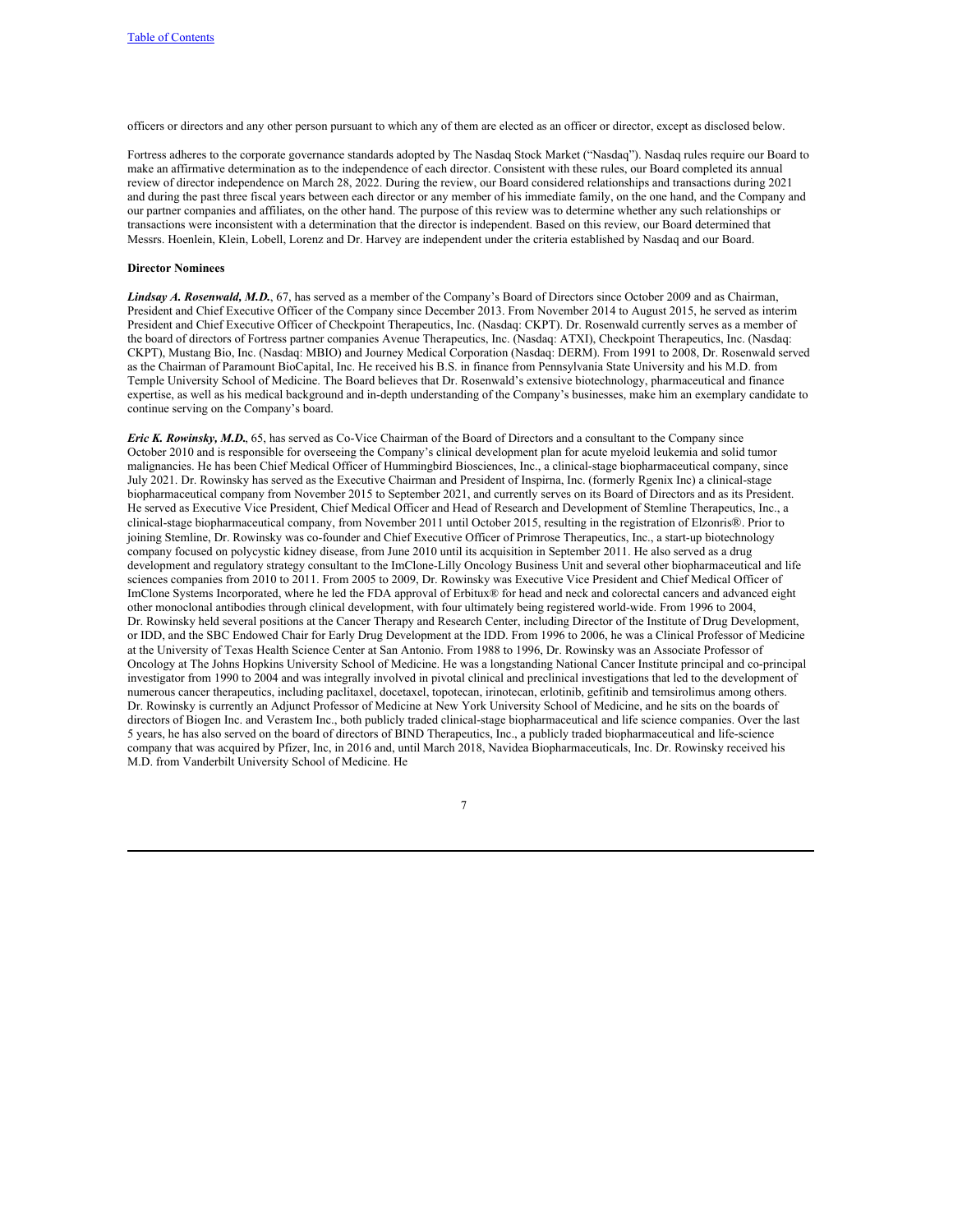completed his residency in internal medicine at the University of California, San Diego and completed his fellowship in medical oncology at Johns Hopkins Oncology Center. Dr. Rowinsky received his B.A. from New York University.

*Jimmie Harvey, Jr., M.D.*, 70, has served as a member of the Board of Directors since December 2008. In 1984, Dr. Harvey founded Birmingham Hematology and Oncology Associates, L.L.C. (now Alabama Oncology, L.L.C.), a private medical company located in Birmingham, Alabama. Dr. Harvey has experience in clinical trial execution and management and was a principal investigator in two trials, one investigating a novel monoclonal antibody and the other investigating a small molecule used to treat immunologic malignancies. Dr. Harvey holds a B.A. in chemistry from Emory University and received his M.D. from Emory University School of Medicine. Dr. Harvey completed his medical oncology training at the Vincent T. Lombardi Cancer Center at Georgetown University. Based on Dr. Harvey's medical background, including his oncology expertise, the Board of Directors believes that Dr. Harvey has the appropriate set of skills to serve as a member of the Board in light of the Company's business and structure.

*Malcolm Hoenlein*, 78, has served as a member of the Board of Directors since February 2014. Since 1986, Mr. Hoenlein has served as Executive Vice Chairman of the Conference of Presidents of Major American Jewish Organizations, the coordinating body on international and national concerns for 51 national American Jewish organizations. Previously, he served as the founding Executive Director of the Jewish Community Relations Council of Greater New York. Prior to that, he was the founding Executive Director of the New York Conference on Soviet Jewry. A National Defense Fellow at the Near East Center of the University of Pennsylvania, Mr. Hoenlein taught International Relations in the Political Science Department and served as a Middle East specialist at the Foreign Policy Research Institute. In addition, he served on the editorial staff of ORBIS, the Journal of World Affairs. He serves currently as a director of Nanox Imaging Plc. and Bonus BioGroup. He previously served as a director for DarioHealth Corp, WellSense Technology, Delek Oil, Eco-Fusion North America, Inc., Powermat USA, and Bank Leumi USA. Mr. Hoenlein has a B.A. in Political Science from Temple University and an M.A. in International Relations from the University of Pennsylvania, as well as an Hon. LL.D. from Touro College, an Hon. D.H.L. from Yeshiva University, an Hon. D.H.L. from Temple University and an Hon. D.H.L. from Bar Ilan University. Based on Mr. Hoenlein's demonstrated sound business judgment and leadership and management experience, the Board of Directors believes that Mr. Hoenlein has the appropriate set of skills to serve as a member of the Board in light of the Company's business and structure.

*Dov Klein, CPA*, 70, has served as a member of the Board of Directors since July 2015. From January 2016 through December 31, 2020, Mr. Klein has been an audit partner at Marks Paneth LLP, a certified public accounting and consulting firm. Effective January 1, 2021, Mr. Klein is a retired partner of Marks Paneth LLP. Prior to 2016, Mr. Klein was an audit partner at RSSM CPA LLP, a certified public accounting and strategic advisory firm, which he joined in 2001. His practice focused on audits and reviews and compilation of financial statements for clients in various industries. Mr. Klein has also consulted on matters in litigation and conducted financial due diligence in mergers and acquisitions as well as business planning for growing businesses. Mr. Klein has been a certified public accountant since 1978 and is a member of the American Institute of Certified Public Accountants and the New York State Society of Certified Public Accountants. Mr. Klein received his BSc in Accounting from Brooklyn College, The City University of New York.

*J. Jay Lobell*, 59, has served as a member of the Board of Directors since June 2006. Mr. Lobell is President of GMF Capital, LLC which he co-founded in January 2016. Mr. Lobell was also a founder of Beech Street Capital, LLC, a real estate lending company, serving as its Vice Chairman from December 2009 until the company's sale to Capital One Financial Corporation in November 2013. From January 2005 to December 2009, Mr. Lobell served as President and Chief Operating Officer of Paramount Biosciences, LLC, or PBS, a private biotechnology investment and development company. In that capacity, he had substantial responsibility for the assembly and oversight of companies PBS founded and incubated, including the Company. Mr. Lobell currently serves on the board of directors of several private companies, including Sava Senior Care, where he has served since September 2013, Tender Touch Rehabilitation Services, where he has served since October 2014, and Pardes Biosciences, where he has served since January 2021. Mr. Lobell was a partner in the law firm Covington & Burling LLP from October 1996 through January 2005, where he advised companies and individuals as a member of the firm's securities litigation and white collar defense practice group. Mr. Lobell received his B.A. (summa cum laude, Phi Beta Kappa) from The City University of New York and his J.D. from Yale Law School, where he was senior editor of The Yale Law Journal.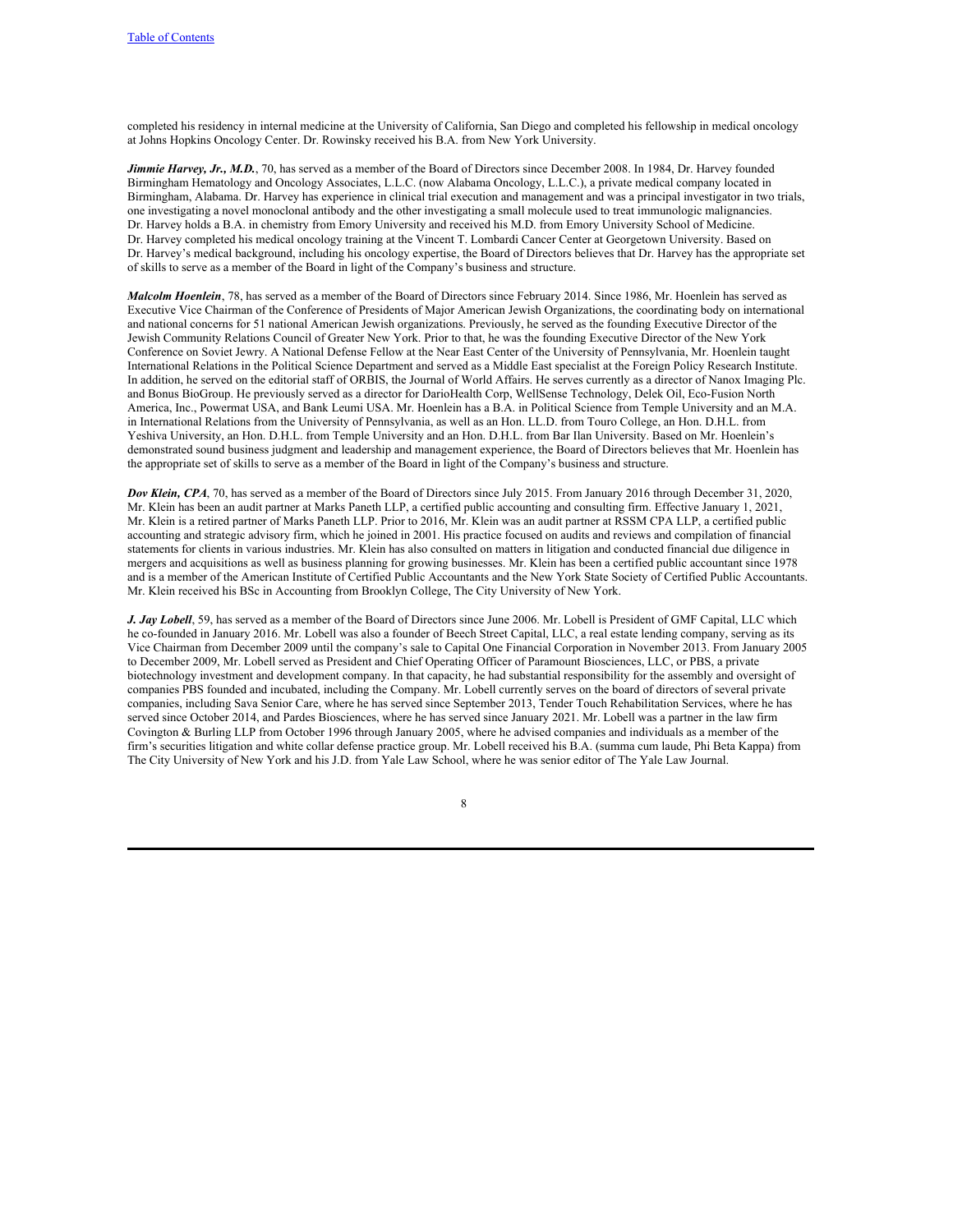*Kevin L. Lorenz, J.D*., 57, has served as a member of the Board of Directors since August 2019. Mr. Lorenz has over 25 years of experience guiding and implementing investment strategies across public and private companies. Since 2015, Mr. Lorenz has been Chief Investment Officer, Senior Vice President, Treasury & Private Investments at the Katz Group in the family office of Daryl Katz, which has operations in sports and entertainment, real estate, and public and private investments. Mr. Lorenz works directly with the principal of the Katz Group to oversee the design, implementation, and monitoring of the overall investment strategy for public and private passive investments. Prior to joining the Katz Group, Mr. Lorenz was Director, Ultra High Net Worth ("UHNW") Private Client Business at Credit Suisse Securities, LLC from 2009 - 2015, where he was selected to expand Credit Suisse's UHNW private client business into Canada. From 2004 to 2009, Mr. Lorenz was the Director, UHNW Management Group at UBS Financial Services, Inc., where he was a key contributor to the formation and development of the company's first dedicated UBS UHNW office. Earlier in his career, he held positions of increasing responsibility at Merrill Lynch Pierce Fenner & Smith, Inc. and the Office of the Comptroller of the Currency, an independent bureau within the U.S. Department of the Treasury that charters, regulates and supervises all national banks and thrift institutions. Mr. Lorenz holds a J.D. from George Mason University Antonin Scalia Law School, an M.B.A. from Benedictine University and a B.S. in economics from Illinois State University.

*Michael S. Weiss*, 56, has served as our Executive Vice Chairman, Strategic Development since February 2014. He currently serves as a member of the board of directors of several of our partner companies, including Checkpoint Therapeutics, Inc. (Nasdaq: CKPT) and Mustang Bio, Inc. (Nasdaq: MBIO). Mr. Weiss is currently the Executive Chairman of Mustang Bio, Inc. (where he served as interim CEO from March 2015 to April 2017) and the Chairman of the Board of Directors of Checkpoint Therapeutics, Inc. (where he served as interim CEO from August 2015 to October 2015). From March 2015 until February 2019, Mr. Weiss served on the board of Avenue Therapeutics, Inc. (Nasdaq: ATXI). Since December 2011, Mr. Weiss has served in multiple capacities at TG Therapeutics, Inc., a related party, and is currently its Executive Chairman, Chief Executive Officer and President. In 1999, Mr. Weiss founded Access Oncology which was later acquired by Keryx Biopharmaceuticals (NASDAQ: KERX) in 2004. Following the merger, Mr. Weiss remained as Chief Executive Officer of Keryx. He began his professional career as a lawyer with Cravath, Swaine & Moore LLP. Mr. Weiss earned his B.S. in Finance from The University of Albany and his J.D. from Columbia Law School. Based on Mr. Weiss's biotechnology and pharmaceutical industry experience, as well as his extensive management experience, the Board of Directors believes that Mr. Weiss has the appropriate set of skills to serve as a member of the Board in light of the Company's business and structure.

During 2021, our Board held 11 meetings. During 2021, each incumbent director who served their full term and are standing for election attended 92% of the meetings of the Board of Directors and the meetings of those committees on which each incumbent director served, in each case during the period that such person was a director. The permanent committees established by our Board of Directors are the Audit Committee, the Compensation Committee and the Nominating and Corporate Governance Committee, descriptions of which are set forth in more detail below. Our directors are expected to attend each Annual Meeting of Stockholders, and it is our expectation that all of the directors standing for election will attend this year's Annual Meeting. Last year, all of our then-incumbent directors attended the 2021 Annual Meeting of Stockholders.

#### **Communicating with the Board of Directors**

Our Board has established a process by which stockholders can send communications to the Board. You may communicate with the Board as a group, or to specific directors, by writing to Robyn M. Hunter, our Corporate Secretary, at our offices located at 1111 Kane Concourse Suite 301, Bay Harbor Island, FL 33154. The Corporate Secretary will review all such correspondence and regularly forward to the Board a summary of all correspondence and copies of all correspondence that deals with the functions of the Board or committees thereof or that otherwise requires their attention. Directors may at any time review a log of all correspondence we receive that is addressed to members of our Board and request copies of any such correspondence. Concerns relating to accounting, internal controls, or auditing matters may be communicated in this manner, or may be submitted on an anonymous basis via e-mail at *info@fortressbiotech.com*. These concerns will be immediately brought to the attention of our Audit Committee and resolved in accordance with procedures established by our Audit Committee.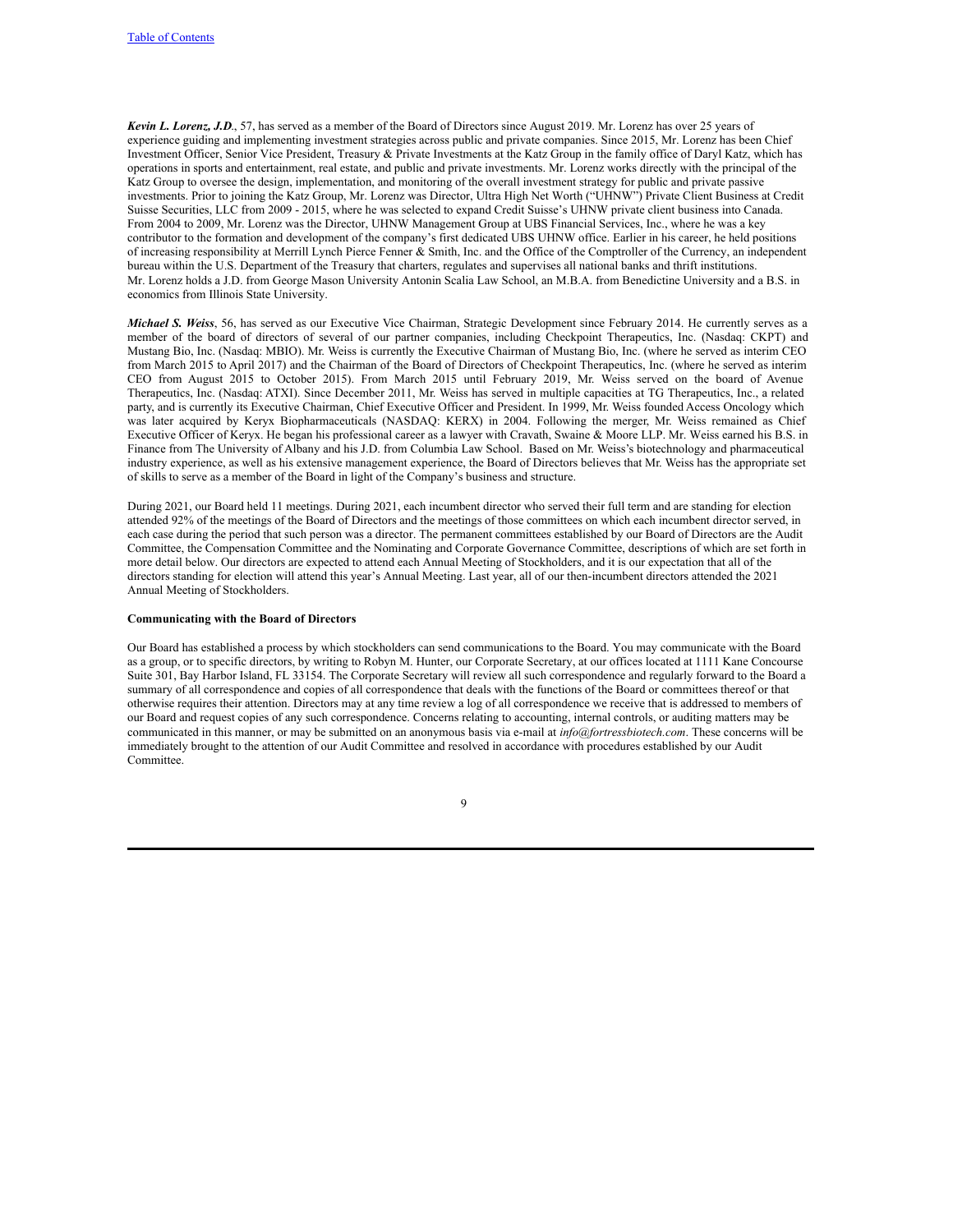# **Board Selection and Diversity**

On August 6, 2021, the SEC approved amendments to the Listing Rules of NASDAQ related to board diversity. As described below under "Nominating Committee," our Board considers diversity, among other factors, in considering nominations for the Board. Although we are not required to comply with the Diverse Board Representation Rule until August 2023 (one diverse director) and August 2026 (two diverse directors), we believe we will meet the requirements of that rule by the applicable compliance date.

The table below provides certain highlights of the composition of our Board members. Each of the categories listed in the table below has the meaning as it is used in Nasdaq Rule 5605(f).

# **Board Diversity Matrix (As of March 31, 2022)**

Board Size: Total Number of Directors: 8

|                                     | Female                   | Male | Non-Binary | <b>Did not Disclose</b><br>Gender |
|-------------------------------------|--------------------------|------|------------|-----------------------------------|
| Gender:                             |                          |      |            |                                   |
| <b>Directors</b>                    |                          | 8    | -          |                                   |
| Demographic Background              |                          |      |            |                                   |
| African American or Black           |                          |      |            | -                                 |
| Alaskan Native or Native American   |                          |      |            |                                   |
| Asian (other than South Asian)      |                          |      |            | -                                 |
| South Asian                         |                          |      | _          | $\overline{\phantom{a}}$          |
| Hispanic or Latinx                  |                          |      |            | -                                 |
| Native Hawaiian or Pacific Islander |                          | -    |            |                                   |
| White                               | $\overline{\phantom{a}}$ | 8    |            |                                   |
| Two or More Races or Ethnicities    |                          |      | $\sim$     | $\overline{\phantom{a}}$          |
| LGBTQ+                              |                          |      |            |                                   |
| Persons with Disabilities           |                          |      |            | $\overline{\phantom{a}}$          |
|                                     |                          |      |            |                                   |

# **Audit Committee**

The Audit Committee currently consists of Messrs. Klein (chair), Lobell, and Dr. Harvey. During 2021, the Audit Committee held five meetings. The duties and responsibilities of the Audit Committee are set forth in the Charter of the Audit Committee which was recently reviewed by our Audit Committee. Our Audit Committee determined that no revisions needed to be made to the charter at this time. A copy of the Charter of the Audit Committee is available on our website, located at *www.fortressbiotech.com*. Among other matters, the duties and responsibilities of the Audit Committee include reviewing and monitoring our financial statements and internal accounting procedures, the selection of our independent registered public accounting firm and consulting with and reviewing the services provided by our independent registered public accounting firm. Our Audit Committee has sole discretion over the retention, compensation, evaluation and oversight of our independent registered public accounting firm.

The SEC and Nasdaq have established rules and regulations regarding the composition of audit committees and the qualifications of audit committee members. Our Board of Directors has examined the composition of our Audit Committee and the qualifications of our Audit Committee members in light of the current rules and regulations governing audit committees. Based upon this examination, our Board of Directors has determined that each member of our Audit Committee is independent and is otherwise qualified to be a member of our Audit Committee in accordance with the rules of the SEC and Nasdaq.

Additionally, the SEC requires that at least one member of the Audit Committee have a "heightened" level of financial and accounting sophistication. Such a person is known as the "audit committee financial expert" under the SEC's rules. Our Board has determined that Mr. Klein is an "audit committee financial expert," as the SEC defines that term, and is an independent member of our Board of Directors and our Audit Committee. Please see Mr. Klein's biography on page 8 for a description of his relevant experience.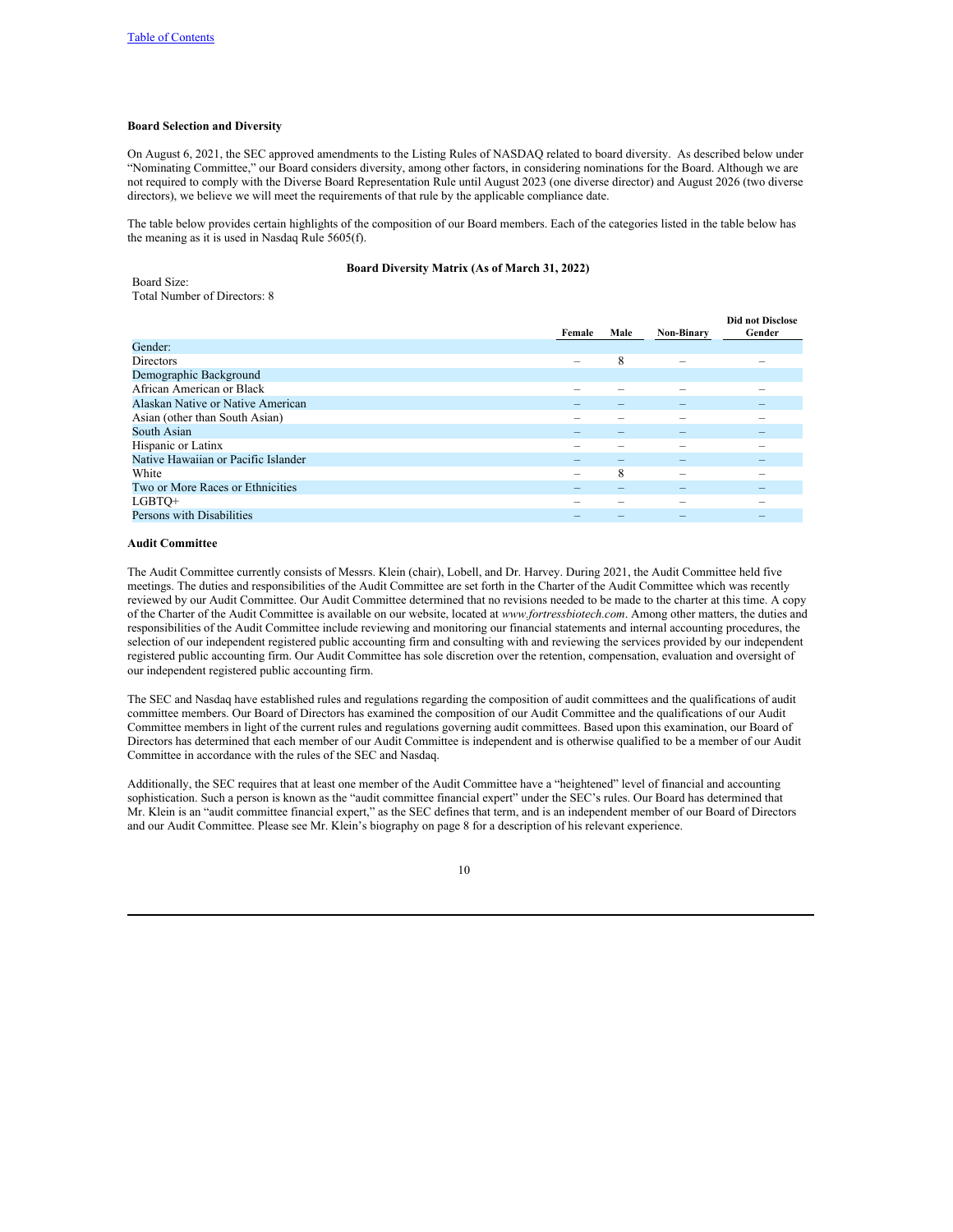The report of the Audit Committee can be found on page 16 of this proxy statement.

## **Compensation Committee**

During 2021, the Compensation Committee held 2 meetings. The Compensation Committee currently consists of Messrs. Klein, Lobell (chair), and Dr. Harvey. The duties and responsibilities of the Compensation Committee are set forth in its charter. A copy of the charter of the Compensation Committee is available on the Company's website, located at *www.fortressbiotech.com,* under the *Investors — Governance — Governance Documents* section. As discussed in its charter, among other things, the duties and responsibilities of the Compensation Committee include annually evaluating the performance of the Chief Executive Officer and our other executive officers, determining the overall compensation of the Chief Executive Officer and our other executive officers and administering all executive compensation programs, including, but not limited to, our incentive and equity-based plans. The Compensation Committee also reviews and discusses with management the Compensation Overview section of our proxy statement and reviews an approves the say on pay and frequency proposals to be included in our proxy statement. The Compensation Committee applies discretion in the determination of individual executive compensation packages to ensure compliance with the Company's compensation philosophy. The Chief Executive Officer makes recommendations to the Compensation Committee with respect to the compensation packages for officers other than himself. The Compensation Committee may delegate its authority to grant awards to certain employees, and within specified parameters under the Compensation Committee Charter, to a special committee consisting of one or more directors who may but need not be officers of the Company. As of the mailing of this proxy statement on or around April 29, 2022, however, the Compensation Committee had not delegated any such authority.

Nasdaq has established rules and regulations regarding the composition of compensation committees and the qualifications of compensation committee members. Our Board of Directors has examined the composition of our Compensation Committee and the qualifications of our Compensation Committee members in light of the current rules and regulations governing compensation committees. Based upon this examination, our Board of Directors has determined that each member of our Compensation Committee is independent and is otherwise qualified to be a member of our Compensation Committee in accordance with such rules.

Additional information regarding the Compensation Committee's processes and procedures for consideration of executive compensation can be found in the Compensation Overview beginning on page 18 of this proxy statement.

## **Nominating Committee**

The Nominating and Corporate Governance Committee is currently composed of Committee Chairman Mr. Lobell and directors Messrs. Klein and Hoenlein. The functions of the Nominating and Corporate Governance Committee include, among other things:

- making recommendations to the Board of Directors regarding the size and composition of the Board of Directors;
- developing minimum qualifications for director candidates and evaluating such candidates in such a manner as the Nominating and Corporate Governance Committee deems appropriate;
- except where otherwise required, selecting candidates for election to the Board of Directors and to fill any vacancies on the Board of Directors, such selected candidates to then be voted by the Board of Directors;
- establishing procedures for the nomination process:
- establishing and administering a periodic assessment procedure relating to the performance of the Board of Directors as a whole and its individual members; and
- making recommendations to the Board of Directors regarding corporate governance matters and practices, including formulating and periodically reviewing corporate governance guidelines to be adopted by the Board of Directors.

The Nominating and Corporate Governance Committee of the Board of Directors has the responsibility for establishing the qualifications for director candidates. The Committee does not have a formal policy on Board of Directors candidate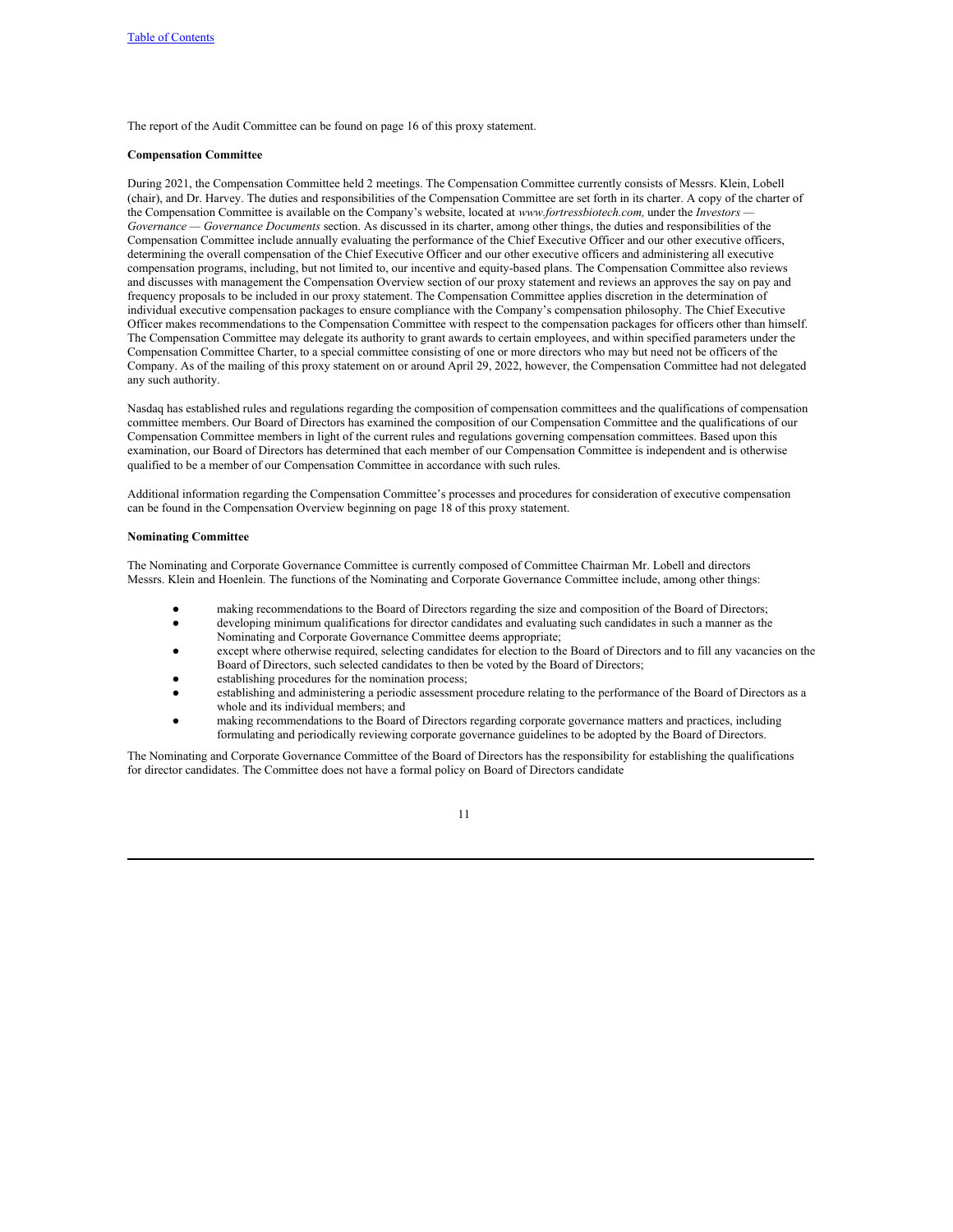qualifications. It may consider those factors it deems appropriate in evaluating director nominees made either by the Board of Directors or stockholders, including judgment, skill, strength of character, experience with businesses and organizations comparable in size or scope to the Company, experience and skills relative to other Board of Directors' members, specialized knowledge or experience, and diversity. Depending upon the current needs of the Board of Directors, certain factors may be weighed more or less heavily. In considering candidates for the Board of Directors, the directors evaluate the entirety of each candidate's credentials and do not currently have any specific minimum qualifications that must be met. The directors will consider candidates from any reasonable source, including current Board of Directors' members, stockholders, professional search firms or other persons. The directors will not evaluate candidates differently based on who has made the recommendation. Our policy describing our director nomination process is included in our Nominating and Corporate Governance Committee Charter, which is available on the Company's website, located at *www.fortressbiotech.com*, under the *Investors — Governance — Governance Documents*section. We believe that the current process in place functions effectively to select director nominees who will be valuable members of our Board of Directors. We identify potential nominees to serve as directors through a variety of business contacts, including current executive officers, directors, community leaders and stockholders. We may, to the extent they deem appropriate, retain a professional search firm and other advisors to identify potential nominees.

We will also consider candidates recommended by stockholders for nomination to our Board. A stockholder who wishes to recommend a candidate for nomination to our Board must submit such recommendation to our Corporate Secretary, Robyn M. Hunter, at our offices located at 1111 Kane Concourse Suite 301, Bay Harbor Island, FL 33154. Any recommendation must be received not less than 60 calendar days nor more than 90 calendar days before the anniversary date of the previous year's annual meeting. All stockholder recommendations of candidates for nomination for election to our Board must be in writing and must set forth the following: (i) the candidate's name, age, business address, and other contact information, (ii) the number of shares of common stock beneficially owned by the candidate, (iii) a complete description of the candidate's qualifications, experience, background and affiliations, as would be required to be disclosed in the proxy statement pursuant to Schedule 14A under the Exchange Act, (iv) a sworn or certified statement by the candidate in which he or she consents to being named in the proxy statement as a nominee and to serve as director if elected, and (v) the name and address of the stockholder(s) of record making such a recommendation.

We believe that our Board as a whole should encompass a range of talent, skill, and expertise enabling it to provide sound guidance with respect to our operations and interests. Our independent directors evaluate all candidates to our Board by reviewing their biographical information and qualifications. If the independent directors determine that a candidate is qualified to serve on our Board, such candidate is interviewed by at least one of the independent directors and our Chief Executive Officer. Other members of the Board also have an opportunity to interview qualified candidates. The independent directors then determine, based on the background information and the information obtained in the interviews, whether to recommend to the Board that the candidate be nominated for approval by the stockholders to fill a directorship. With respect to an incumbent director whom the independent directors are considering as a potential nominee for re-election, the independent directors review and consider the incumbent director's service during his or her term, including the number of meetings attended, level of participation, and overall contribution to the Board. The manner in which the independent directors evaluate a potential nominee will not differ based on whether the candidate is recommended by our directors or stockholders.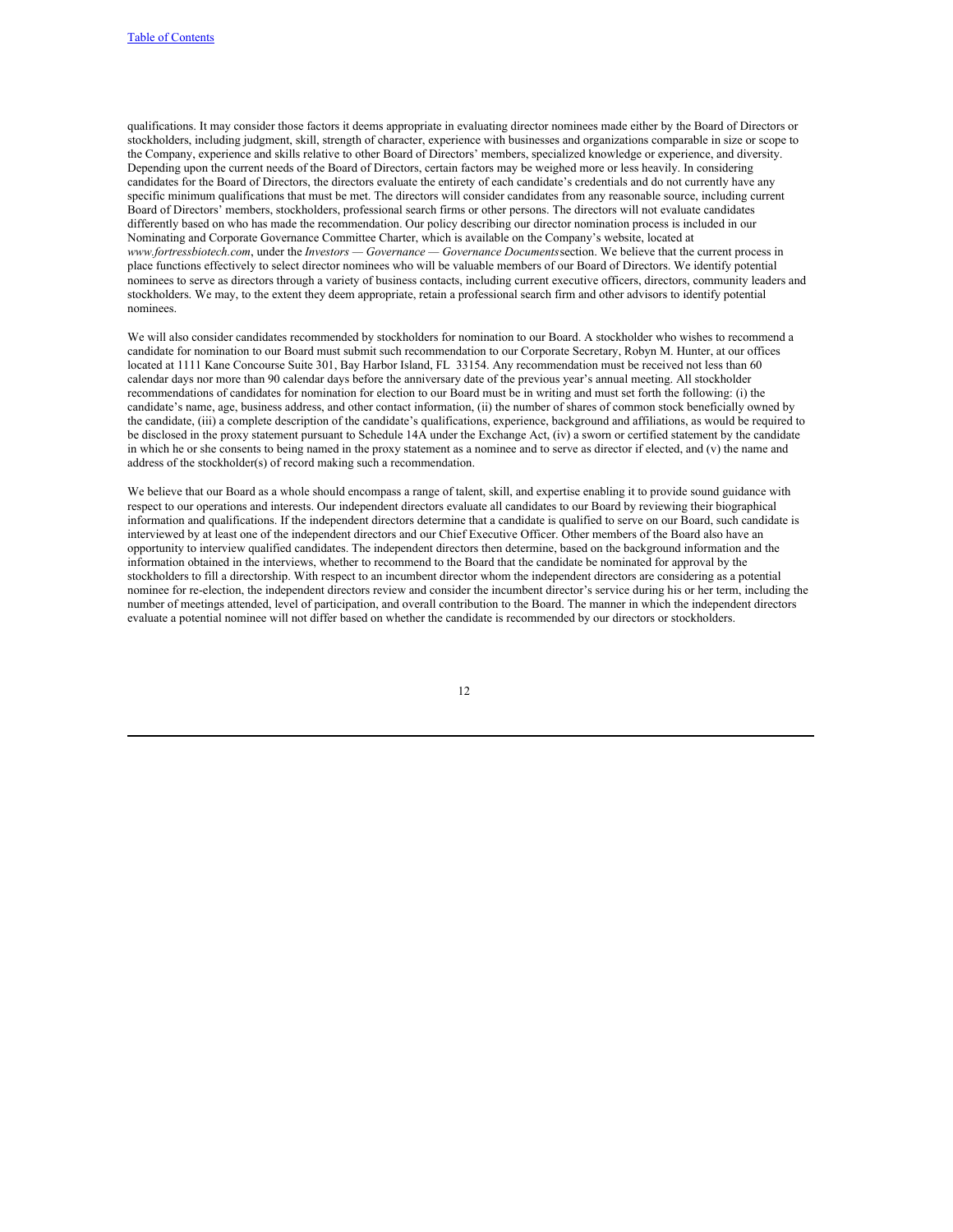We consider the following qualifications, among others, when making a determination as to whether a person should be nominated to our Board: the independence of the director nominee; the nominee's character and integrity; financial literacy; level of education and business experience, including experience relating to biopharmaceutical companies; whether the nominee has sufficient time to devote to our Board; and the nominee's commitment to represent the long-term interests of our stockholders. We review candidates in the context of the current composition of the Board and the evolving needs of our business. We believe that each of the current members of our Board (who are also our director nominees) has the requisite business, biopharmaceutical, financial or managerial experience to serve as a member of the Board, as described above in their biographies under the heading "Our Board of Directors." We also believe that each of the current members of our Board has other key attributes that are important to an effective board, including integrity, high ethical standards, sound judgment, analytical skills, and the commitment to devote significant time and energy to service on the Board and its committees.

We do not have a formal policy in place with regard to diversity in considering candidates for our Board, but the Board strives to nominate candidates with a variety of complementary skills so that, as a group, the Board will possess the appropriate talent, skills and expertise to oversee our business.

## **Code of Business Conduct and Ethics**

We have adopted a Code of Business Conduct and Ethics, or the Code, which applies to all of our directors, officers and employees, including our principal executive officer and principal financial officer. The Code includes guidelines dealing with the ethical handling of conflicts of interest, compliance with federal and state laws, financial reporting, and our proprietary information. The Code also contains procedures for dealing with and reporting violations of the Code. We have posted our Code of Business Conduct and Ethics under the *Investors — Governance — Governance Documents*section of the Company's website, located at*www.fortressbiotech.com*.

## **Policy Prohibiting Hedging and Speculative Trading**

Pursuant to our Insider Trading Policy, our officers, directors, and employees are prohibited from engaging in speculative trading, including hedging transactions or short sale transactions with respect to Company securities.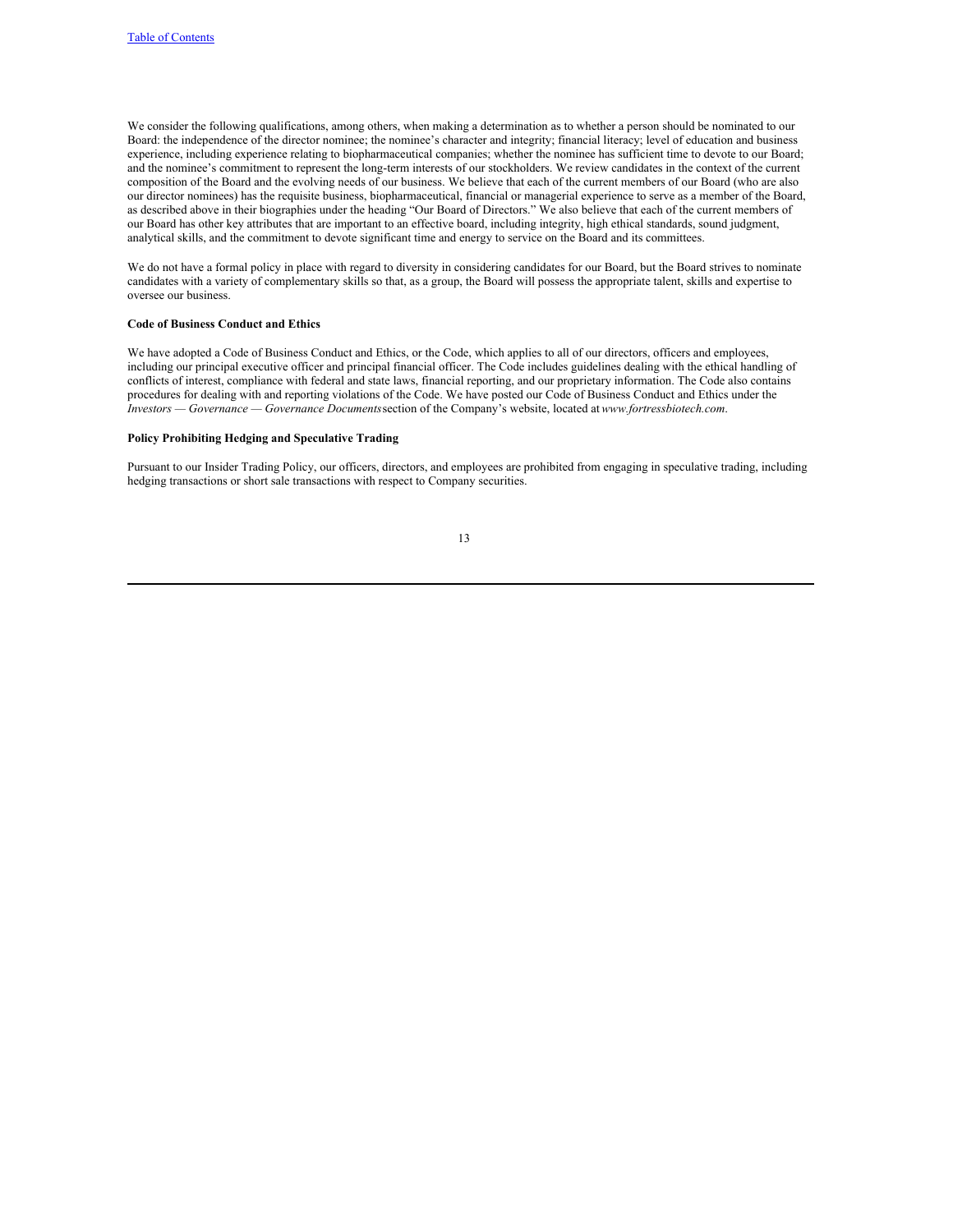# <span id="page-20-0"></span>**INDEPENDENT REGISTERED PUBLIC ACCOUNTING FIRM FEES AND OTHER MATTERS**

KPMG LLP ("KPMG"), served as the Company's independent registered public accounting firm from September 28 until the end of the year ended December 31, 2021. BDO USA, LLP ("BDO") audited our financial statements for the year ended December 31, 2020. We expect a representative of KPMG to be present at the Annual Meeting. The representative will have an opportunity to make a statement and will be available to answer your questions.

As previously reported on the Form 8-K filed on September 24, 2021, the Company dismissed BDO as the Company's independent registered public accounting firm and, on September 28, 2021, appointed KPMG as the Company's independent registered public accounting firm for the fiscal year ended December 31, 2021. The dismissal of BDO and the approval of KPMG were approved by the Audit Committee and the Board of Directors.

BDO's reports on the Company's consolidated financial statements for the fiscal years ended December 31, 2019 and 2020 did not contain an adverse opinion or a disclaimer of opinion, nor were such reports qualified or modified as to uncertainty, audit scope, or accounting principles. During the Company's fiscal years ended December 31, 2019 and 2020, and through September 20, 2021, the Company did not have any disagreements with BDO on any matter of accounting principles or practices, financial statement disclosure, or auditing scope or procedure, which disagreements, if not resolved to the satisfaction of BDO, would have caused it to make reference to the subject matter of the disagreements in connection with its reports on the consolidated financial statements for such time periods.

Our Board has asked the stockholders to ratify the selection of KPMG as our independent registered public accounting firm. See "Proposal Three: Ratification of Appointment of KPMG as Our Independent Registered Public Accounting Firm" on page 33 of this proxy statement. The Board has reviewed the fees described below and concluded that the payment of such fees is compatible with maintaining KPMG's independence. All proposed engagements of KPMG, whether for audit services, audit-related services, tax services, or permissible non-audit services, were pre-approved by our Audit Committee.

# **Audit Fees**

For the fiscal year ended December 31, 2021 we were billed approximately \$175,000 by KPMG in fees for the professional services rendered in connection with the Company's third quarter review and annual audit and \$1,535,000 related to stand-alone audits and filings of certain of the Company's partner companies.

For the fiscal year ended December 31, 2021 and 2020, we were billed approximately \$1,351,440 and \$1,625,294 by BDO, respectively, in fees for the professional services rendered in connection with the audits of our annual financial statements included in our Annual Reports on Forms 10-K and 10-K/A for the 2020 fiscal year, the audit of internal control over financial reporting for that fiscal year, the review of our financial statements included in our Quarterly Reports on Form 10-Q for 2020 and 2021 through the quarter ended June 30, 2021, and other services provided in connection with registration statements. In 2021 and 2020, included in these fees for BDO is \$751,490 and \$901,794, related to stand-alone audits and filings of certain of the Company's partner companies.

# **Audit-Related Fees**

During the fiscal year ended December 31, 2021 we incurred no costs from KPMG for audit-related services reasonably related to the performance of the audits and reviews for the respective fiscal year.

During the fiscal years ended December 31, 2021 and 2020, we incurred no costs from BDO for audit-related services reasonably related to the performance of the audits and reviews for the respective fiscal years.

## **Tax Fees**

During the fiscal year ended December 31, 2021 we were billed approximately \$40,475 from KPMG for fees for professional services rendered for tax compliance, tax advice, and tax planning services.

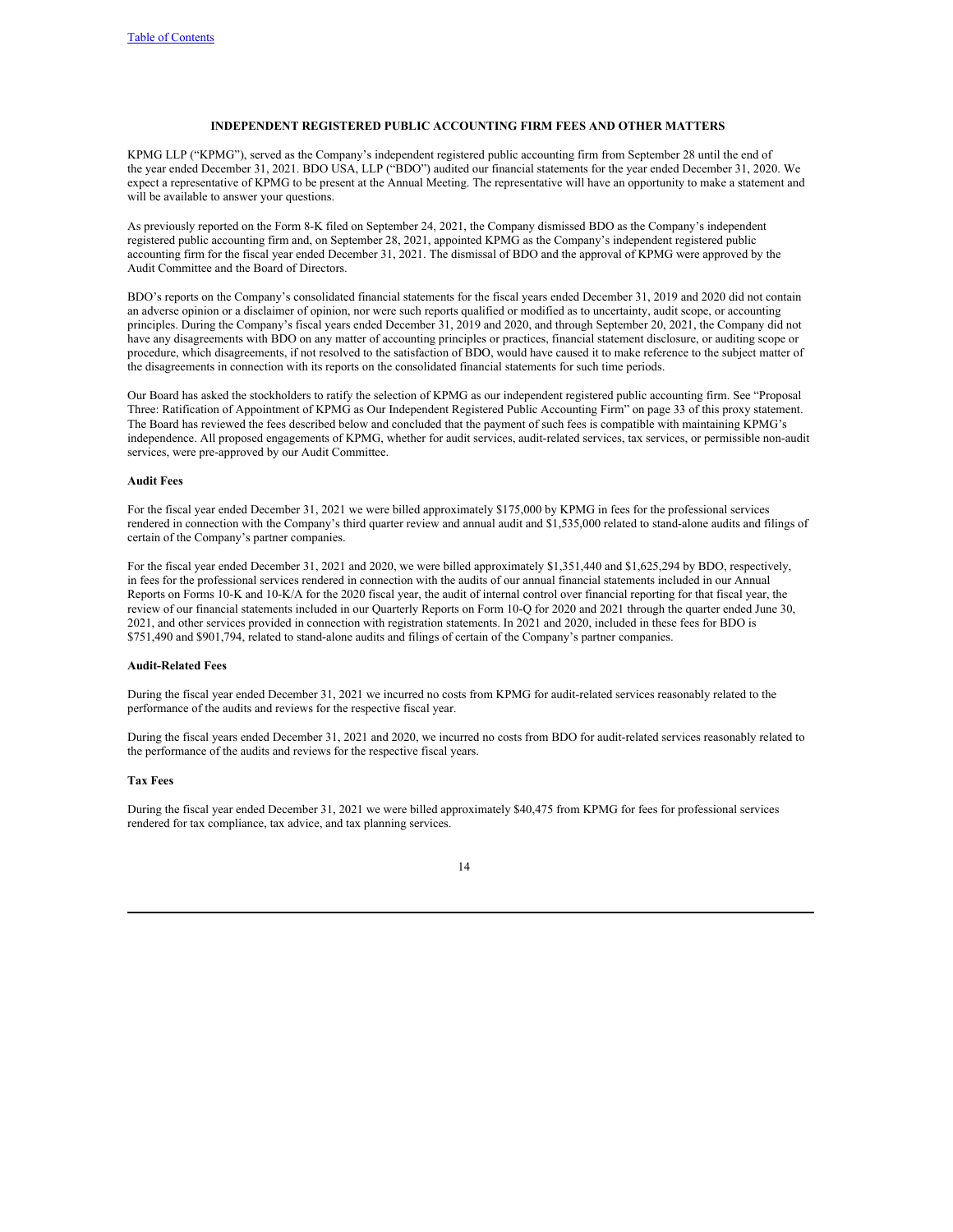During the fiscal years ended December 31, 2021 and 2020, we incurred no costs from BDO for any fees for professional services rendered for tax compliance, tax advice, and tax planning services.

# **All Other Fees**

During the fiscal year ended December 31, 2021 we incurred no costs from KPMG for other accounting fees not related directly to the audit.

During the fiscal years ended December 31, 2021 and 2020, we incurred \$25,000 and no costs, respectively, from BDO, for other accounting fees not related directly to the audit.

## **Pre-Approval of Services**

Our Audit Committee has established a policy setting forth the procedures under which services provided by our independent registered public accounting firm will be pre-approved by our Audit Committee. The potential services that might be provided by our independent registered public accounting firm fall into two categories:

- Services that are permitted, including the audit of our annual financial statements, the review of our quarterly financial statements, related attestations, benefit plan audits and similar audit reports, financial and other due diligence on acquisitions, and federal, state, and non-US tax services; and
- Services that may be permitted, subject to individual pre-approval, including compliance and internal-control reviews, indirect tax services such as transfer pricing and customs and duties, and forensic auditing.

Services that our independent registered public accounting firm may not legally provide include such services as bookkeeping, certain human resources services, internal audit outsourcing, and investment or investment banking advice.

All proposed engagements of our independent registered public accounting firm, whether for audit services or permissible non-audit services, are pre-approved by the Audit Committee. We jointly prepare a schedule with our independent registered public accounting firm that outlines services which we reasonably expect we will need from our independent registered public accounting firm and categorize them according to the classifications described above. Each service identified is reviewed and approved or rejected by the Audit Committee.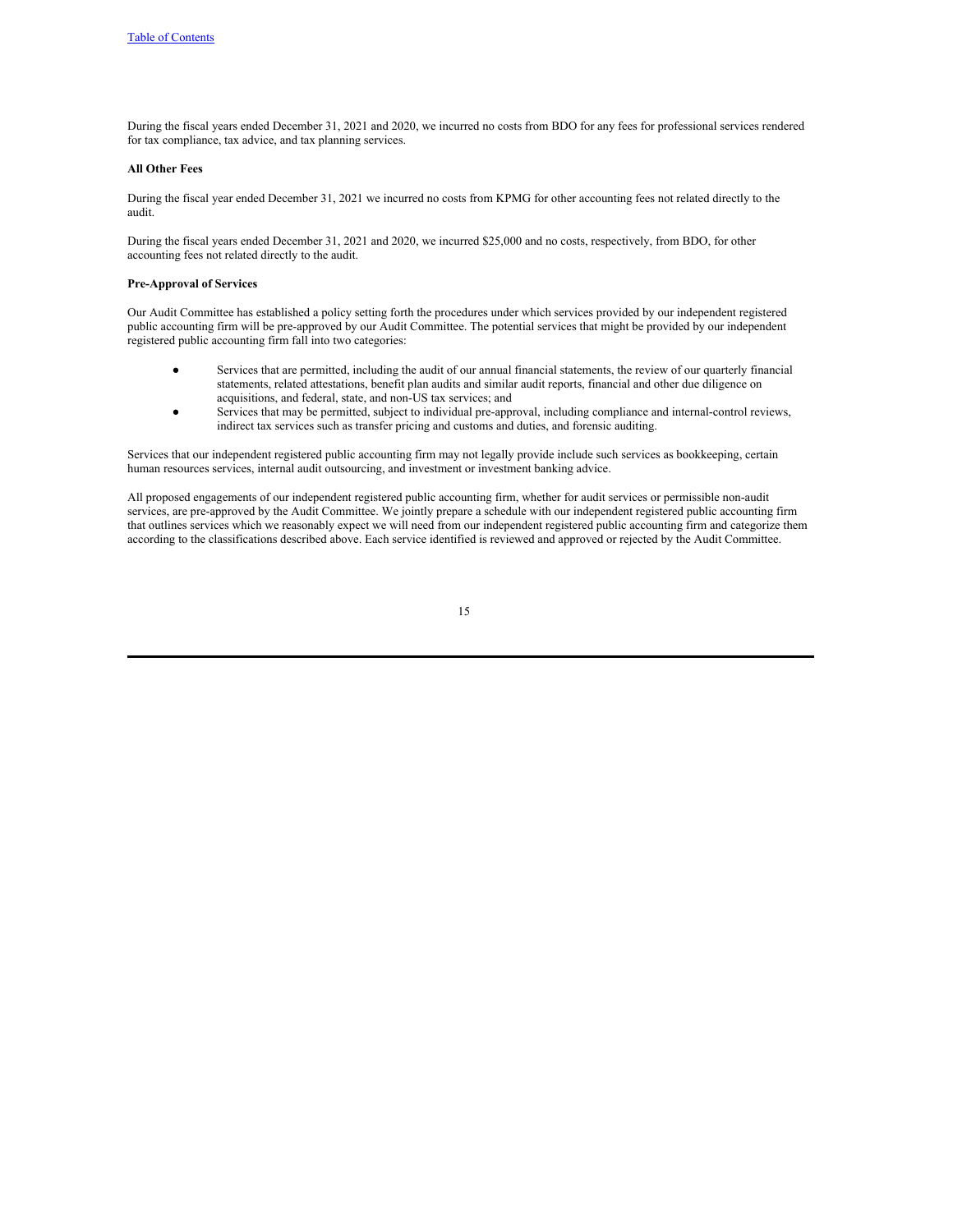# <span id="page-22-0"></span>**REPORT OF THE AUDIT COMMITTEE**

In monitoring the preparation of our financial statements, the Audit Committee met with management and representatives of KPMG LLP, the Company's independent registered public accounting firm from September 28, 2021 to the present, to review and discuss all financial statements prior to their issuance and to discuss any and all significant accounting issues. Management and our independent registered public accounting firm advised the Audit Committee that each of the financial statements were prepared in accordance with generally accepted accounting principles. The Audit Committee's review included a discussion of the matters required to be discussed pursuant to Public Company Accounting Oversight Board (United States) Auditing Standard 1301 (Communication with Audit Committees). Auditing Standard 1301 requires our independent registered public accounting firm to discuss with the Audit Committee, among other things, the following:

- Methods used to account for significant or unusual transactions;
- The effect of any accounting policies in controversial or emerging areas for which there is a lack of authoritative guidance or consensus;
- The process used by management to formulate sensitive accounting estimates and the basis for the independent registered public accounting firm's conclusion regarding the reasonableness of any such estimates; and
- Any disagreements with management over the application of accounting principles, the basis for management's accounting estimates and the disclosures necessary in the financial statements.

The Audit Committee has discussed the independence of KPMG LLP from September 28, 2021 through the fiscal year 2021, including the written disclosures made by KPMG LLP to the Audit Committee, as required by PCAOB Rule 3526, "Communication with Audit Committees Concerning Independence." PCAOB Rule 3526 requires the independent registered public accounting firm to (i) disclose in writing all relationships that, in the independent registered public accounting firm's professional opinion, may reasonably be thought to bear on independence, (ii) confirm their perceived independence, and (iii) engage in a discussion of independence with the Audit Committee.

Finally, the Audit Committee continues to monitor the scope and adequacy of our internal controls and other procedures, including any and all proposals for adequate staffing and for strengthening internal procedures and controls where appropriate and necessary. These measures include, without limitation, a quarterly review of related party transactions and relationships pursuant to regularly-updated reports prepared by the Company's internal legal counsel and Chief Financial Officer.

On the basis of these reviews and discussions, the Audit Committee recommended to the Board that it approve the inclusion of our audited financial statements in our Annual Report on Form 10-K for the fiscal year ended December 31, 2021, for filing with the SEC. By the Audit Committee of the Board of Directors

Dov Klein, CPA, Chairman Jimmie Harvey, Jr., M.D. J. Jay Lobell Dated April 29, 2022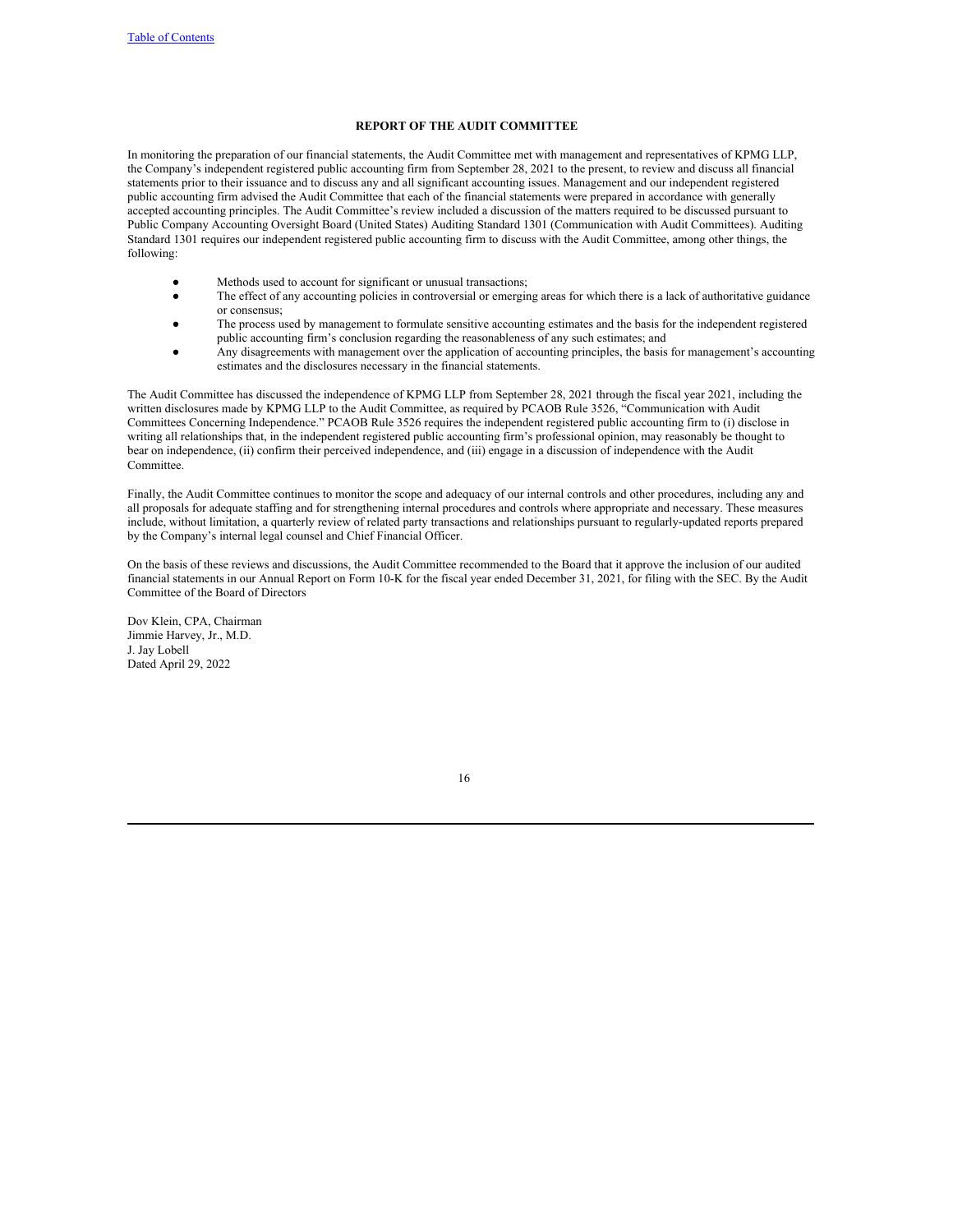# <span id="page-23-0"></span>**OUR EXECUTIVE OFFICERS**

# **Executive Officers**

Our current executive officers are as follows:

| Name                       | Age | Position                                                   |
|----------------------------|-----|------------------------------------------------------------|
| Lindsay A. Rosenwald, M.D. | 67  | Executive Chairman, Chief Executive Officer and President  |
| Robyn M. Hunter            | 60  | Chief Financial Officer, Treasurer and Corporate Secretary |
| Michael S. Weiss           | 56  | Executive Vice Chairman, Strategic Development             |
| George Avgerinos, Ph.D.    | 69  | Senior Vice President, Biologics Operations                |

No executive officer is related by blood, marriage or adoption to any other director or executive officer. The biographies of Dr. Rosenwald and Mr. Weiss are presented in connection with "Corporate Governance" beginning on page 7 of this proxy statement.

*Robyn M. Hunter*, 60, has served as our Chief Financial Officer since June 26, 2017 and also currently serves as our corporate secretary. Ms. Hunter has more than 30 years of financial and operational experience in an array of industries. From June 2011 until her promotion to Chief Financial Officer, Ms. Hunter served as the Company's Vice President and Corporate Controller, where she has implemented financial and operational processes, procedures and policies to facilitate the Company's execution of its growth strategy. From January 2006 to May 2011, Ms. Hunter served as Senior Vice President and Chief Financial Officer of Schochet Associates. From August 2004 to January 2006, Ms. Hunter served as the Corporate Controller for Indevus Pharmaceuticals. From 1990 to 2004, Ms. Hunter held several positions from Accounting Manager to Vice President and Treasurer of The Stackpole Corporation. Effective January 2022, Ms. Hunter currently serves as a member of the board of directors and chairs the audit committee of Tenax Therapeutics, Inc. Ms. Hunter holds a Bachelor of Arts degree in Economics from Union College in Schenectady, New York.

*George Avgerinos, Ph.D.*, 69, has served as our Senior Vice President, Biologics Operations since June 2013. Dr. Avgerinos joined us from AbbVie, Inc., where he was Vice President, HUMIRA® Manufacturing Sciences and External Partnerships. In his 22-year career at AbbVie, Inc., formerly Abbott Laboratories, formerly BASF Bioresearch Corporation (BASF), Dr. Avgerinos was responsible for many aspects of biologics development and operations. These included the HUMIRA® operations franchise, global biologics process and manufacturing sciences, biologics CMC, manufacturing operations, and third-party manufacturing. During his tenure, Dr. Avgerinos led and participated in the development of numerous clinical candidates which included the launch of HUMIRA®. He supported expansion of the supply chain to over \$9.0 billion in annual global sales. Dr. Avgerinos' efforts on HUMIRA® have been recognized with numerous awards, including the prestigious Abbott's Chairman's award in 2011. Dr. Avgerinos received a B.A. in Biophysics from the University of Connecticut and a Ph.D. in Biochemical Engineering from the Massachusetts Institute of Technology. Dr. Avgerinos also provides services for TG Therapeutics, Inc., a related party, pursuant to a shared services agreement as well as advising Flame Biosciences, an unrelated company.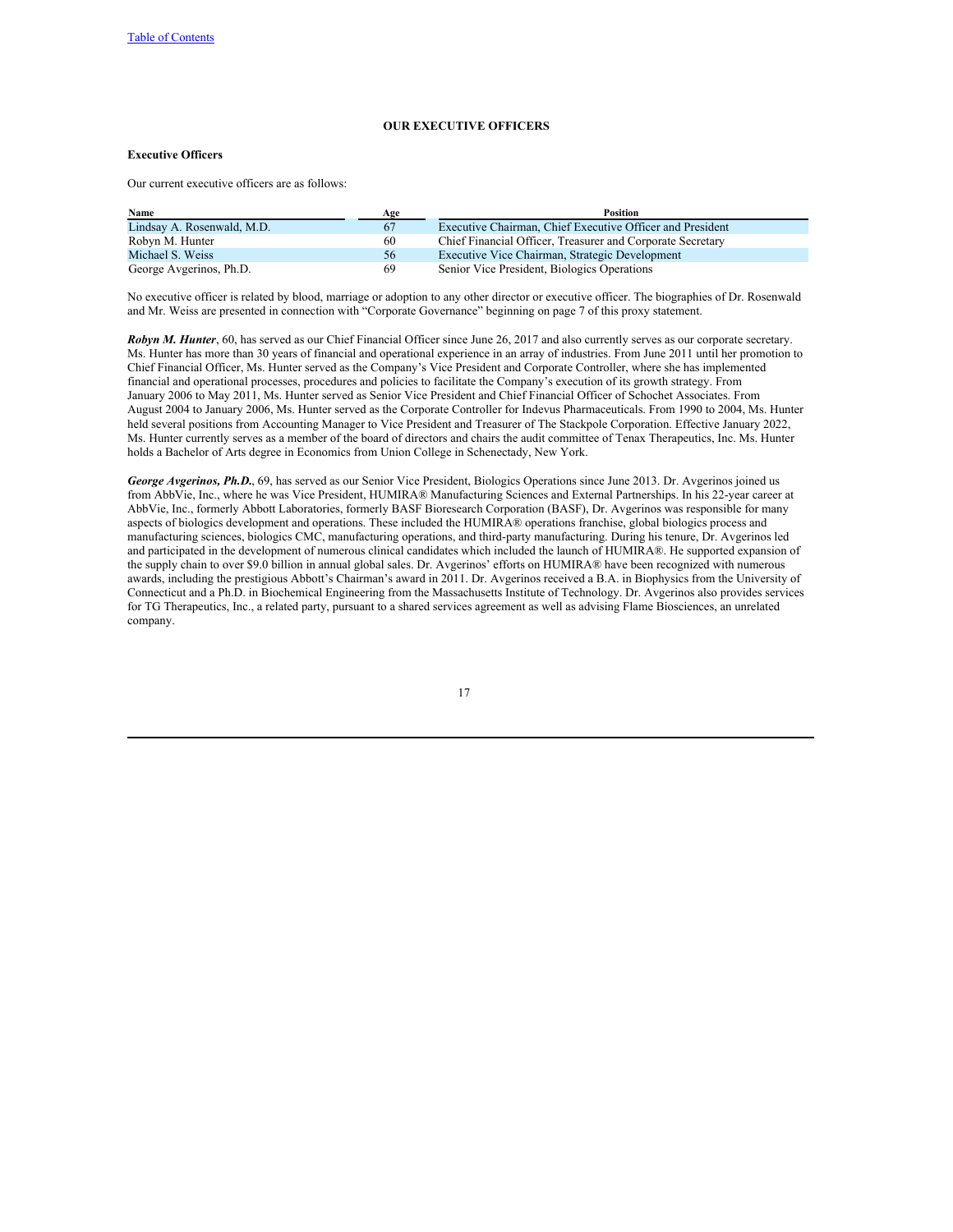# **EXECUTIVE COMPENSATION**

## <span id="page-24-0"></span>**Summary Compensation Table**

The following table sets forth information concerning compensation paid by the Company to its named executive officers for services rendered to it in all capacities during the years ended December 31, 2021, and December 31, 2020.

|      |     |         |           |         |                        | <b>Stock</b>                 |          | Non-equity<br>Plan |           | All<br>Other |                                |              |
|------|-----|---------|-----------|---------|------------------------|------------------------------|----------|--------------------|-----------|--------------|--------------------------------|--------------|
| Year |     | (S)     |           | (S)     |                        | Awards <sup>(3)</sup><br>(S) |          | (S)                |           | (S)          |                                | Total<br>(S) |
|      |     |         |           |         |                        |                              |          |                    |           |              |                                |              |
| 2021 | \$. | 60,255  | S         |         | \$                     | 3,266,175                    | <b>S</b> |                    | \$        | 32,399       | S                              | 3,358,829    |
| 2020 |     | 58,500  |           |         |                        | 2.059.948                    |          | 500,000            |           | 18.154       |                                | 2,636,602    |
|      |     |         |           |         |                        |                              |          |                    |           |              |                                |              |
|      |     |         |           |         |                        |                              |          |                    |           |              |                                |              |
| 2021 |     | 396,194 |           | 158,262 |                        |                              |          |                    |           | 852          |                                | 555,308      |
| 2020 |     | 376,178 |           | 200,000 |                        |                              |          |                    |           | 6,927        |                                | 583,104      |
|      |     |         |           |         |                        |                              |          |                    |           |              |                                |              |
|      |     |         |           |         |                        |                              |          |                    |           |              |                                |              |
| 2021 |     | 386,522 |           | 137,830 |                        |                              |          |                    |           |              |                                | 524,352      |
| 2020 |     | 386,502 |           | 231,000 |                        |                              |          |                    |           |              |                                | 617,502      |
|      |     |         |           |         |                        |                              |          |                    |           |              |                                |              |
|      |     |         |           |         |                        |                              |          |                    |           |              |                                |              |
| 2021 |     | 60,255  |           |         |                        | 3,266,175                    |          |                    |           | 32,394       |                                | 3,358,824    |
| 2020 |     | 58,500  |           |         |                        | 2,059,948                    |          | 500,000            |           | 18,126       |                                | 2,636,573    |
|      |     |         | Salarv(1) |         | $\mathbf{Bonus}^{(2)}$ |                              |          |                    | Incentive |              | Compensation <sup>(4)(5)</sup> |              |

(1) For 2021, Dr. Avgerinos's salary was 100% reimbursed by TG Therapeutics, Inc. ("TGTX") under the Shared Services Agreement.

(2) For 2020, Dr. Avgerinos earned a bonus of \$231,000 and \$137,830 for 2021, paid in April of 2022, of which 100% was reimbursed by TGTX under the shared services agreement.

(3) Represents the aggregate grant date fair value computed in accordance with FASB Accounting Standards Codification Topic 718, Stock Compensation, as modified or supplemented ("FASB ASC Topic 718"). On January 1, 2021 and 2020, Dr. Rosenwald and Mr. Weiss were each awarded 1,030,339 and 801,536 shares of restricted common stock of the Company (or one percent (1%) of the total outstanding shares of the Company) for their performance in 2021 and 2020.

(4) Under the LTIP, each of Dr. Rosenwald and Mr. Weiss is eligible to receive, inter alia, a \$500,000 annual cash bonus; both Dr. Rosenwald and Mr. Weiss elected to forego and disclaim such cash bonus with respect to calendar year 2021. In 2020, Dr. Rosenwald and Mr. Weiss were each awarded and paid a cash bonus of \$500,000 under the LTIP, for their performance in 2020.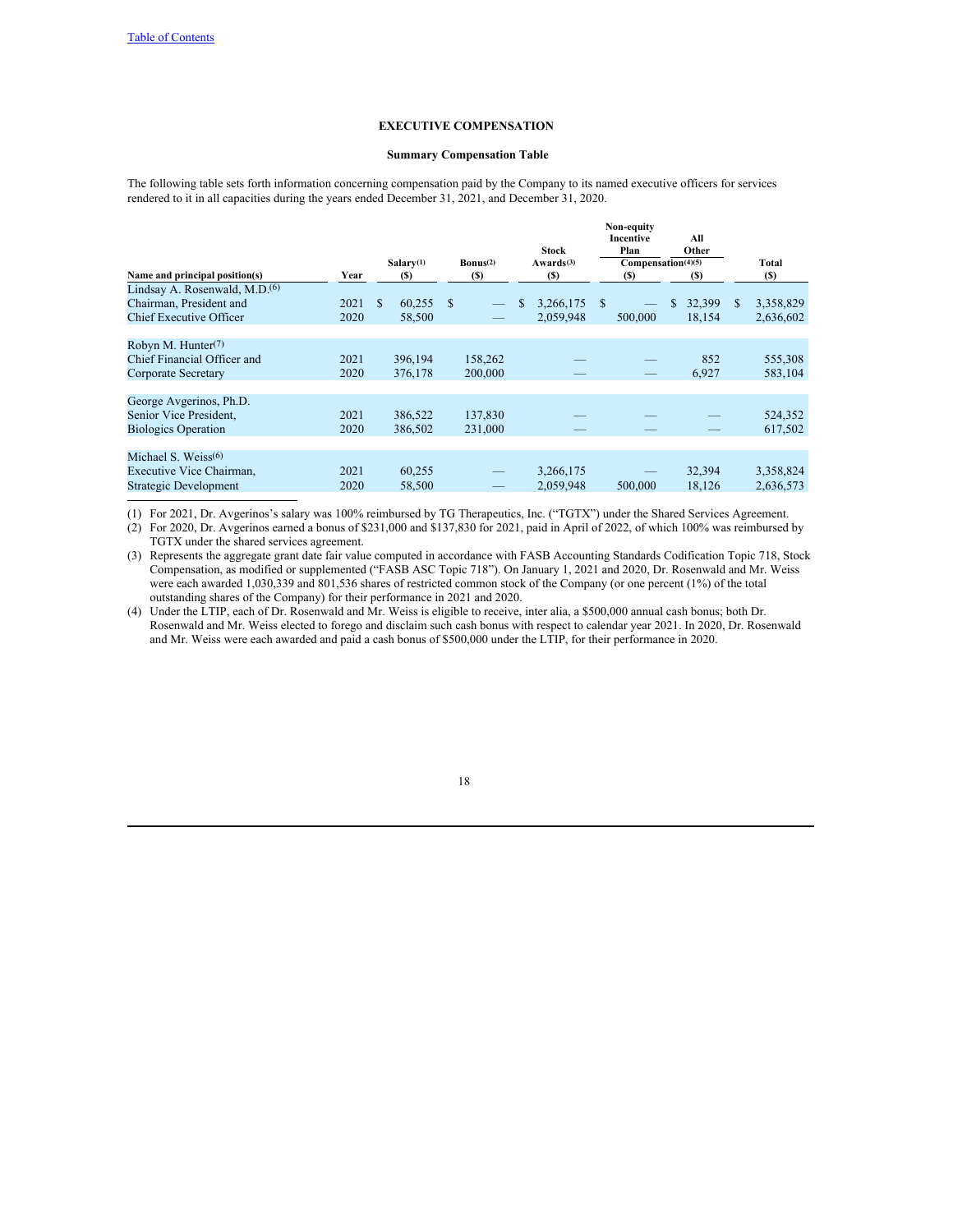- (5) All other compensation for 2021 for each of Dr. Rosenwald and Mr. Weiss includes long-term disability premiums and the grant date fair value of equity awards of 500,000 restricted shares in FBIO Acquisition Corp. XV, XVI, XVII, XVIII, XIX, XX and VIII, respectively. For 2020 for each of Dr. Rosenwald and Mr. Weiss includes long-term disability premiums and the grant date fair value of equity awards of 500,000 restricted shares in FBIO Acquisition Corp. IX, X, XI, XII, XIII and XIV, respectively. For 2020, other compensation for Ms. Hunter includes long-term disability premiums of \$827 and the grant date fair value of equity awards of 100,000 restricted shares in each of the following partner companies: Oncogenuity, Inc. and Baergic Inc.
- (6) Mr. Weiss, in each case through a wholly-owned LLC Caribe BioAdvisors, LLC, received in his capacity as Chairman of the Board of Checkpoint Therapeutics, Inc 16,502 restricted shares of common stock and \$60,000 cash fees, and as Executive Chairman of Mustang Bio Inc. 13,774 restricted shares of common stock and \$60,000 cash fees. Dr. Rosenwald received 16,502 restricted shares of common stock and \$50,000 cash fees from Checkpoint Therapeutics Inc. and 13,774 restricted shares of common stock and \$50,000 cash fees from Mustang Bio Inc. for his role on the Board of Directors of those companies for the year ended 2021. Mr. Weiss received in his capacity as Chairman of the Board of Checkpoint Therapeutics, Inc 24,390 restricted shares of common stock and \$60,000 cash fees, and as Executive Chairman of Mustang Bio Inc. 16,611 restricted shares of common stock and \$60,000 cash fees. Dr. Rosenwald received 24,390 restricted shares of common stock and \$50,000 cash fees from Checkpoint Therapeutics Inc. and 16,611 restricted shares of common stock and \$50,000 cash fees from Mustang Bio Inc. for his role on the Board of Directors of those companies for the year ended 2020.
- (7) \$196,130 of Ms. Hunter's 2021 compensation was reimbursed by Journey Medical Corporation.

## **Perquisites**

From time to time, the Company may provide certain of the named executive officers with perquisites that the Board of Directors believes are reasonable and that serve an important business function. The Company does not view perquisites as a significant element of its comprehensive compensation structure, but does believe they can be useful in attracting, motivating and retaining the executive talent for which the Company competes. The Company believes that these additional benefits may assist executive officers in performing their duties and provide time efficiencies for executive officers in appropriate circumstances, and the Company may consider providing additional perquisites in the future. All future practices regarding perquisites will be approved and subject to periodic review by the Compensation Committee.

# **Summary of Material Components of Compensation Program**

The Company believes in providing to its executive management team a competitive total compensation package featuring a combination of elements. The executive compensation programs are designed to achieve the following objectives:

- reward performance;
- attract, motivate and retain executives of outstanding ability and potential; and
- ensure that executive compensation is rationally related to building stockholder value.

The Board of Directors believes that the Company's executive compensation programs should include short- and long-term components, including cash and equity-based compensation, and should be oriented towards a merits-based metric that rewards consistent performance that meets or exceeds expectations.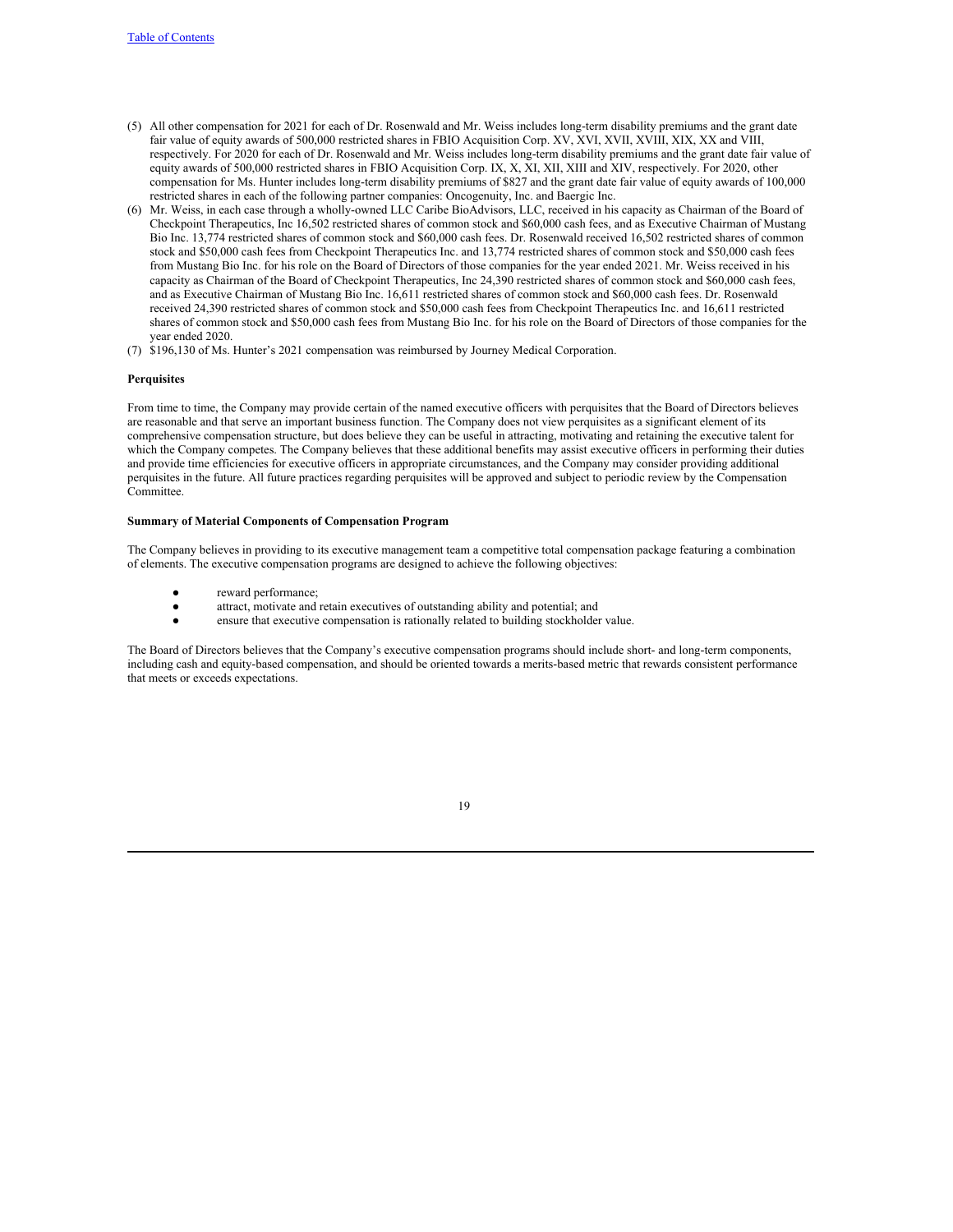# **Base Salaries**

Base salaries for the Company's executives are initially established through arm's-length negotiation at the time the executive is hired, taking into account such executive's qualifications, experience, prior salary, the scope of his or her responsibilities, and competitive market compensation paid by other companies for similar positions within the industry. Base salaries are reviewed annually, typically in connection with the annual performance review process, and adjusted from time to time to realign salaries with market levels after taking into account individual responsibilities, performance, and experience. While other of the Company's executives are paid salaries typical within the industry for persons of their experience and expertise, Dr. Rosenwald and Mr. Weiss have elected to largely forego the payment of salary in exchange for participation in the merits-based programs described below.

## **Annual Discretionary Bonuses**

In addition to the payment of base salaries, the Company believes that discretionary bonuses can play an important role in providing appropriate incentives to its executives to achieve the Company's strategic objectives. As part of the annual performance reviews, the Compensation Committee reviews and analyzes each executive officer's overall performance against such executive's goals as identified by the Compensation Committee.

## **Long-Term Incentive Plan**

The Fortress Biotech, Inc. Long Term Incentive Plan (the "LTIP") is designed to compensate Dr. Rosenwald and Mr. Weiss based on their responsibilities and for their contributions to the successful achievement of certain corporate goals and objectives of the Company and to share the success and risks of the Company based upon achievement of business goals. Eligible participants include Dr. Rosenwald, Mr. Weiss, or any limited liability company or limited partnership owned and controlled by Dr. Rosenwald or Mr. Weiss, provided such entity has a bona fide service provider relationship with the Company ("Eligible Entities" and together with Dr. Rosenwald and Mr. Weiss, the "LTIP Participants").

On January 1 of each year, the LTIP entitles the Company to grant restricted shares of common stock of the Company to the LTIP Participants equal to up to one percent (1%) of the total outstanding shares of common stock of the Company, such actual amount to be based upon the achievement of the goals and objectives of each individual as set by the Compensation Committee for the preceding year. In the case of the LTIP Participants, such goals and objectives include, among other things, the Company's in-licensing of new medical technologies of substantial promise, operational and cash management, the Company's issuance of new debt securities, the Company's achievement of developmental, regulatory and clinical milestones in respect of its in-licensed technologies, the recruitment and retention of personnel, share price performance, trading volume of the Company's public securities, and the overall positioning of the Company within its relevant market.

Restricted shares granted under the LTIP are subject to repurchase by the Company until both of the following conditions are met: (i) the Company achieves a specified market capitalization milestone, and (ii) the employee is either in the service of the Company as an employee or as a Board member (or both) on the tenth anniversary of the LTIP, or the eligible employee has had an involuntary separation from service (as defined in the LTIP). The Company's repurchase option on such shares will also lapse upon the occurrence of a corporate transaction (as defined in the LTIP) if the eligible employee is in service on the date of the corporate transaction.

In addition, pursuant to the LTIP, upon the formation of each new partner company of the Company, the LTIP Participants are to each receive five percent (5%) of the total outstanding shares of common stock of the partner company. Accordingly, in 2021, the LTIP Participants were each granted 500,000 shares of common stock of FBIO Acquisition Corps. XV, XVI, XVII, XVIII, XIX, XX, and VIII.

Pursuant to the LTIP, the LTIP Participants are also eligible for performance-based cash bonuses not to exceed an annual aggregate amount of \$1,000,000. Both Dr. Rosenwald and Mr. Weiss elected to forego and disclaim such cash bonus with respect to the calendar year 2021. In April 2021, the Compensation Committee reviewed the 2020 performance targets and approved a \$500,000 cash bonus for each of Dr. Rosenwald and Mr. Weiss, which were paid in April 2021.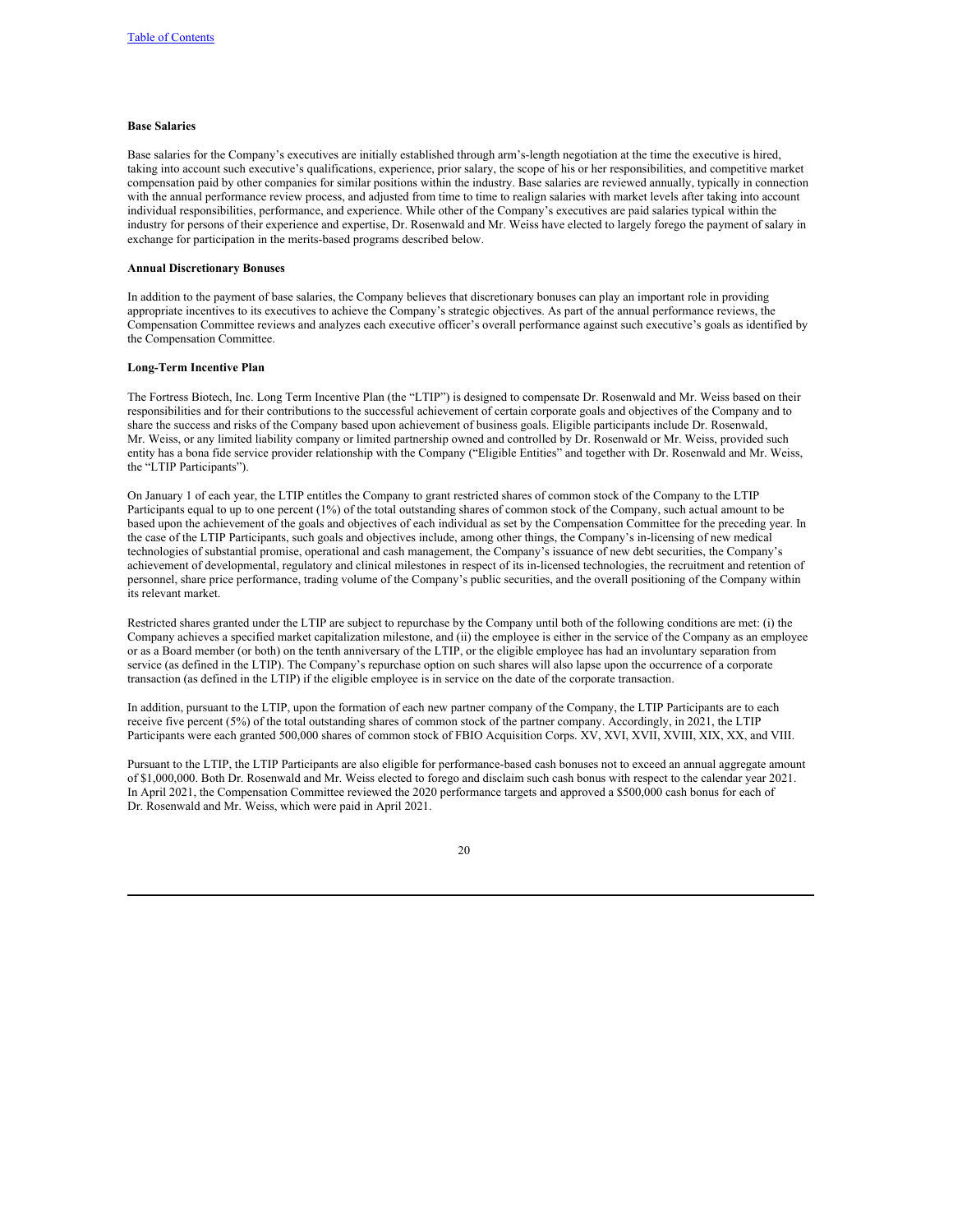# **Equity Incentive Compensation**

The Company believes that by providing its executives the opportunity to increase their ownership of Company stock, the interests of its executives will be more closely aligned with the best interests of the Company's stockholders, encouraging long-term performance. The stock awards enable the executive officers to participate in the appreciation of the value of the Company's stock, while personally participating in the risks of business setbacks. The Company grants equity awards to its executives pursuant to the Fortress Biotech, Inc. 2013 Stock Incentive Plan, as amended (the "2013 Plan").

While the Company has awarded stock options to the executive officers as incentives in the past, it more recently has awarded restricted stock or restricted stock units ("RSUs") to its executives. These RSUs vest in equal annual installments over a period of several years.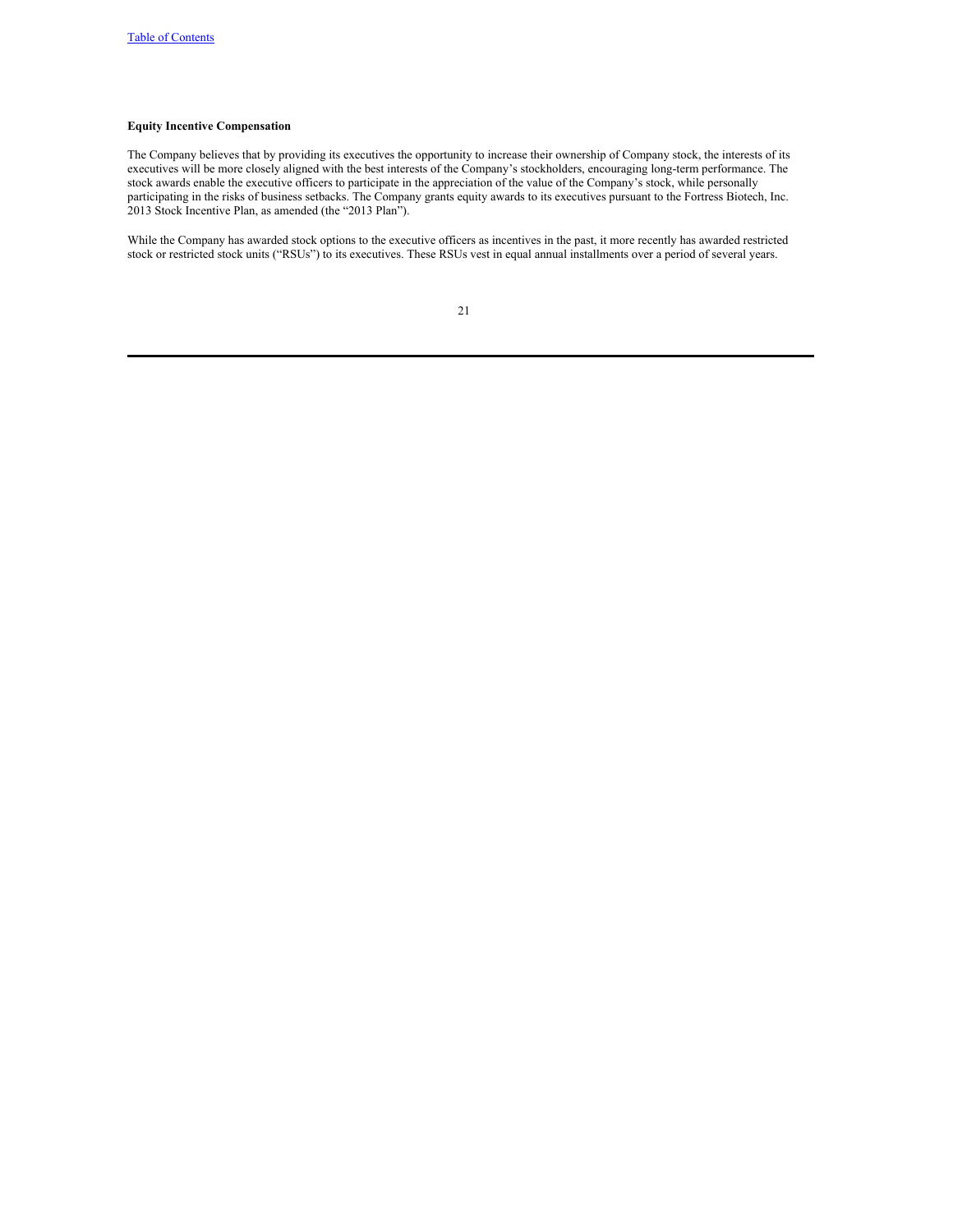# <span id="page-28-0"></span>**OUTSTANDING EQUITY AWARDS AT 2021 FISCAL YEAR-END**

The following table sets forth certain information regarding outstanding equity awards held by the Company's named executive officers, in securities of the company, as of December 31, 2021.

| Number of<br><b>Securities</b><br>Underlying<br>Unexercised<br>Options/<br>Warrant | Number of<br><b>Securities</b><br>Underlying<br>Unexercised<br><b>Options</b> | Option/<br>Warrant<br>Exercise | Option/<br>Warrant<br><b>Expiration</b> | Number of<br><b>Shares</b> of<br><b>Units of</b><br><b>Stock That</b><br><b>Have Not</b> | Market<br>Value of<br><b>Shares</b> or<br><b>Units of</b><br><b>Stock That</b><br><b>Have Not</b> | Equity<br>Incentive<br>Plan<br>Awards:<br>Number or<br>Unearned | <b>Equity</b><br><b>Incentive</b><br>Plan<br>Awards:<br>Market or<br>Payout<br>Value of<br>Unearned<br><b>Shares</b><br>(S) |
|------------------------------------------------------------------------------------|-------------------------------------------------------------------------------|--------------------------------|-----------------------------------------|------------------------------------------------------------------------------------------|---------------------------------------------------------------------------------------------------|-----------------------------------------------------------------|-----------------------------------------------------------------------------------------------------------------------------|
| 25,000                                                                             |                                                                               | 1.370                          | 10/05/2025                              | 4,129,639                                                                                | 10.324,098 (1)<br>S.                                                                              | $2.088,995(2)$ \$                                               | 5,222,488 (1)                                                                                                               |
| 15,000                                                                             | --                                                                            | 6.250                          | 02/10/2022                              |                                                                                          |                                                                                                   |                                                                 |                                                                                                                             |
| 15,000                                                                             |                                                                               |                                |                                         |                                                                                          |                                                                                                   |                                                                 |                                                                                                                             |
| 200,000                                                                            |                                                                               | 9.210                          | 6/4/2023                                |                                                                                          |                                                                                                   |                                                                 |                                                                                                                             |
| 30,000                                                                             | --                                                                            | 2.100                          | 12/19/2023                              | 4,129,639 (3)                                                                            | 10.324,098 (1)                                                                                    | 6.102.511(2)                                                    | 15.256.278 (1)                                                                                                              |
|                                                                                    |                                                                               |                                |                                         |                                                                                          |                                                                                                   |                                                                 |                                                                                                                             |
| 30,000                                                                             |                                                                               | 5.720                          | 08/16/2022                              |                                                                                          |                                                                                                   |                                                                 | $-$ (1)                                                                                                                     |
|                                                                                    | Exercisable (#)                                                               | Unexercisable (#)              | Price (\$)<br>7.420                     | Date<br>02/07/2023                                                                       | Vested $(\#)$                                                                                     | Vested (\$)                                                     | Shares $(\#)$                                                                                                               |

(1) Based on \$2.50 per share, the closing price of our common stock on the Nasdaq Capital Market on December 31, 2021, the last trading day of the fiscal year.

(2) Pursuant to the terms of Dr. Rosenwald's and Mr. Weiss' Restricted Stock Issuance Agreements for 1,979,346 shares each of restricted stock of the Company, as amended on December 15, 2017, each one-third of the shares issued shall vest when the Company achieves market capitalization of two, three, and four times the market capitalization as of the date of such grant, but in no event earlier than December 19, 2022 for 2/3 and prior to December 19, 2023 for the remaining 1/3, respectively.

(3) Pursuant to the terms of Mr. Weiss's 2014 Restricted Stock Issuance Agreement for 3,958,692 shares, as amended on December 15, 2017 and again on February 7, 2020: (i) 16.67% of the shares vested on February 20, 2015; (ii) 33.34% of the shares will vest on December 19, 2022; and (iii) 10% of the remainder of the aggregate amount of such shares will vest upon each closing by the Company of a corporate development transaction, provided that if any such corporate development transaction occurs prior to December 19, 2022, vesting of each such 10% of the remainder of the shares will occur on December 19, 2022, subject to Mr. Weiss's continued employment with the Company.

# **Summary of Potential Payments Upon Termination of Employment or Change in Control**

## **Dr. Rosenwald and Mr. Weiss**

The Company has not entered into employment agreements with either of Dr. Rosenwald or Mr. Weiss. The Company's repurchase option on restricted shares granted to Dr. Rosenwald, Mr. Weiss or related entities under the LTIP lapse upon the occurrence of a corporate transaction (as defined in the LTIP) if the eligible employee is in service on the date of the corporate transaction, or upon a termination of service other than a voluntary separation.

# **Ms. Hunter**

The Company has not entered into an employment agreement with Ms. Hunter, but she and the Company are in the process of finalizing one.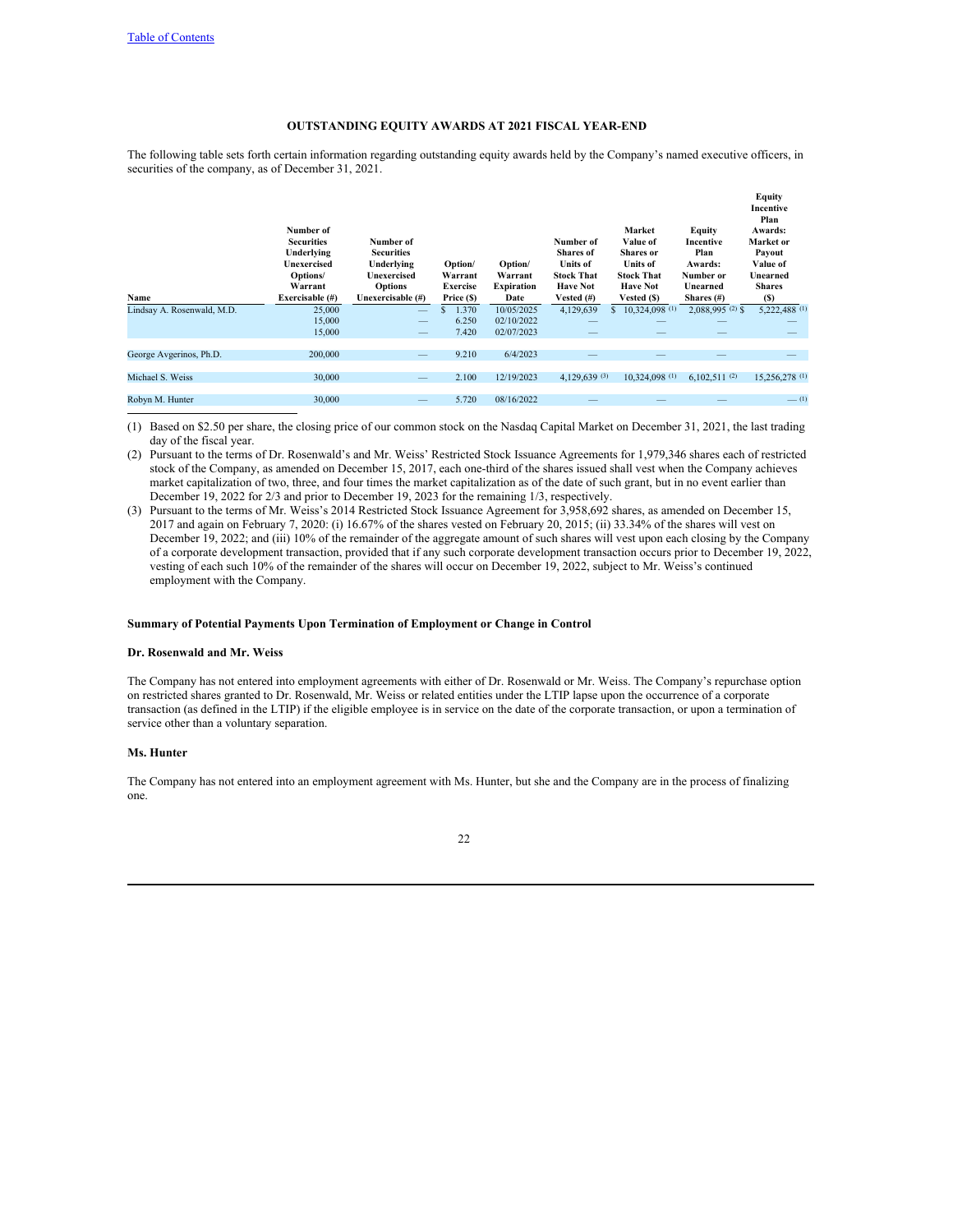# **Dr. Avgerinos**

In June 2013, the Company entered into an employment agreement with Dr. Avgerinos, its Senior Vice President, Biologics Operations, which provides that if the Company terminates Dr. Avgerinos without cause or he resigns for good reason, he will be entitled to: (i) severance payments at a rate equal to his base salary then in effect for a period of 12 months following his termination date; (ii) a prorata share of the annual milestone bonus for the year in which the termination occurred, to be paid when and if such bonus would have been paid under the employment agreement, and (iii) accelerated vesting of any option shares that would have vested on the next anniversary date of their respective grant date. As of December 31, 2020, all shares under this grant were vested.

# <span id="page-29-0"></span>**EQUITY COMPENSATION PLAN INFORMATION**

The following table sets forth the indicated information as of December 31, 2021 with respect to our equity compensation plans:

|                                                       |                     |   |                         | Number of               |
|-------------------------------------------------------|---------------------|---|-------------------------|-------------------------|
|                                                       | Number of           |   |                         | <b>Securities</b>       |
|                                                       | Securities to be    |   |                         | Remaining               |
|                                                       | <b>Issued Upon</b>  |   |                         | <b>Available for</b>    |
|                                                       | <b>Exercise of</b>  |   | Weighted-               | <b>Future Issuance</b>  |
|                                                       | Outstanding         |   | <b>Average Exercise</b> | <b>Under Equity</b>     |
|                                                       | Options,            |   | Price of                | Compensation            |
|                                                       | <b>Restricted</b>   |   | Outstanding             | <b>Plans (Excluding</b> |
|                                                       | <b>Stock Units.</b> |   | Options,                | <b>Securities</b>       |
|                                                       | Warrants and        |   | Warrants and            | Reflected in            |
| <b>Plan Category</b>                                  | Rights (a)          |   | Rights (b)              | Column(a)(c)            |
| Equity compensation plan approved by shareholders     | 8,003,416           | S | 3.20                    | 1,639,645               |
| Equity compensation plan not approved by shareholders |                     |   |                         |                         |
| Total                                                 | 8,003,416           |   | 3.20                    | 1.639.645               |

Our equity compensation plans consist of the Coronado Biosciences, Inc. 2012 Employee Stock Purchase Plan, the Fortress Biotech, Inc. 2007 Stock Incentive Plan, the Fortress Biotech, Inc. 2013 Stock Incentive Plan, as amended, and the Fortress Biotech, Inc. Long Term Incentive Plan, all of which were approved by our stockholders. We do not have any equity compensation plans or arrangements that have not been approved by our stockholders.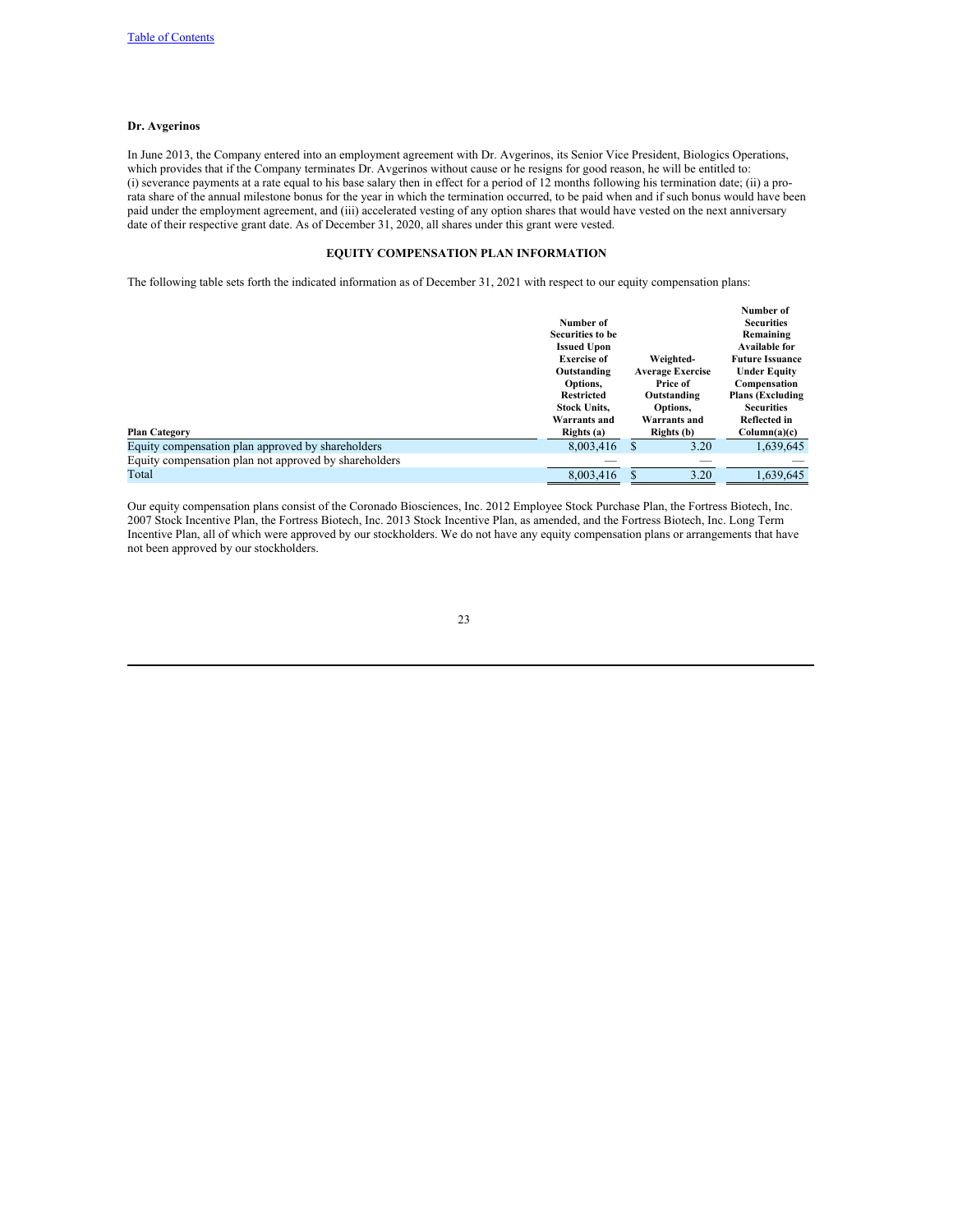# <span id="page-30-0"></span>**DIRECTOR COMPENSATION**

In October 2010, the Board of Directors adopted a compensation program for its non-employee directors, or the Non-Employee Director Compensation Policy. Pursuant to the Non-Employee Director Compensation Policy, each member of the Board who is not a Company employee and who is not otherwise receiving compensation from the Company pursuant to another arrangement, will receive an annual cash retainer of \$30,000, payable quarterly, and may receive an initial stock option, restricted stock or restricted stock unit grant for shares of the Company's common stock. Any such initial stock option, restricted stock or restricted stock unit grant will vest in three annual installments. In July 2011, the Non-Employee Director Compensation Policy was modified to include additional fees for committee participation whereby committee members and committee chairs will receive additional annual cash retainers of \$5,000 and \$10,000, respectively, payable quarterly. In addition, members may annually receive a restricted stock or restricted stock unit grant for (i) up to 50,000 shares of the Company's common stock for service on the Board and (ii) up to 50,000 shares of the Company's common stock for service on the Strategic Transaction Committee. Beginning in 2012, Audit Committee members and chairs receive additional annual cash retainers of \$7,500 and \$15,000, respectively, payable quarterly.

The following table and related footnotes show the compensation paid to or accrued for the benefit of the Company's non-employee directors in the fiscal year ended December 31, 2021.

|                          |    | <b>Fees Earned</b><br>or Paid in | <b>Stock</b><br>Awards <sup>(2)</sup> | All Other<br>Compensation | Total   |
|--------------------------|----|----------------------------------|---------------------------------------|---------------------------|---------|
| Name                     |    | $Cash(1)(\$)$                    | (S)                                   | (S)                       | (S)     |
| Jimmie Harvey, Jr., M.D. | S. | 47,500                           | 317,000 $(3)$ \$                      |                           | 364,500 |
| Malcolm Hoenlein         |    | 35,000                           | 158,500(3)                            |                           | 193,500 |
| Dov Klein, CPA           |    | 60,000                           | 317,000 $(4)$                         | $-$                       | 377,000 |
| J. Jay Lobell            |    | 67.500                           | 317,000                               |                           | 384,500 |
| Kevin L. Lorenz, J.D.    |    | 30,000                           | 158,500                               |                           | 188,500 |
| Eric K. Rowinsky, M.D.   |    | 35,000                           | 317,000                               | 293.625(5)                | 645.625 |

(1) Represents director and committee fees paid for or accrued in 2021.

(2) On January 1, 2020 the Company granted shares of its common stock to certain directors for their service on the Board of Directors and additionally, in the case of Messrs. Lobell and Klein and Drs. Harvey and Rowinsky, for their service on the Strategic Transaction Committee, pursuant to Restricted Stock Issuance Agreements. The shares vest one-third on each of the first three anniversaries of the date of grant, subject to certain restrictions. The Company retains the right to repurchase unvested shares as specified in the agreements. Amounts listed represent the aggregate fair value amount computed as of the grant date of each award during 2020 in accordance with FASB ASC Topic 718.

(3) In 2021, Dr. Harvey and Mr. Hoenlein elected to defer 100% of the value of their stock awards. This amount was credited to each of their deferred compensation accounts, respectively.

(4) In 2021, Mr. Klein elected to defer 80% of the value of his stock award. This amount was credited to his deferred compensation account.

(5) In 2021, Dr. Rowinsky received \$293,625 in compensation for consulting services provided to the Company.

## **Non-Qualified Deferred Compensation**

On March 12, 2015, the Compensation Committee of the Board approved a deferred compensation plan (the "Plan") for non-employee directors ("Participants"). The Plan is administered by the Compensation Committee and intended to be a non-qualified benefit plan for purposes of the Employee Retirement Income Security Act of 1974, as amended.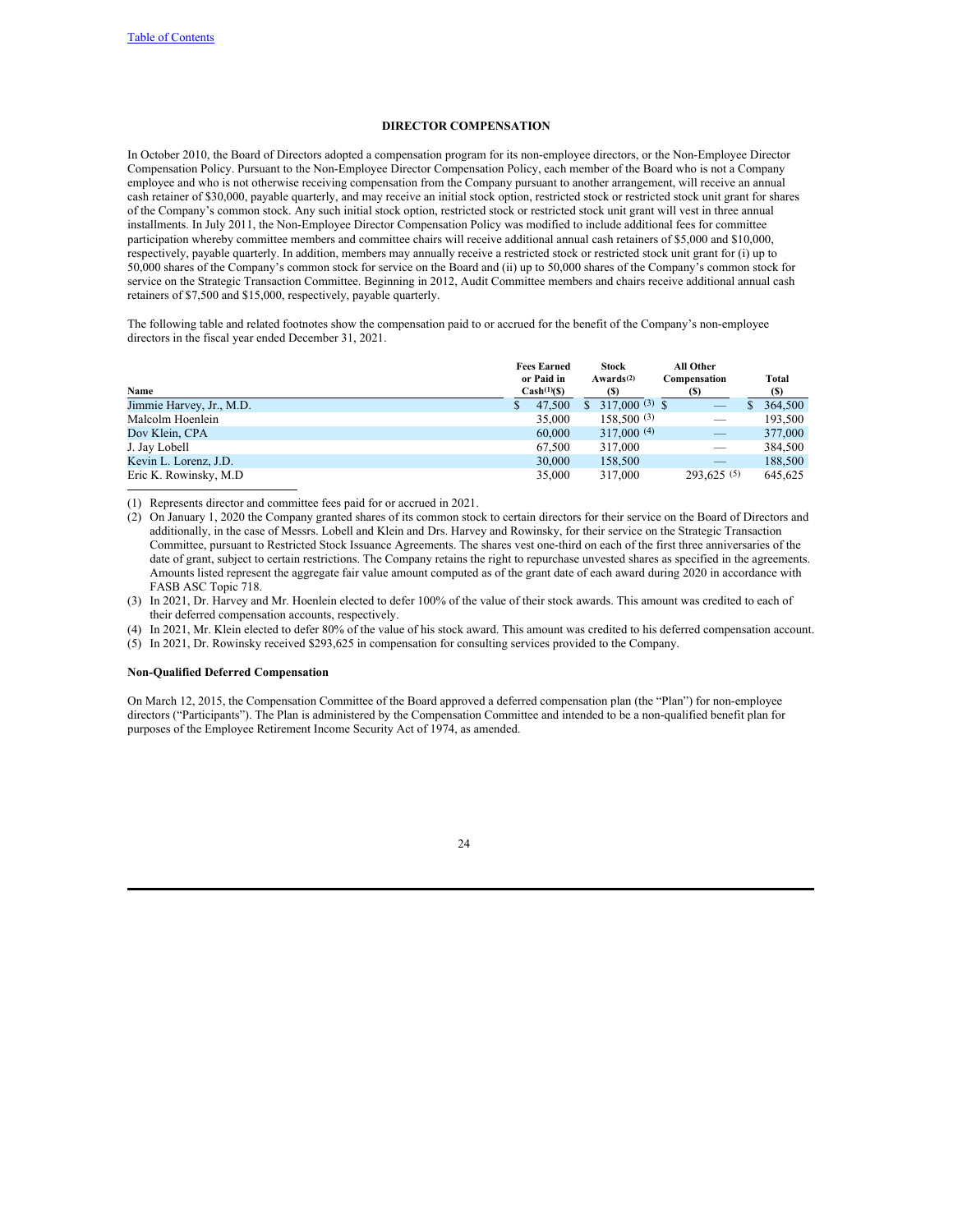Pursuant to the Plan, a Participant can defer all or a portion of Participant's unearned annual fees, meeting fees and committee fees, including restricted stock and restricted stock units. Deferred cash compensation will be converted into a number of stock units, determined based upon the closing price of the Company's common stock on the date such fees would otherwise have been payable and placed into the Participant's deferred compensation account ("Account"). Deferred restricted stock unit grants will be converted on a share-for-share basis on the date such restricted stock units would otherwise have been payable and placed into the Participant's Account.

On the tenth business day of January of the year following the Participant's termination of service on the Board due to resignation, removal, failure to be re-elected or retirement, the amount of deferred compensation in the Participant's Account will be distributed to the Participant in a lump sum payment of a number of shares of the Company's common stock under the Plan equal to the number of whole stock units in the Account and cash in lieu of any fractional shares. Distributions from the Account may be accelerated in the event of the Participant's death or upon a corporate transaction (as defined in the Plan).

#### **DELINQUENT SECTION 16(A) BENEFICIAL OWNERSHIP REPORTS**

Section 16(a) of the Exchange Act requires our directors, executive officers and persons who own more than 10% of the shares of our common stock to file an initial report of ownership on Form 3 and changes in ownership on Form 4 or Form 5 with the SEC. Such officers, directors and 10% stockholders are also required by SEC rules to furnish us with copies of any Forms 3, 4 or 5 that they file. The SEC rules require us to disclose late filings of initial reports of stock ownership and changes in stock ownership by our directors, executive officers and 10% stockholders. Based solely on a review of copies of the Forms 3, 4 and 5 furnished to us by reporting persons and any written representations furnished by certain reporting persons, we believe that during the fiscal year ended December 31, 2021, the following Section 16(a) filings were untimely: two Forms 4 for each of Dr. Rosenwald, Mr. Klein, and Mr. Hoenlein; and one Form 4 for each of Mr. Weiss, Dr. Rowinsky, Dr. Harvey, Mr. Lobell, Mr. Lorenz, and Ms. Hunter.

#### <span id="page-31-1"></span><span id="page-31-0"></span>**RELATED-PERSON TRANSACTIONS**

Since January 1, 2021, the Company has not been a party to any transaction in which the amount involved exceeded or will exceed \$120,000, and in which any of its directors, named executive officers or beneficial owners of more than 5% of the Company's capital stock, or an affiliate or immediate family member thereof, had or will have a direct or indirect material interest, other than as set forth herein or in our Annual Report on Form 10-K and other than compensation, termination, and change-in-control arrangements, all of which are described under — *Compensation Overview* above.

The written charter of the Audit Committee authorizes, and the Nasdaq Stock Market listing rules require, the Audit Committee to review and approve related-party transactions. In reviewing related-party transactions, the Audit Committee applies the basic standard that transactions with affiliates should be made on terms no less favorable to the Company than could have been obtained from unaffiliated parties. Therefore, the Audit Committee reviews the benefits of the transactions, terms of the transactions and the terms available from unrelated third parties, as applicable. All transactions other than compensatory arrangements between the Company and its officers, directors, principal stockholders and their affiliates will be approved by the Audit Committee or a majority of the disinterested directors, and will continue to be on terms no less favorable to the Company than could be obtained from unaffiliated third parties.

## **Other Related Parties**

The Company's Chairman, President and Chief Executive Officer, individually and through certain trusts over which he has voting and dispositive control, beneficially owned approximately 10.9% and 9.9% of the Company's issued and outstanding Common Stock as of December 31, 2021 and 2020, respectively. The Company's Executive Vice Chairman, Strategic Development individually owns approximately 11.6% and 10.8% of the Company's issued and outstanding Common Stock at December 31, 2021 and 2020, respectively.

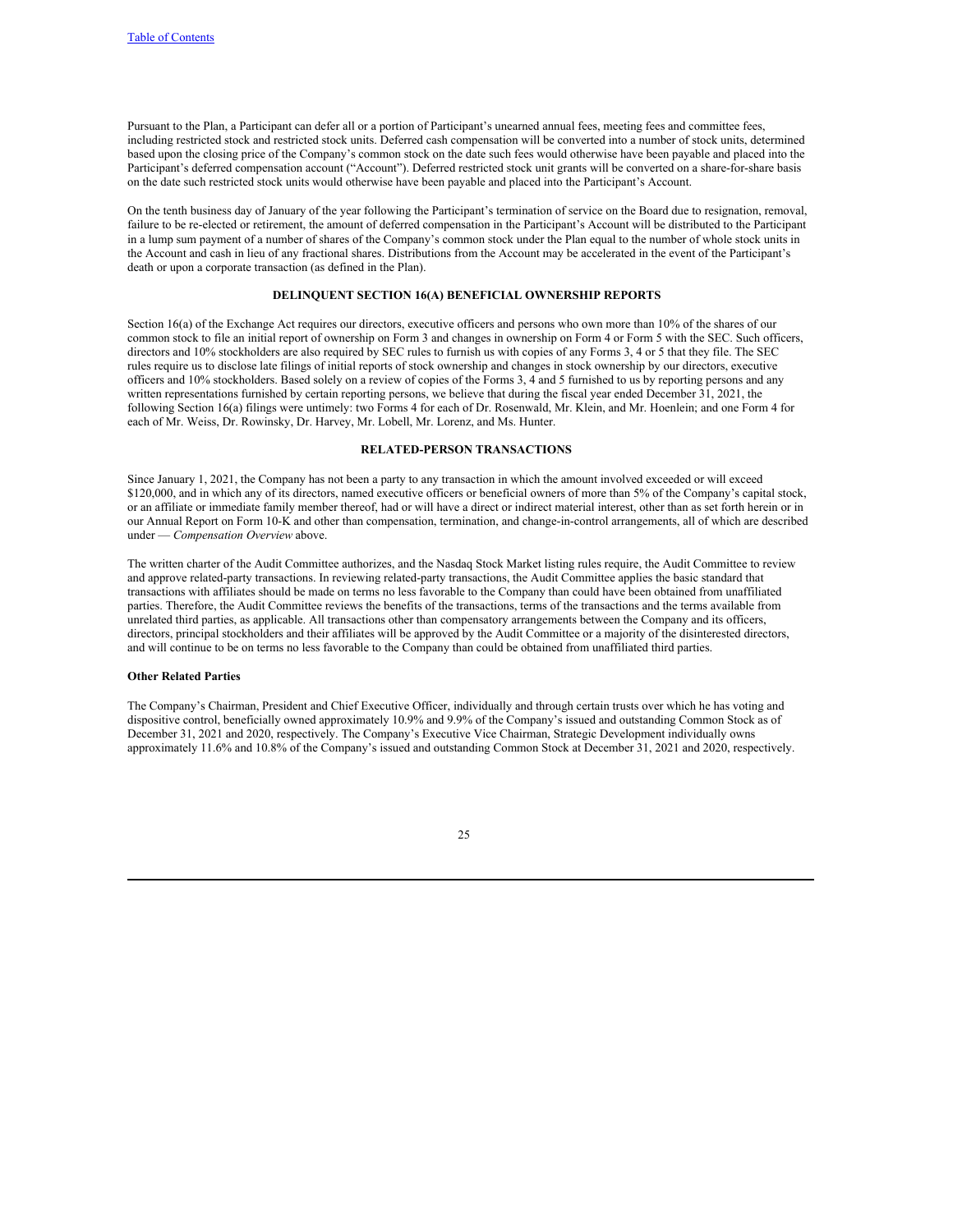# **Shared Services Agreement with TGTX**

In July 2015, TGTX and the Company entered into an arrangement to share the cost of certain research and development employees. The Company's Executive Vice Chairman, Strategic Development, is Executive Chairman and Chief Executive Officer of TGTX. Under the terms of the Agreement, TGTX will reimburse the Company for the salary and benefit costs associated with these employees based upon actual hours worked on TGTX related projects. For the year ended December 31, 2021 and 2020, the Company invoiced TGTX \$0.4 million and \$0.6 million, respectively. The Company received payments of \$0.4 million and \$0.5 million, respectively, for the years ended December 31, 2021 and 2020.

# **Desk Share Agreement with TGTX**

The Desk Share Agreement with TGTX, as amended, requires TGTX to pay 65% of the average annual rent. Additionally, the Company has reserved the right to execute desk share agreements with other third parties and those arrangements will affect the cost of the lease actually borne by the Company. Each initial Desk Share Agreement has a term of five years. In connection with the Company's desk share agreement for the New York, NY office space, for the year ended December 31, 2021 and 2020, the Company had paid \$2.7 million and \$2.6 million in rent, respectively, and invoiced TGTX approximately \$1.5 million and \$1.6 million for their prorated share of the rent base. At December 31, 2021, there were no amounts due from TGTX related to this arrangement.

In 2018, TGTX employees began to occupy desks in the Waltham, MA office under the Desk Share Agreement. For the years ended December 31, 2021 and 2020, the Company had paid approximately \$0.2 million and \$0.3 million in rent for the Waltham, MA office, and invoiced TGTX approximately \$0.1 million, and \$0.1 million, respectively. At December 31, 2021, there were no amounts due from TGTX related to this arrangement.

## **Founders Agreement and Management Services Agreement**

The Company has entered into Founders Agreements with each of the Fortress partner companies listed in the table below. Pursuant to each Founders Agreement, in exchange for the time and capital expended in the formation of each Fortress partner company and the identification of specific assets the acquisition of which result in the formation of a viable emerging growth life science company, the Company will loan each such Fortress partner company an amount representing the up-front fee required to acquire assets. Each Founders Agreement has a term of 15 years, which upon expiration automatically renews for successive one-year periods unless terminated by the Company or a Change in Control (as defined in the Founders Agreement) occurs. In connection with each Founders Agreement the Company receives 250,000 Class A Preferred shares (except for that with Checkpoint, in which the Company holds Class A Common Stock). The Class A Preferred Stock (Class A Common Stock with respect to Checkpoint) is identical to common stock other than as to voting rights, conversion rights and the PIK Dividend right (as described below). Each share of Class A Preferred Stock (Class A Common Stock with respect to Checkpoint) is entitled to vote the number of votes that is equal to one and one-tenth (1.1) times a fraction, the numerator of which is the sum of (A) the shares of outstanding common stock and (B) the whole shares of common stock into which the shares of outstanding Class A Preferred Stock (Class A Common Stock with respect to Checkpoint) are convertible and the denominator of which is the number of shares of outstanding Class A Preferred Stock (Class A Common Stock with respect to Checkpoint). Thus, the Class A Preferred Stock (Class A Common Stock with respect to Checkpoint) will at all times constitute a voting majority. Each share of Class A Preferred Stock (Class A Common Stock with respect to Checkpoint) is convertible, at the holder's option, into one fully paid and nonassessable share of common stock of such Fortress partner company, subject to certain adjustments. The holders of Class A Preferred Stock (and the Class A Common Stock with respect to Checkpoint), as a class, are entitled receive on each effective date or "Trigger Date" (defined as the date that the Company first acquired, whether by license or otherwise, ownership rights to a product) of each agreement (each a "PIK Dividend Payment Date") until the date all outstanding Class A Preferred Stock (Class A Common Stock with respect to Checkpoint) is converted into common stock or redeemed (and the purchase price is paid in full), pro rata per share dividends paid in additional fully paid and nonassessable shares of common stock ("PIK Dividends") such that the aggregate number of shares of common stock issued pursuant to such PIK Dividend is equal to 2.5% of such Fortress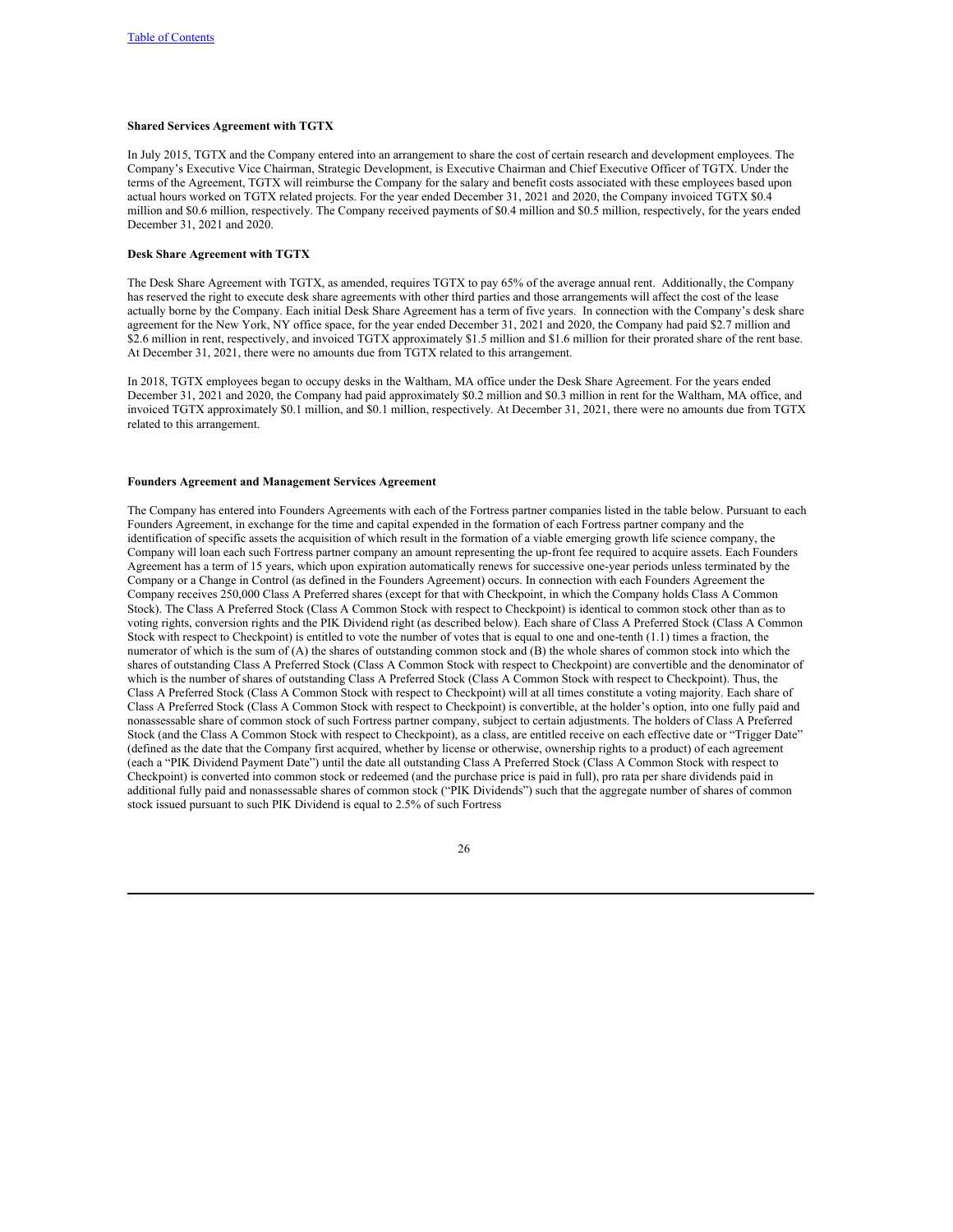partner company's fully-diluted outstanding capitalization on the date that is one (1) business day prior to any PIK Dividend Payment Date. The Company has reached agreements with several of the Fortress partner companies to change the PIK Dividend Interest Payment Date to January 1 of each year — a change that has not and will not result in the issuance of any additional Fortress partner company common stock beyond that amount to which the Company would otherwise be entitled absent such change(s). The Company owns 100% of the Class A Preferred Stock (Class A Common Stock with respect to Checkpoint) of each Fortress partner company that has a Founders Agreement with the Company in place.

Additionally, each Fortress partner company with which the Company has a Founders Agreement will also: (i) pay an equity fee in shares of the common stock of such Fortress partner company payable within five business days of the closing of any equity or debt financing for each Fortress partner company or any of its respective partner companies that occurs after the effective date of the Founders Agreement and ending on the date when the Company no longer has majority voting control in such Fortress partner company's voting equity, equal to 2.5% of the gross amount of any such equity or debt financing; and (ii) pay a cash fee equal to 4.5% of such Fortress partner company's annual net sales, payable on an annual basis, within ninety days of the end of each calendar year. In the event of a Change in Control, each such Fortress partner company will pay a one-time change in control fee equal to five times the product of (A) net sales for the twelve months immediately preceding the change in control and (B) 4.5%.

The following table summarizes, by partner company, the effective date of the Founders Agreements and PIK dividend or equity fee payable to the Company in accordance with the terms of the Founders Agreements, Exchange Agreements and the partner companies' certificates of incorporation.

| Partner Company <sup>(1)</sup> | Effective Date $(2)$             | -FIK DIVIGENG<br>as a % of fully<br>diluted<br>outstanding<br>capitalization | <b>Class of Stock</b><br>Issued     |
|--------------------------------|----------------------------------|------------------------------------------------------------------------------|-------------------------------------|
| Aevitas                        | July 28, 2017                    | $2.5\%$                                                                      | Common Stock                        |
| Avenue                         | February 17, 2015                |                                                                              | $0.0\%$ <sup>(3)</sup> Common Stock |
| Baergic                        | December 17, 2019 <sup>(5)</sup> | $2.5 \%$                                                                     | Common Stock                        |
| Cellvation                     | October 31, 2016                 | $2.5 \%$                                                                     | - Common Stock                      |
| Checkpoint                     | March 17, 2015                   |                                                                              | $0.0\%$ <sup>(4)</sup> Common Stock |
| Cyprium                        | March 13.2017                    | $2.5\%$                                                                      | Common Stock                        |
| Helocyte                       | March 20, 2015                   | $2.5\%$                                                                      | <b>Common Stock</b>                 |
| Mustang                        | March 13, 2015                   | $2.5 \%$                                                                     | Common Stock                        |
| Oncogenuity                    | April 22, 2020 <sup>(5)</sup>    | $2.5 \%$                                                                     | <b>Common Stock</b>                 |
| $UR-1$                         | November 7, $2017^{(5)(6)}$      | $2.5 \%$                                                                     | Common Stock                        |

**PIK Dividend**

(1) Fortress has also created over fifteen additional partner companies in collaboration with some of the world's foremost key opinion leaders in various medical fields; such companies have contingently effective Founders Agreements and MSAs, which automatically take effect upon acquisition by such companies of foundational candidate technologies.

(2) Represents the effective date of each partner company's Founders Agreement. Each PIK dividend and equity fee is payable on the annual anniversary of the effective date of the original Founders Agreement or has since been amended to January 1 of each calendar year.

(3) PIK dividends from Avenue are not paid or accrued to the Company during the pendency of certain rights held by InvaGen Pharmaceuticals, Inc. under the Avenue Stockholders Agreement.

(4) Instead of a PIK dividend, Checkpoint pays the Company an annual equity fee in shares of Checkpoint's common stock equal to 2.5% of Checkpoint's fully diluted outstanding capitalization, pursuant to its Founders Agreement.

(5) Represents the Trigger Date, the date that the Fortress partner company first acquires, whether by license or otherwise, ownership rights in a product.

(6) Under the UR-1 Founders Agreement, the 4.5% royalty payment obligation owing by UR-1 to Fortress will contractually survive a Change of Control of UR-1.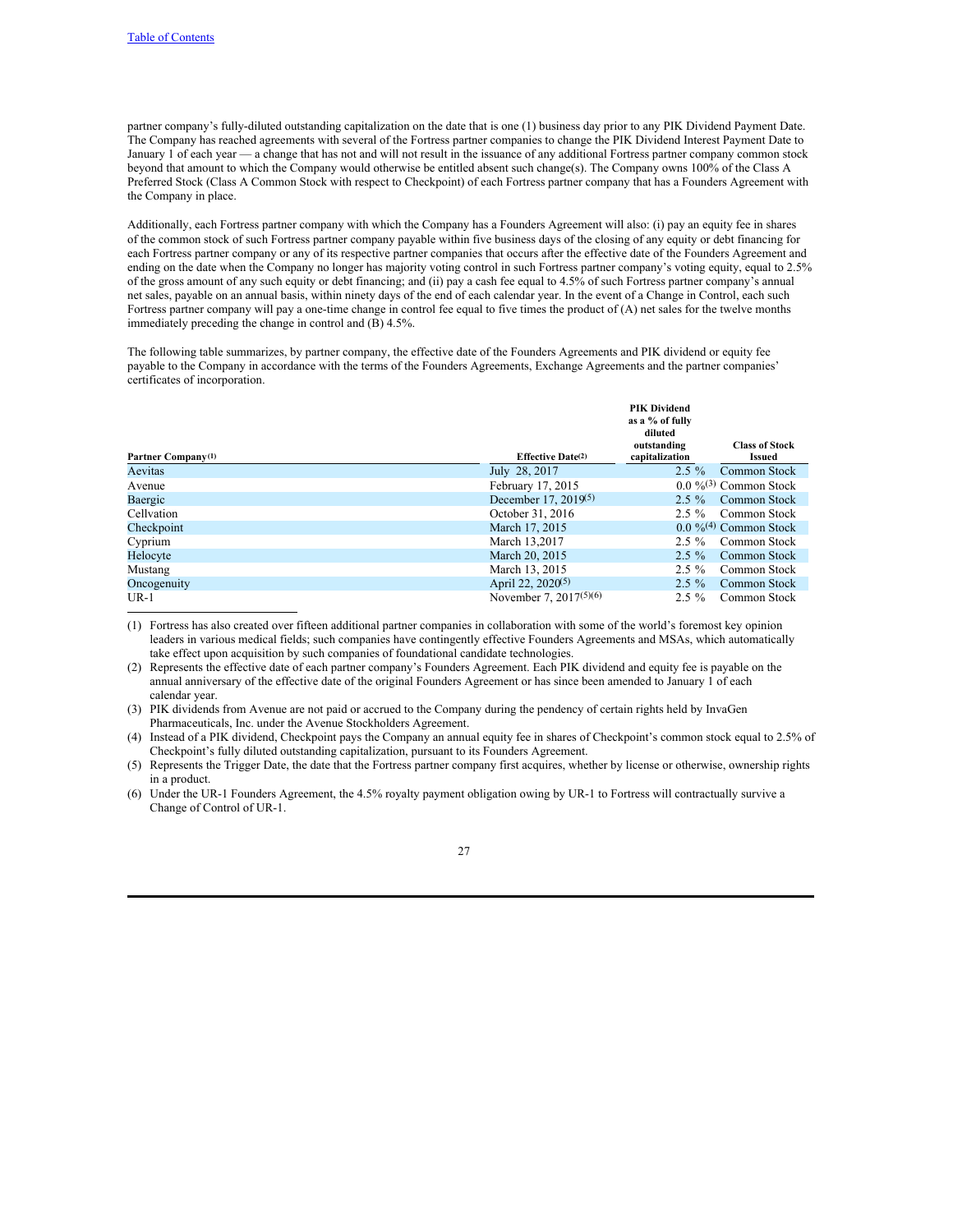# **Equity Fees and PIK Dividends**

The following table summarizes, by partner company, the PIK dividend or equity fee recorded by the Company in accordance with the terms of the Founders Agreements, Exchange Agreements and the partner companies' certificates of incorporation (\$ in thousands):

|                               | <b>PIK Dividend</b> | <b>Year Ended</b><br>December 31, | <b>Year Ended</b><br>December 31, |
|-------------------------------|---------------------|-----------------------------------|-----------------------------------|
| <b>Partner Company</b>        | Date                | $2021^{(1)}$                      | 2020                              |
| Aevitas                       | January 1           | 22<br>S                           | S<br>11                           |
| Baergic                       | January 1           | 10                                | 10                                |
| Cellvation                    | January 1           | 9                                 |                                   |
| Checkpoint                    | January 1           | 6,598                             | 4,617                             |
| Cyprium                       | January 1           | 1,304                             | 711                               |
| Helocyte                      | January 1           | 141                               | 138                               |
| <b>Mustang</b>                | January 1           | 4.212                             | 7,577                             |
| Oncogenuity                   | January 1           |                                   |                                   |
| $UR-1$                        | January 1           | 26                                |                                   |
| Fortress                      |                     | (12,327)                          | (13,071)                          |
| Consolidated (Income)/Expense |                     |                                   |                                   |

(1) Includes 2022 PIK dividend accrued for the year ended December 31, 2021, as Type 1 subsequent event.

## **Management Services Agreements**

The Company has entered into Management Services Agreements (the "MSAs") with certain of the Fortress partner companies. Pursuant to each MSA, the Company's management and personnel provide advisory, consulting and strategic services to each Fortress partner company that has entered into an MSA with Fortress for a period of five years. Such services may include, without limitation, (i) advice and assistance concerning any and all aspects of each such Fortress partner company's operations, clinical trials, financial planning and strategic transactions and financings and (ii) conducting relations on behalf of each such Fortress partner company with accountants, attorneys, financial advisors and other professionals (collectively, the "Services"). Each such Fortress partner company is obligated to utilize clinical research services, medical education, communication and marketing services and investor relations/public relation services of companies or individuals designated by Fortress, provided those services are offered at market prices. However, such Fortress partner companies are not obligated to take or act upon any advice rendered from Fortress, and the Company shall not be liable to any such Fortress partner company for its actions or inactions based upon the Company's advice. The Company and its affiliates, including all members of Fortress' Board of Directors, have been contractually exempted from fiduciary duties to each such Fortress partner company relating to corporate opportunities.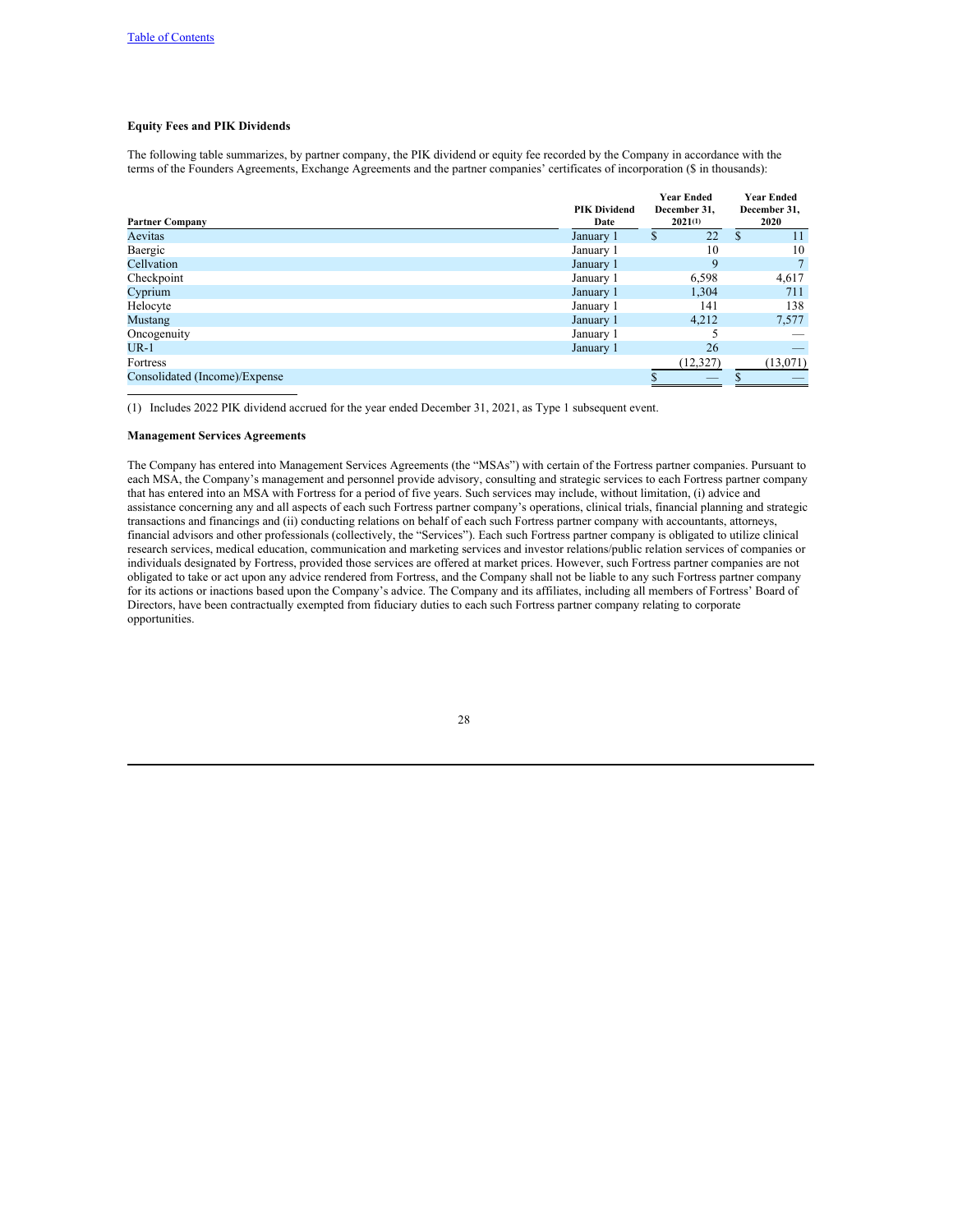The following table summarizes, by Fortress partner company, the effective date of the MSA and the annual consulting fee payable by the partner company to the Company in quarterly installments (\$ in thousands):

|                               |                         | <b>Annual MSA Fee</b> |
|-------------------------------|-------------------------|-----------------------|
| <b>Partner Company</b>        | <b>Effective Date</b>   | (Income)/Expense      |
| Aevitas                       | July 28, 2017           | 500                   |
| $A$ venue $(2)$               | February 17, 2015       |                       |
| Baergic                       | March 9, 2017           | 500                   |
| Cellvation                    | October 31, 2016        | 500                   |
| Checkpoint                    | March 17, 2015          | 500                   |
| Cyprium                       | March 13, 2017          | 500                   |
| Helocyte                      | March 20, 2015          | 500<br>\$.            |
| Mustang                       | March 13, 2015          | 500                   |
| Oncogenuity                   | February 10, 2017       | 500                   |
| $UR-1$                        | November 30, 2017 $(1)$ | 500                   |
| Fortress                      |                         | (4,500)               |
| Consolidated (Income)/Expense |                         |                       |

(1) Trigger Date.

(2) Pursuant to the terms of the agreement between Avenue and InvaGen Pharmaceuticals, Inc. during the term of the SPMA fees under the MSA will not be due nor will they be accrued.

Fees recorded in connection with the Company's agreements with its partner companies are eliminated in consolidation. These include management services fees, issuance of common shares of Fortress partner companies, in connection with third party raises and annual stock dividend or issuances on the anniversary date of respective Founders Agreements.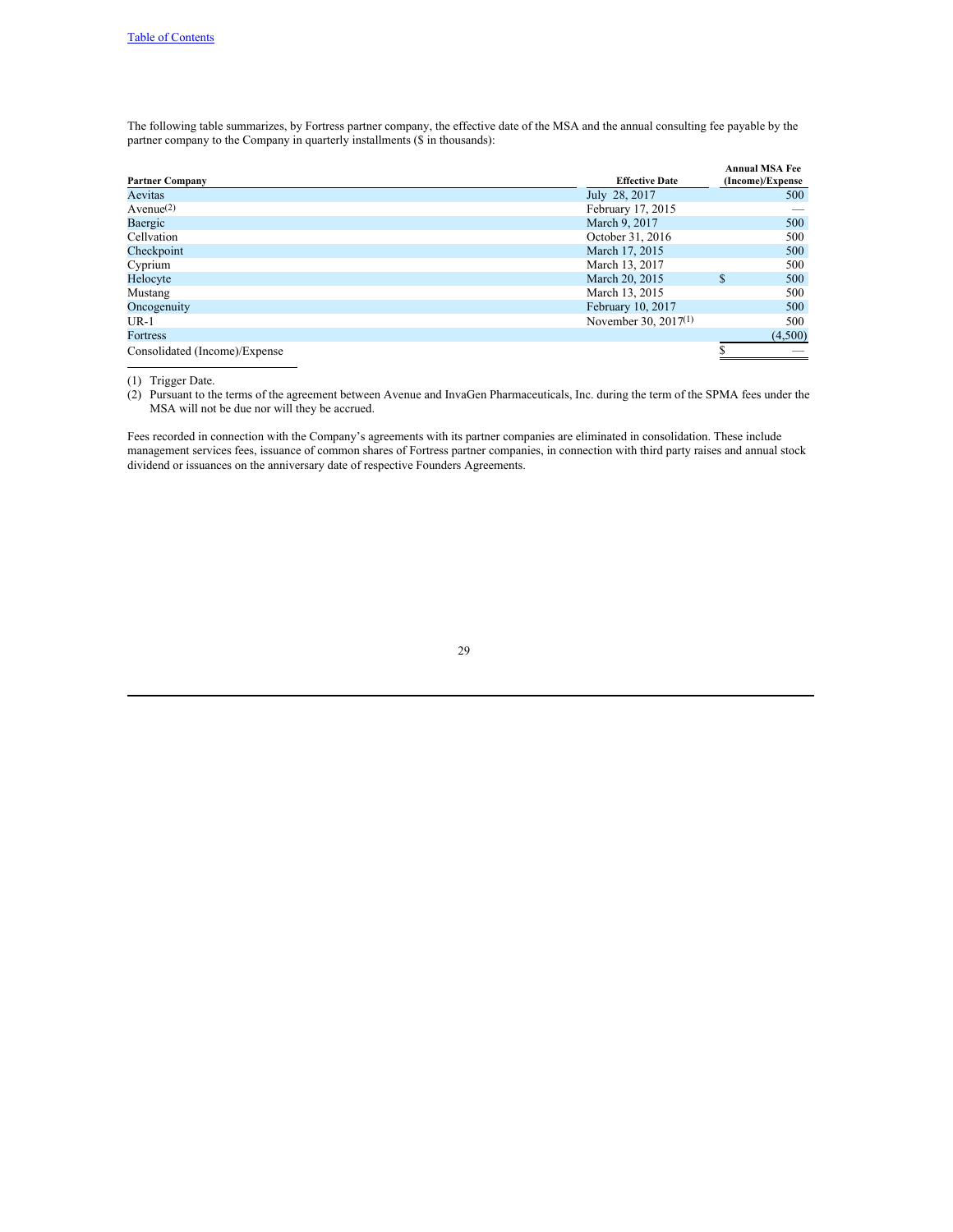# <span id="page-36-0"></span>**STOCK OWNERSHIP OF OUR DIRECTORS, EXECUTIVE OFFICERS, AND 5% BENEFICIAL OWNERS**

The following table shows information, as of March 31, 2022, concerning the beneficial ownership of our common stock by:

- each person we know to be the beneficial owner of more than 5% of our common stock;
- each of our current directors;
- each of our NEOs shown in our Summary Compensation Table; and
- all current directors and NEOs as a group.

As of March 31, 2022, there were 106,321,875 shares of our common stock outstanding. In order to calculate a stockholder's percentage of beneficial ownership, we include in the calculation those shares underlying options or warrants beneficially owned by that stockholder that are vested or that will vest within 60 days of March 31, 2022. Shares of restricted stock are deemed to be outstanding. Options or warrants held by other stockholders that are not attributed to the named beneficial owner are disregarded in this calculation. Beneficial ownership is determined in accordance with the rules of the SEC and includes voting or investment power with respect to the shares of our common stock. Unless we have indicated otherwise, each person named in the table below has sole voting power and investment power for the shares listed opposite such person's name, except to the extent authority is shared by spouses under community property laws.

| <b>Name and Address of Beneficial Owner</b>                          | <b>Shares</b><br>Owned | <b>Shares</b><br>Under<br><b>Exercisable</b><br><b>Options</b> and<br><b>Unvested</b><br><b>Restricted</b><br><b>Stock</b><br>$Units^{(1)}$ | <b>Total Shares</b><br><b>Beneficially</b><br>Owned | Percentage<br><b>Beneficially</b><br>Owned |
|----------------------------------------------------------------------|------------------------|---------------------------------------------------------------------------------------------------------------------------------------------|-----------------------------------------------------|--------------------------------------------|
| 5% or Greater Stockholder:                                           |                        |                                                                                                                                             |                                                     |                                            |
| Directors and Named Executive Officers:                              |                        |                                                                                                                                             |                                                     |                                            |
| Michael S. Weiss                                                     | 12,335,136             | 30,000                                                                                                                                      | 12,365,136                                          | 11.6 $%$                                   |
| Lindsay A. Rosenwald, M.D.                                           | $11,525,324$ (2)       | 55,000                                                                                                                                      | 11,580,324                                          | $10.9\%$                                   |
| J. Jay Lobell                                                        | 1,236,000              | 85,000                                                                                                                                      | 1,321,000                                           | $1.2 \%$                                   |
| Eric K. Rowinsky, M.D.                                               | 720,000                | 238,490                                                                                                                                     | 958,490                                             | * $\frac{0}{0}$                            |
| George C. Avgerinos, Ph.D. <sup>(4)</sup>                            | 655,170                | 200,000                                                                                                                                     | 855,170                                             | * $\frac{0}{0}$                            |
| Robyn M. Hunter                                                      | 163,877                | 30,000                                                                                                                                      | 193,877                                             | * $\frac{0}{0}$                            |
| Jimmie Harvey, Jr., M.D.                                             | 50,000                 | 85,000                                                                                                                                      | 135,000                                             | * $\frac{0}{0}$                            |
| Dov Klein, CPA                                                       | 191,015(3)             |                                                                                                                                             | 191,015                                             | * $\frac{0}{0}$                            |
| Malcolm Hoenlein                                                     | 85,636                 |                                                                                                                                             | 85,636                                              | * $\frac{0}{0}$                            |
| Kevin L. Lorenz, J.D.                                                | 274,572                |                                                                                                                                             | 274,572                                             | * $\frac{0}{0}$                            |
| All current executive officers and directors as a group (10 persons) | 27.236.730             | 723,490                                                                                                                                     | 27,960,220                                          | $26.3\%$                                   |

Less than 1%

(1) Includes only options and unvested restricted stock units exercisable within 60 days of March 31, 2022.

(2) Includes 10,611,480 shares held directly by Dr. Rosenwald, 170,983 shares held by Capretti Grandi, LLC, and 742,861 shares held by Paramount Biosciences, LLC ("PBS"). Dr. Rosenwald has voting and dispositive control over the shares held by Capretti Grandi, LLC and PBS. Does not include (i) 453,822 shares of common stock held by the LAR Family Trusts, or (ii) 1,000,000 shares of common stock held by state trusts established for the benefit of Dr. Rosenwald's family, over which Dr. Rosenwald does not have any voting or dispositive control.

(3) Includes 1,800 shares of common stock held by Mr. Klein's spouse.

(4) Includes 200,000 options reinstated on April 17, 2019.

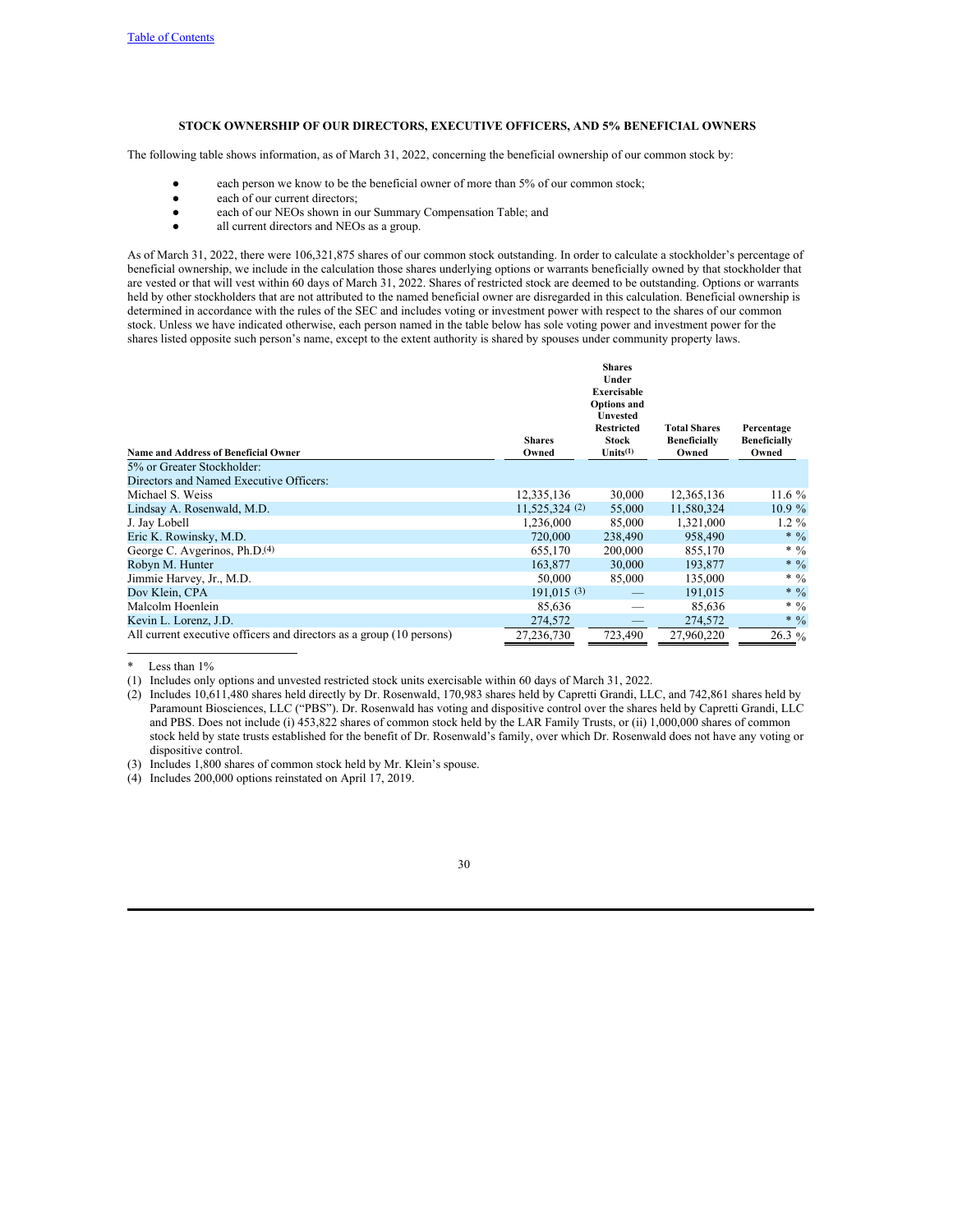# <span id="page-37-0"></span>**PROPOSAL ONE: ELECTION OF DIRECTORS; NOMINEES**

Our Second Amended and Restated Bylaws provide that the Board shall consist of one or more members, as determined from time to time by resolution of the Board. Our Board currently consists of eight members. The nominated directors are: Chairman Dr. Rosenwald; Executive Vice Chairman, Strategic Development Mr. Weiss; Co-Vice Chairman Dr. Rowinsky; and directors Messrs. Hoenlein, Klein, Lobell, Lorenz and Dr. Harvey. For information about each of the nominees and our Board generally, please see "Corporate Governance-Our Board of Directors" beginning on page 7. If elected, the nominees will hold office until the next annual meeting and until a respective successor is elected and has been qualified, or until such director resigns or is removed from office. Management expects that each of the nominees will be available for election, but if any of them is unable to serve at the time the election occurs, your proxy will be voted for the election of another nominee to be designated by a majority of the independent directors serving on our Board.

> **THE BOARD OF DIRECTORS UNANIMOUSLY RECOMMENDS A VOTE "FOR" THE ELECTION OF ALL OF THE NOMINEES FOR DIRECTOR. IF A CHOICE IS SPECIFIED ON THE PROXY BY THE STOCKHOLDER, THE SHARES WILL BE VOTED AS SPECIFIED. IF NO SPECIFICATION IS MADE, THE SHARES WILL BE VOTED "FOR" ALL OF THE NOMINEES. THE AFFIRMATIVE VOTE OF THE HOLDERS OF A PLURALITY OF THE SHARES OF COMPANY COMMON STOCK REPRESENTED AND ENTITLED TO VOTE AT THE ANNUAL MEETING AT WHICH A QUORUM IS PRESENT IS REQUIRED FOR THE ELECTION OF THE NOMINEES.**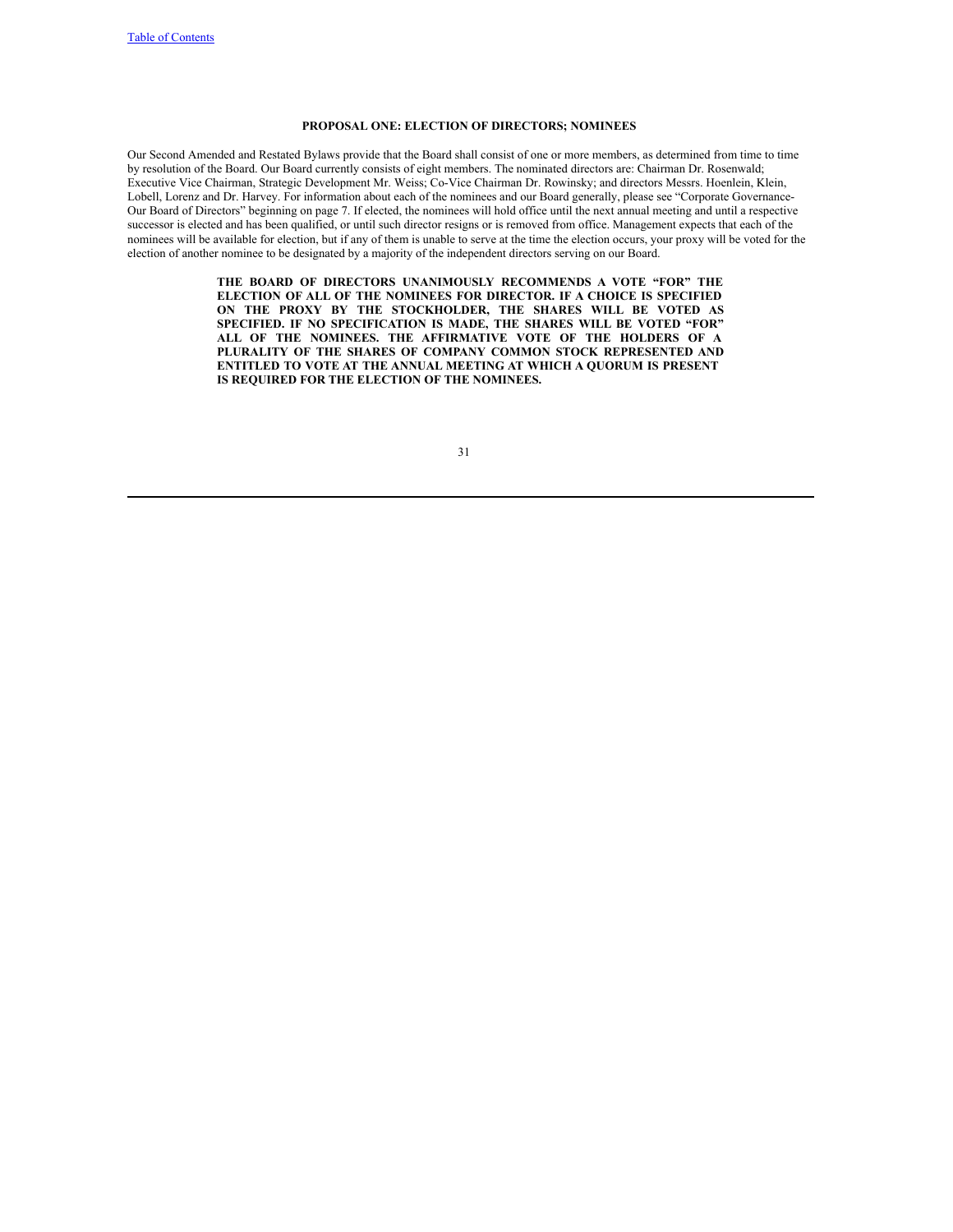# <span id="page-38-0"></span>**PROPOSAL TWO: ADVISORY VOTE ON EXECUTIVE COMPENSATION**

The Dodd-Frank Wall Street Reform and Consumer Protection Act of 2010 (the "Dodd-Frank Act") requires that our stockholders approve, on a non-binding, advisory basis, the compensation of our named executive officers as disclosed in accordance with the executive compensation disclosure rules contained in Item 402 of the SEC's Regulation S-K. Accordingly, we are seeking input from our stockholders with this advisory vote on the compensation of our named executive officers. The vote on this proposal is not intended to address any specific element of compensation; rather, the vote relates to the compensation of our named executive officers as disclosed in the Executive Compensation section of this proxy statement. We are providing this vote as required pursuant to Section 14A of the Securities Exchange Act of 1934.

Please see "Executive Compensation" for a full description of our executive compensation philosophy and current levels of executive compensation.

> **THE BOARD RECOMMENDS A VOTE "FOR" THE COMPENSATION OF OUR NAMED EXECUTIVE OFFICERS AS DISCLOSED IN THIS PROXY STATEMENT. THE AFFIRMATIVE VOTE OF THE MAJORITY OF SHARES PRESENT VIRTUALLY OR REPRESENTED BY PROXY AT THE MEETING AND ENTITLED TO VOTE ON THE SUBJECT MATTER IS REQUIRED FOR APPROVAL.**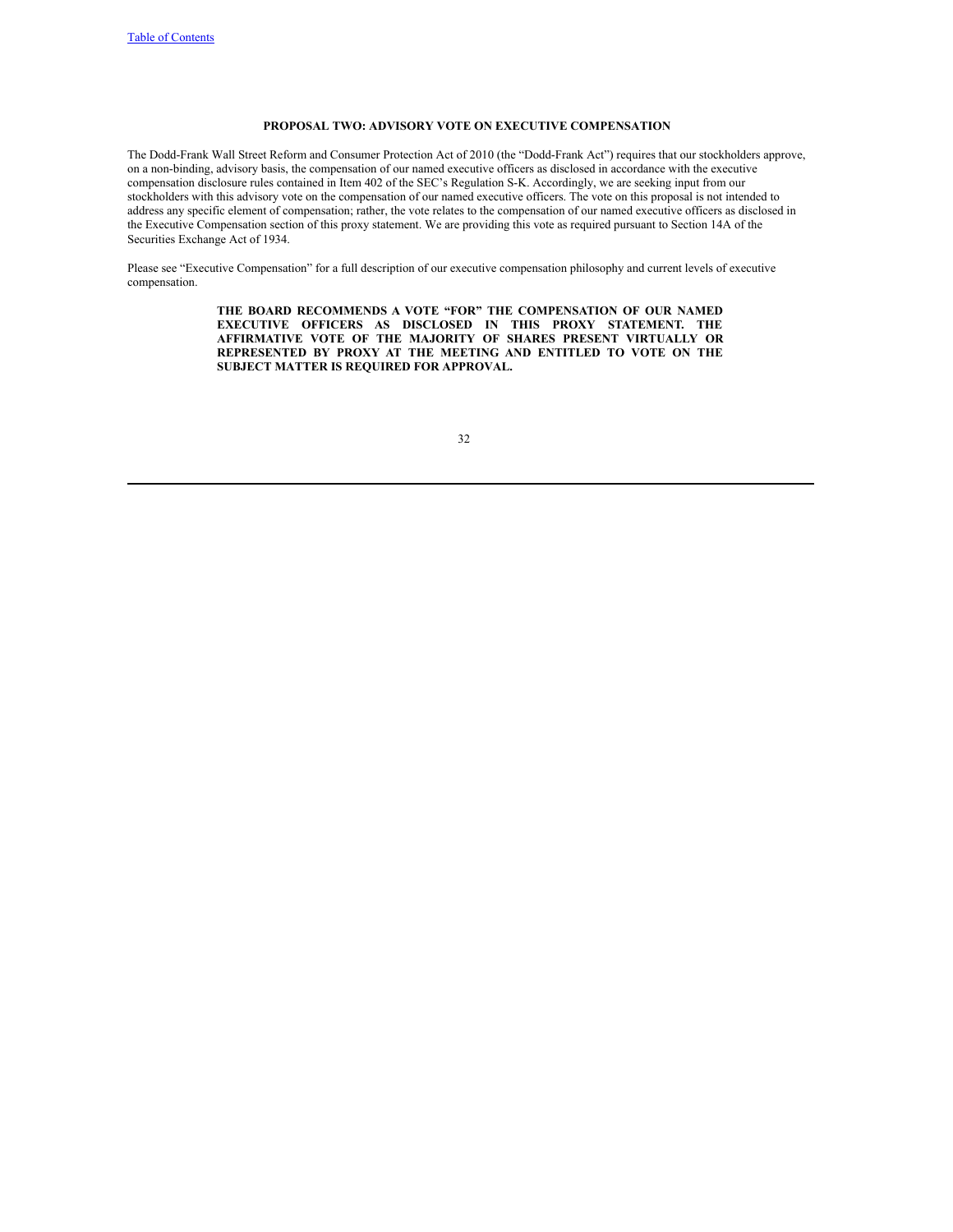# **PROPOSAL THREE: RATIFICATION OF APPOINTMENT OF KPMG LLP AS OUR INDEPENDENT REGISTERED PUBLIC ACCOUNTING FIRM**

The Board is submitting the selection of KPMG LLP as our independent registered public accounting firm to the stockholders for ratification at our Annual Meeting. Stockholder ratification of our independent registered public accounting firm is not required by our Second Amended and Restated Bylaws or otherwise. If KPMG LLP is not ratified as our independent registered public accounting firm by a majority of the shares present or represented by proxy, the Audit Committee will review its future selection of independent registered public accounting firm. KPMG LLP will still serve as our independent registered public accounting firm for the year ending December 31, 2022, if its appointment is not ratified by our stockholders.

> <span id="page-39-0"></span>**THE BOARD OF DIRECTORS UNANIMOUSLY RECOMMENDS A VOTE "FOR" RATIFICATION OF THE APPOINTMENT OF KPMG LLP AS THE COMPANY'S INDEPENDENT REGISTERED PUBLIC ACCOUNTING FIRM FOR THE YEAR ENDING DECEMBER 31, 2022. THE AFFIRMATIVE VOTE OF THE MAJORITY OF SHARES CAST VIRTUALLY OR BY PROXY AT THE MEETING AND ENTITLED TO VOTE ON THE SUBJECT MATTER IS REQUIRED FOR THE RATIFICATION OF THE APPOINTMENT OF KPMG LLP.**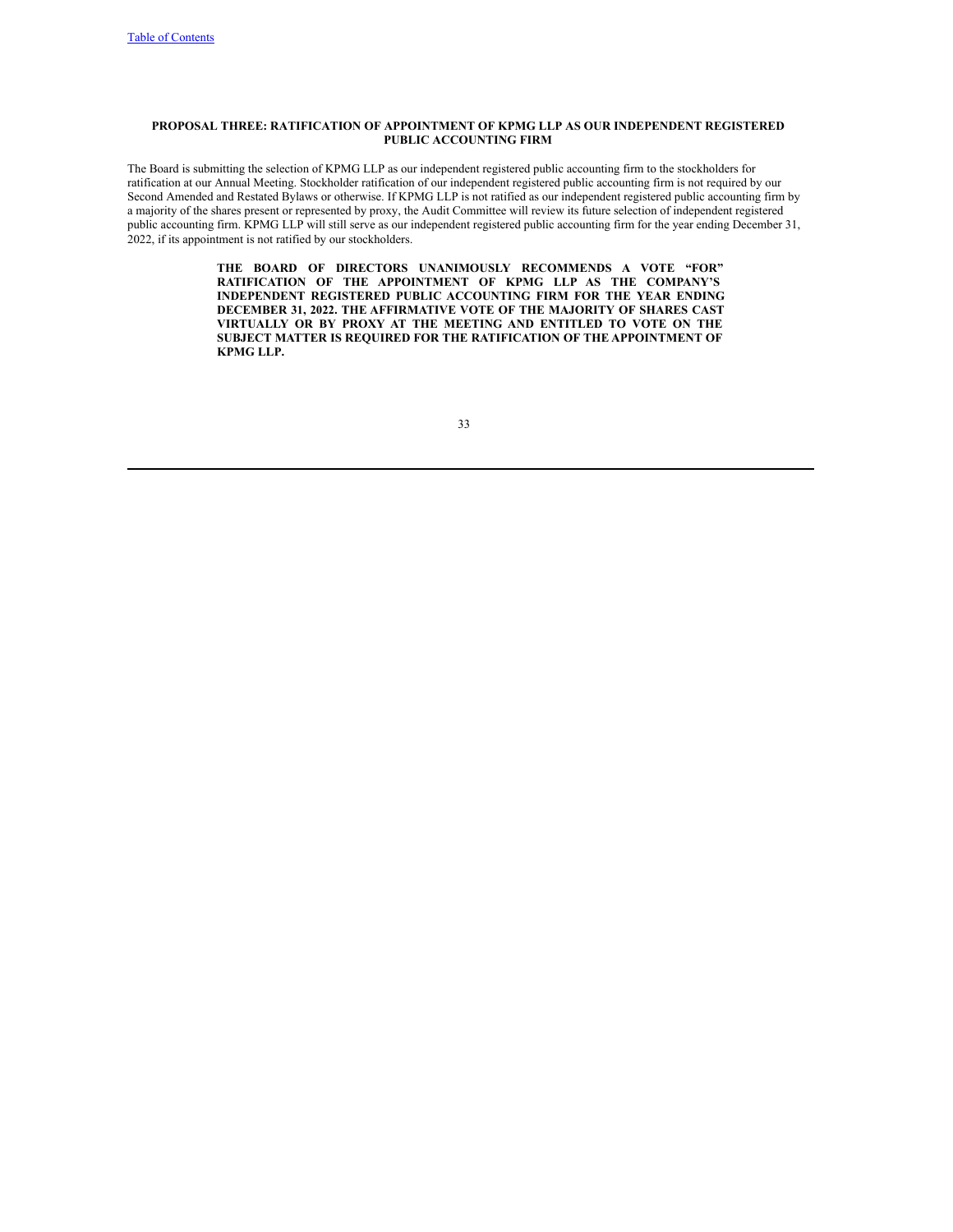# <span id="page-40-0"></span>**PROPOSAL FOUR: AMENDMENT TO THE AMENDED AND RESTATED CERTIFICATE OF INCORPORATION, AS AMENDED, TO INCREASE THE NUMBER OF AUTHORIZED SHARES OF COMMON STOCK**

The Board is submitting to the stockholders for approval an amendment to the Company's Amended and Restated Certificate of Incorporation, as amended, in Article 4, Section A. that would increase the number of shares of Common Stock the Company is authorized to issue from 170,000,000 to 200,000,000. The text of the amendment is attached to this proxy statement as Exhibit A.

The Board believes that it is prudent and in the best business interest of the Company to increase the authorized number of shares of common stock available for issuance under the Company's Amended and Restated Certificate of Incorporation, as amended, in order to maintain a reserve of shares available for prompt issuance to meet business needs, including strategic acquisition opportunities or equity offerings, as such needs or opportunities arise. The Board believes that maintaining such a reserve will enable the Board to respond quickly and efficiently to promising opportunities or market conditions, such as raising additional **capital for ongoing operations, establishing strategic relationships with corporate partners, acquiring or investing in complementary businesses or products, and providing equity incentives to employees.**

All authorized but unissued shares of common stock will be available for issuance from time to time for any proper purpose approved by the Board (including issuances made to raise capital, to effectuate strategic acquisitions or other transactions, or for use in stock-based employee benefit plans), without further vote of the stockholders, except as required under applicable law or the Nasdaq Marketplace Rules. Except as may be effected under our at-market issuance sales program, we do not currently have any specific plans to effect public offerings of shares of our common stock, nor are there any arrangements, agreements or understandings for the issuance of the additional shares of authorized common stock, except for issuances in the ordinary course of business.

# **THE BOARD RECOMMENDS A VOTE "FOR" THE AMENDMENT. THE AFFIRMATIVE VOTE OF THE MAJORITY OF SHARES OF COMMON STOCK OUTSTANDING IS REQUIRED FOR APPROVAL.**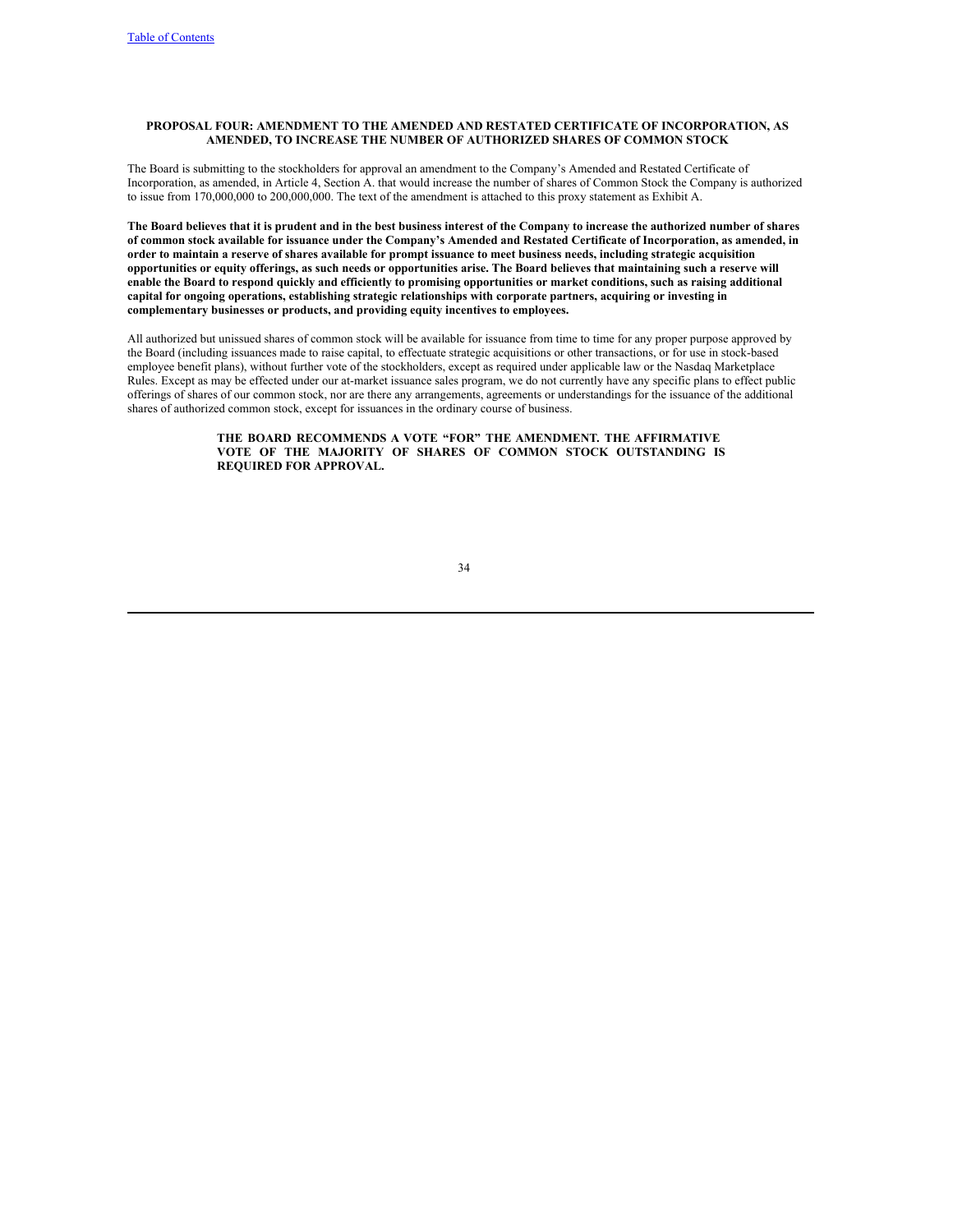# <span id="page-41-0"></span>**PROPOSAL FIVE: AMENDMENT TO THE COMPANY'S 2013 STOCK INCENTIVE PLAN TO INCREASE THE NUMBER OF SHARES OF COMMON STOCK AUTHORIZED FOR ISSUANCE THEREUNDER**

The Board is submitting to the stockholders for approval an amendment to the Company's 2013 Stock Incentive Plan, as amended, to increase the number of shares of the Company's Common Stock authorized for issues thereunder by 3,000,000 to 16,000,000. As of December 31, 2021, 1,639,645 shares of the Company's Common Stock were available to issue under the Company's 2013 Stock Incentive Plan, see page 23. As a result, assuming approval of this Proposal by the stockholders, the total amount of shares authorized under the Company's 2013 Stock Incentive Plan would be 16,000,000, which is inclusive of 11,360,355 shares already issued from the plan's inception in 2013 through December 31, 2021.

The text of the amendment is attached to this proxy statement as Exhibit B.

The Board believes that it is prudent and in the best interest of the Company to increase the number of shares of common stock authorized for issuance under the Company's 2013 Stock Incentive Plan in order to maintain a reserve of shares available for use as equity compensation grants. The Board believes that equity compensation serves to align the interests of our management and employees with the interests of our stockholders, link pay to performance, and provide a strong incentive to our talented executives and employees to both join and remain with the Company as we continue to move towards commercialization of our and our partner companies' products. Importantly, equity compensation allows us to conserve our crucial cash resources while still being able to attract high quality employees and competitively compensate our experienced management team. The increase in the number of shares authorized for issuance under the Company's 2013 Stock Incentive Plan is intended to ensure that we have enough shares available under the plan to properly reward and provide incentive for employees who are responsible for long-term success of the Company. If we are not able to grant equity awards, we risk losing our executives and employees to our competition, which would be disruptive and detrimental to our goals and, ultimately, to our ability to create value for our stockholders.

> **THE BOARD RECOMMENDS A VOTE "FOR" THE AMENDMENT. THE AFFIRMATIVE VOTE OF THE MAJORITY OF SHARES CAST IN PERSON OR BY PROXY AT THE MEETING AND ENTITLED TO VOTE ON THE SUBJECT MATTER IS REQUIRED FOR APPROVAL.**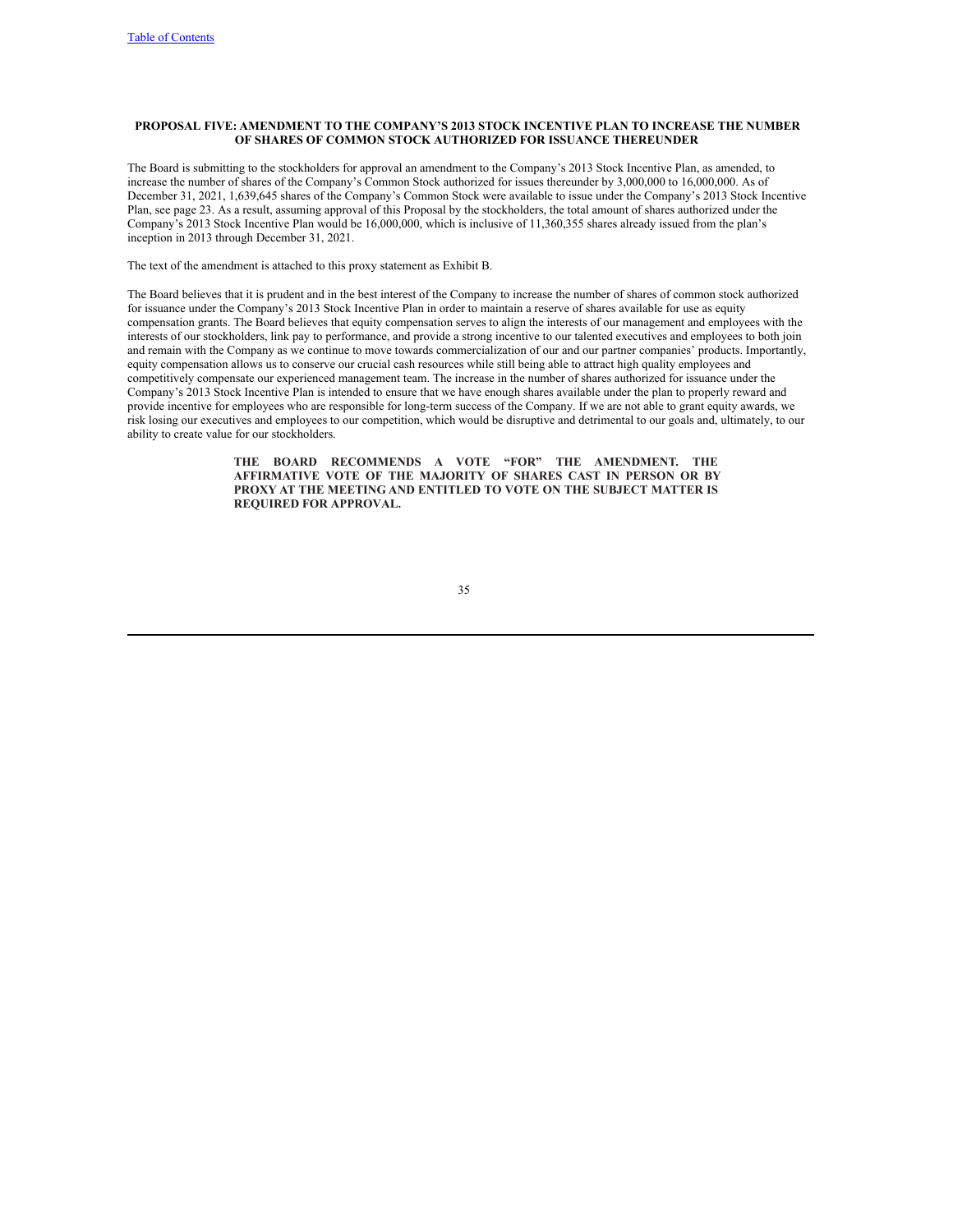# <span id="page-42-0"></span>**ADDITIONAL INFORMATION**

### *Householding of Annual Meeting Materials*

Some banks, brokers and other nominee record holders may be participating in the practice of "householding" proxy statements and annual reports. This means that only one copy of our proxy statement and 2021 Annual Report may have been sent to multiple stockholders in your household. We will promptly deliver a separate copy of either document to you if you contact us at: Fortress Biotech, Inc., 1111 Kane Concourse Suite 301, Bay Harbor Island, FL 33154, Attn: Robyn M. Hunter. You may also contact us at (781) 652-4500.

If you want to receive separate copies of the proxy statement and annual report in the future, or if you are receiving multiple copies and would like to receive only one copy for your household, you should contact your bank, broker, or other nominee record holder, or you may contact us at the above address or phone number.

## **Stockholder Proposals for Our 2023 Annual Meeting**

Only proper proposals under Rule 14a-8 of the Exchange Act which are timely received will be included in the proxy materials for our next annual meeting. In order to be considered timely, such proposal must be received by our Corporate Secretary, Robyn M. Hunter, at 1111 Kane Concourse Suite 301, Bay Harbor Island, FL 33154, no later than December 31, 2022. We suggest that stockholders submit any stockholder proposal by certified mail, return receipt requested.

Our Second Amended and Restated Bylaws require stockholders to provide advance notice to the Company of any stockholder director nomination(s) and any other matter a stockholder wishes to present for action at an annual meeting of stockholders (other than matters to be included in our proxy statement, which are discussed in the previous paragraph). In order to properly bring business before an annual meeting, our Second Amended and Restated Bylaws require, among other things, that the stockholder submit written notice thereof complying with our Second Amended and Restated Bylaws to Robyn M. Hunter, our Corporate Secretary, at the above address, not less than 60 days nor more than 90 days prior to the anniversary of the preceding year's annual meeting. Therefore, the Company must receive notice of a stockholder proposal submitted other than pursuant to Rule 14a-8 (as discussed above) no sooner than March 19, 2023, and no later than April 18, 2023. If a stockholder fails to provide timely notice of a proposal to be presented at our 2023 Annual Meeting of Stockholders, the proxy designated by our Board will have discretionary authority to vote on any such proposal that may come before the meeting.

In addition to satisfying the foregoing requirements under the Company's bylaws, to comply with the universal proxy rules (once effective), shareholders who intend to solicit proxies in support of director nominees other than the Company's nominees must provide notice that sets forth the information required by Rule 14a-19 under the Exchange Act no later than April 22, 2023.

## **Other Matters**

Our Board does not know of any other matters that may come before the meeting. However, if any other matters are properly presented to the meeting, it is the intention of the person named in the accompanying proxy card to vote, or otherwise act, in accordance with their judgment on such matters.

# **Solicitation of Proxies**

We will bear the cost of solicitation of proxies. In addition to the solicitation of proxies by mail, our officers and employees may solicit proxies in person or by telephone. We may reimburse brokers or persons holding stock in their names, or in the names of their nominees, for their expenses in sending proxies and proxy material to beneficial owners.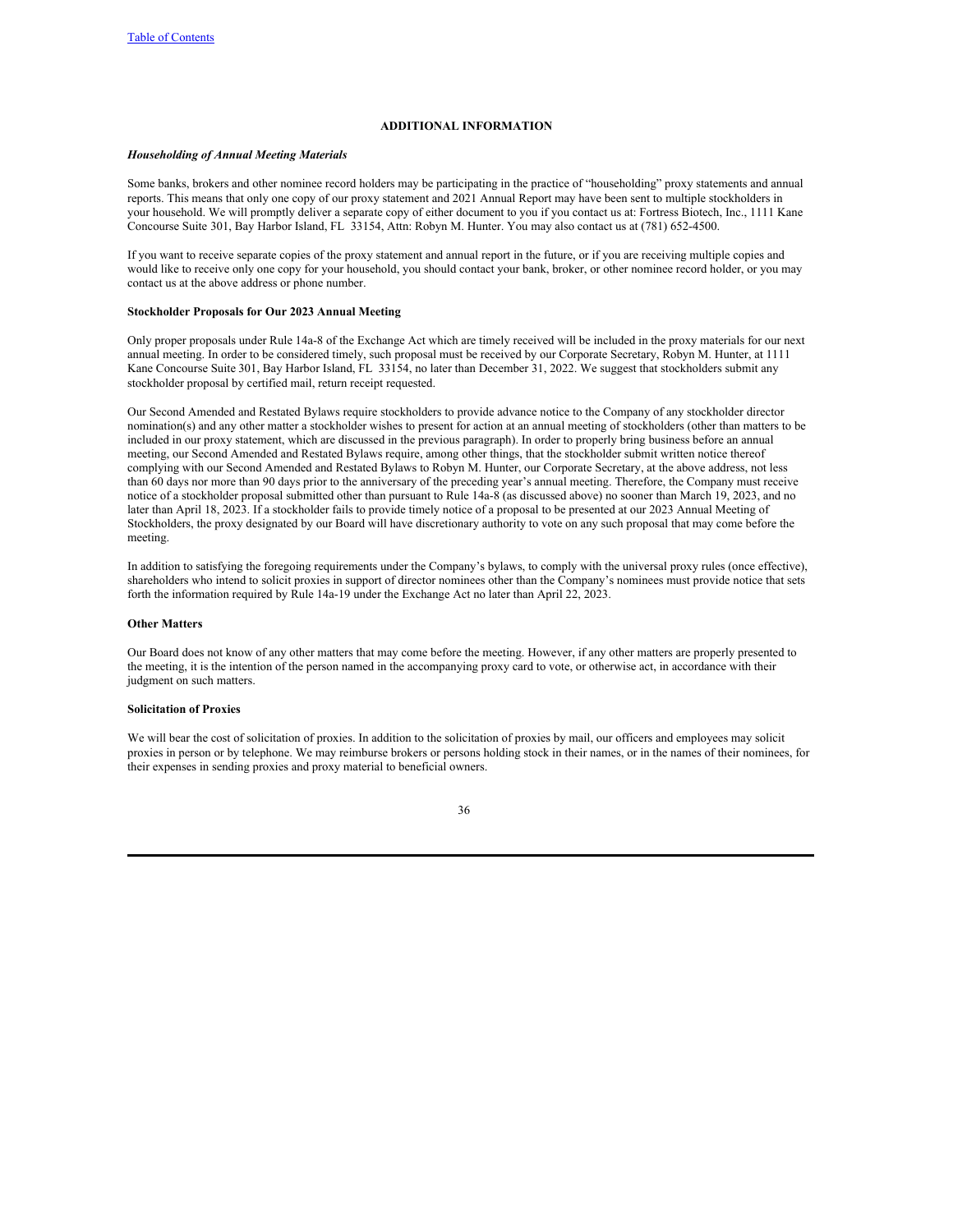# **Incorporation of Information by Reference**

The Audit Committee Report contained in this proxy statement is not deemed filed with the SEC and shall not be deemed incorporated by reference into any prior or future filings made by us under the Securities Act of 1933, as amended or the Exchange Act, except to the extent that we specifically incorporate such information by reference. Our Annual Report on Form 10-K for the year ended December 31, 2021, delivered to you together with this proxy statement, is hereby incorporated by reference.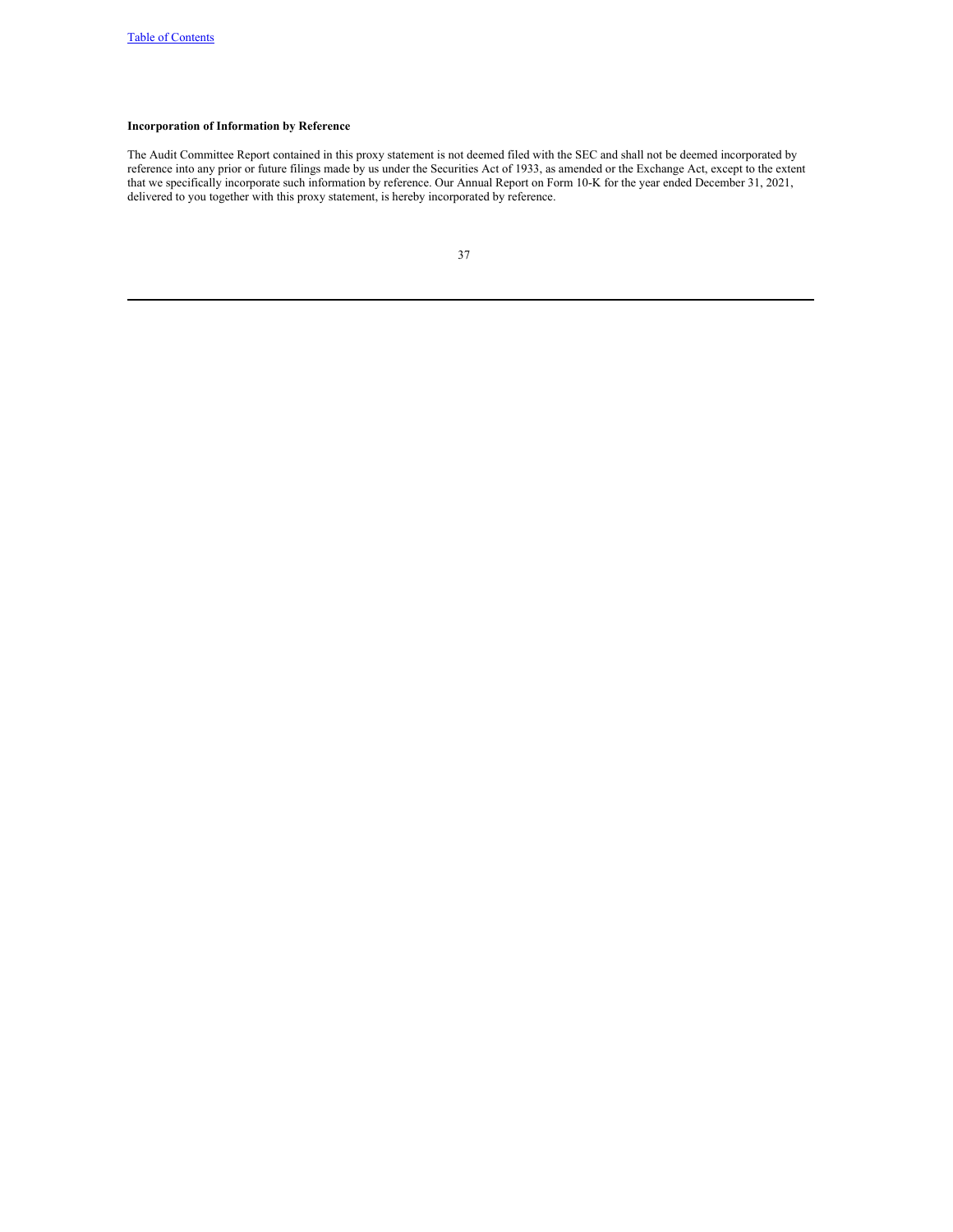# <span id="page-44-0"></span>**EXHIBIT A**

## **CERTIFICATE OF AMENDMENT OF THE AMENDED AND RESTATED CERTIFICATE OF INCORPORATION, AS AMENDED, OF FORTRESS BIOTECH, INC.**

Fortress Biotech, Inc. (the "Corporation"), a corporation organized and existing under and by virtue of the Delaware General Corporation Law (the "DGCL"), does hereby certify:

- 1. The Amended and Restated Certificate of Incorporation of the Corporation, as amended, is hereby amended by deleting the first paragraph of Article IV, Section A thereof in its entirety and inserting the following in lieu thereof: "This Corporation is authorized to issue two classes of stock to be designated "Common Stock" and "Preferred Stock." The total number of shares which the Corporation is authorized to issue is 215,000,000 shares, 200,000,000 of which shall be Common Stock, par value \$0.001 per share, and 15,000,000 of which shall be Preferred Stock, par value \$0.001 per share."
- 2. The foregoing amendment was duly adopted in accordance with the provisions of Section 242 of the General Corporation Law of the State of Delaware.

**IN WITNESS WHEREOF**, the Corporation has caused this Certificate of Amendment of the Amended and Restated Certificate of Incorporation, as amended, to be executed and acknowledged by its duly appointed officer as of this \_\_\_ day of June, 2022.

# **FORTRESS BIOTECH, INC.**

By: Name: Lindsay Rosenwald, M.D. Title: Chief Executive Officer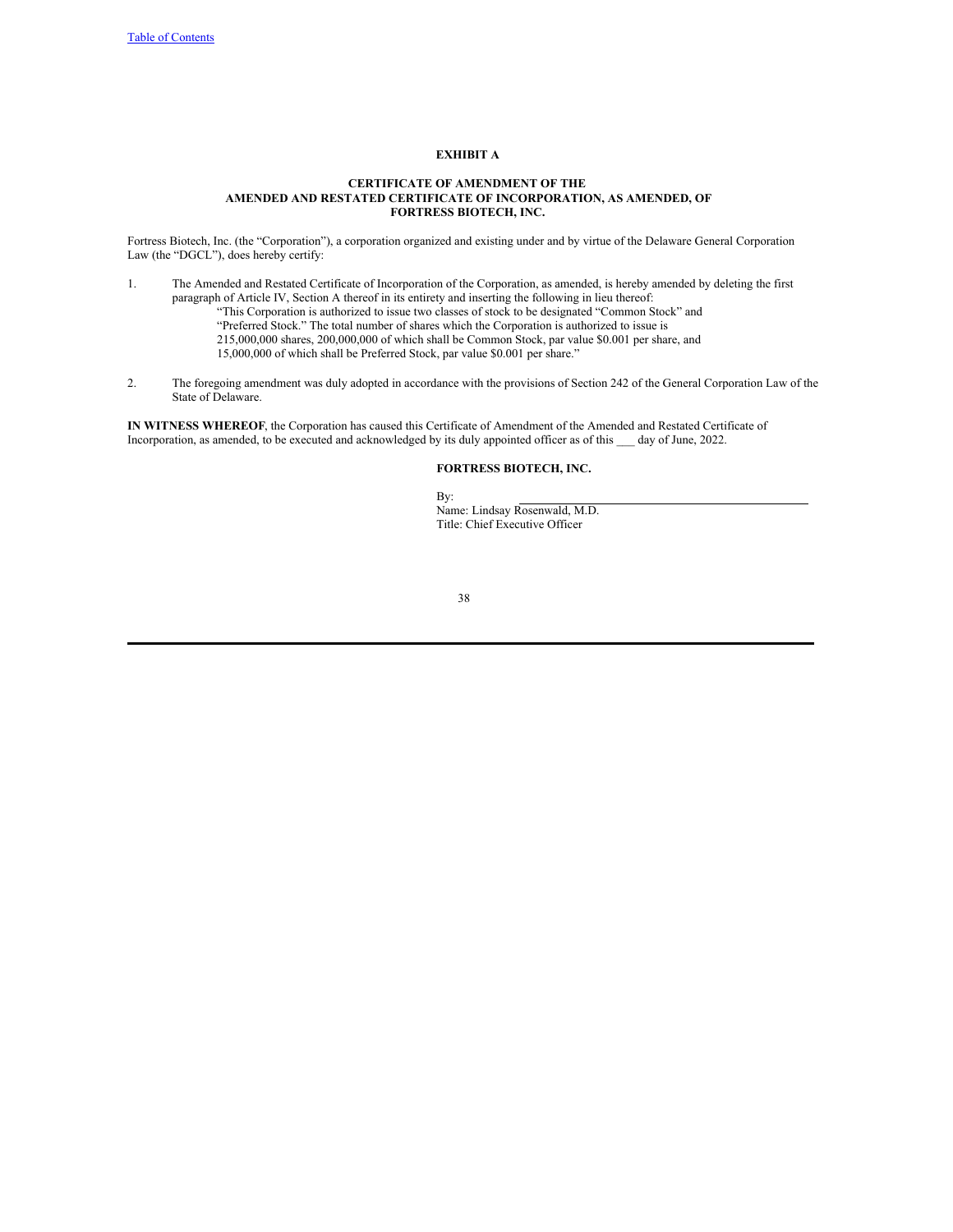# **EXHIBIT B**

## **AMENDMENT TO THE COMPANY'S 2013 STOCK INCENTIVE PLAN TO INCREASE THE NUMBER OF SHARES OF COMMON STOCK AUTHORIZED FOR ISSUANCE THEREUNDER**

# **3. STOCK SUBJECT TO THE PLAN**

(a) Subject to the provisions of Section 12 below, the maximum aggregate number of Shares which may be issued pursuant to all Awards (including Incentive Stock Options) is Sixteen Million (16,000,000) Shares. The Shares may be authorized, but unissued, or reacquired Common Stock.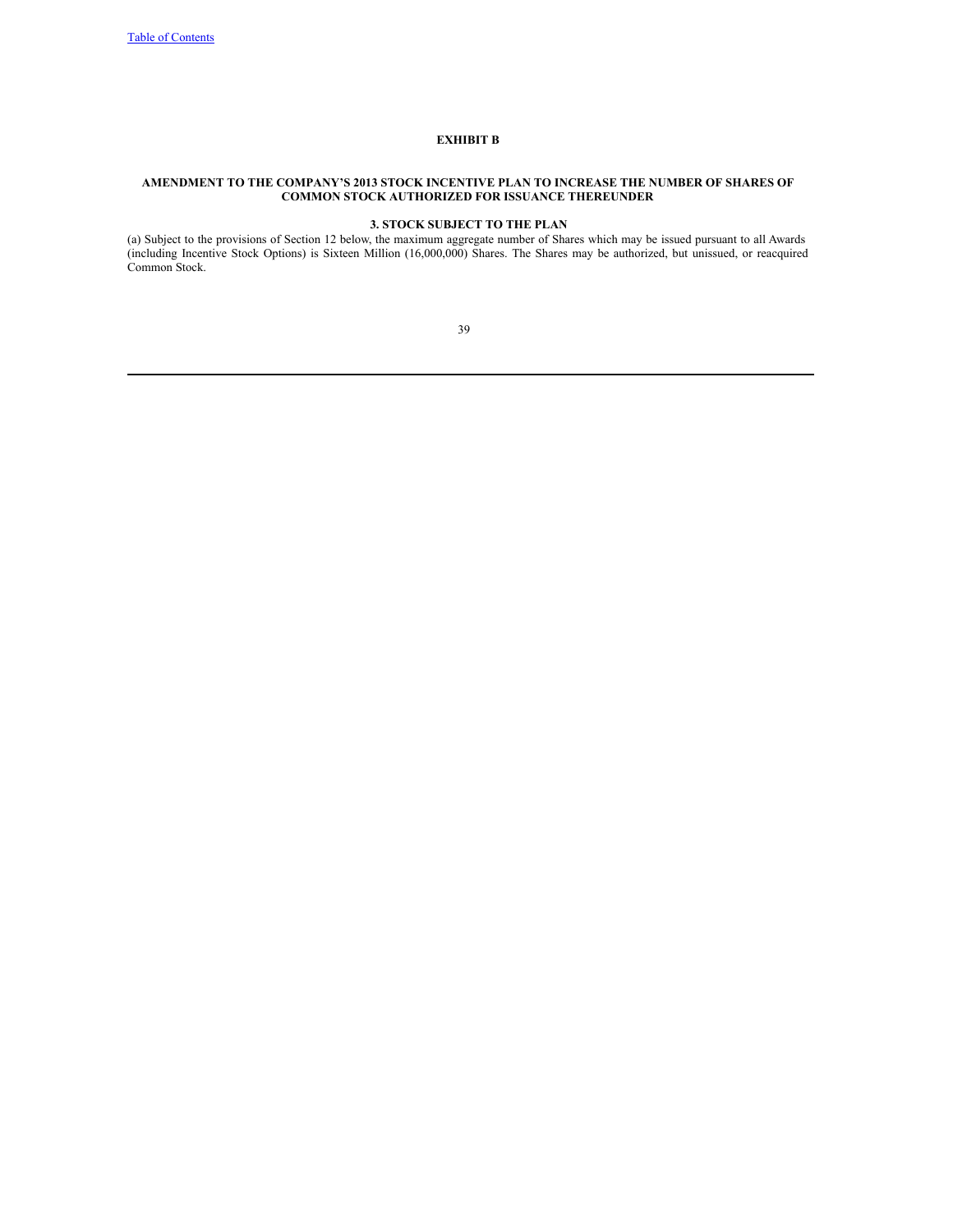

FORTRESS BIOTECH, INC. ATTN: ROBYN HUNTER 1111 KANE CONCOURSE **SUITE 301** BAY HARBOR SLANDS, R. 33154



VOTE BY INTERNET<br>*Before The Meeting -* Go to <u>www.proxyvote.com</u> or scan the QR Barcode above

Use the Internet to transmit your voting instructions and for electronic delivery of information up until 11:59 PM. Eastern Time on June 10, 2022. Have your proxy card in hand when you access the web site and follow the i

During The Meeting - Go to www.virtualshareholdermeeting.com/FBIO2022

You may attend the meeting via the Internet and vote during the meeting. Have the information<br>that is printed in the box marked by the arrow available and follow the instructions.

VOTE BY PHONE - 1-800-690-6903<br>Use any touch-tone telephone to transmit your voting instructions up until<br>11:59 PM. Eastern Time on June 20, 2022. Have your proxy card in hand when you call and<br>then follow the instructions

VOTE BY MAIL<br>Mark, sign and date your proxy card and return it in the postage-paid envelope we<br>have provided or return it to Vote Processing, c/o Broadridge, 51 Mercedes Way,<br>Edgewood, NY 11717.

TO VOTE, MARK BLOCKS BELOW IN BLUE OR BLACK INK AS FOLLOWS:

l,

|    | O VOTE, IVIARR BLOCKS BELOW IN BLUE OR BLACK INK AS                                                                                                             |                                                                              |                    |                             |              | D84413-P71835                                                                                                                                                                                                                                                                                                                             |   |                     | KEEP THIS PORTION FOR YOUR RECORDS  |
|----|-----------------------------------------------------------------------------------------------------------------------------------------------------------------|------------------------------------------------------------------------------|--------------------|-----------------------------|--------------|-------------------------------------------------------------------------------------------------------------------------------------------------------------------------------------------------------------------------------------------------------------------------------------------------------------------------------------------|---|---------------------|-------------------------------------|
|    |                                                                                                                                                                 |                                                                              |                    |                             |              | THIS PROXY CARD IS VALID ONLY WHEN SIGNED AND DATED.                                                                                                                                                                                                                                                                                      |   |                     | DETACH AND RETURN THIS PORTION ONLY |
| 1. | <b>FORTRESS BIOTECH, INC.</b><br>The Board of Directors recommends you vote "FOR ALL"<br>in Proposal 1 (Election of Directors):<br><b>Election of Directors</b> |                                                                              | All<br>0           | For Withhold For All<br>All | Except<br>11 | To withhold authority to vote for any individual<br>nominee(s), mark "For All Except" and write the<br>number(s) of the nominee(s) on the line below.                                                                                                                                                                                     |   |                     |                                     |
|    | Nominees:                                                                                                                                                       |                                                                              |                    |                             |              |                                                                                                                                                                                                                                                                                                                                           |   |                     |                                     |
|    | 01) Lindsay A. Rosenwald, M.D.<br>02) Michael S. Weiss<br>03) Jimmie Harvey, Jr., M.D.<br>Malcolm Hoenlein<br>04)                                               | 06) J. Jay Lobell<br>07) Eric K. Rowinsky, M.D.<br>08) Kevin L. Lorenz, J.D. | 05) Dov Klein, CPA |                             |              |                                                                                                                                                                                                                                                                                                                                           |   |                     |                                     |
|    | The Board of Directors recommends you vote FOR Proposal 2:                                                                                                      |                                                                              |                    |                             |              |                                                                                                                                                                                                                                                                                                                                           |   | For Against Abstain |                                     |
| 2. | Advisory vote to approve the compensation of our named executive officers.                                                                                      |                                                                              |                    |                             |              |                                                                                                                                                                                                                                                                                                                                           |   | Π                   | П                                   |
|    | The Board of Directors recommends you vote FOR Proposal 3:                                                                                                      |                                                                              |                    |                             |              |                                                                                                                                                                                                                                                                                                                                           |   |                     |                                     |
| 3. | December 31, 2022.                                                                                                                                              |                                                                              |                    |                             |              | Ratification of the appointment of KPMG LLP as Fortress Biotech, Inc.'s independent registered public accounting firm for the fiscal year ending                                                                                                                                                                                          | П | Π                   |                                     |
|    | The Board of Directors recommends you vote FOR Proposal 4:                                                                                                      |                                                                              |                    |                             |              |                                                                                                                                                                                                                                                                                                                                           |   |                     |                                     |
| 4. | number of authorized shares of Common Stock from 170,000,000 to 200,000,000.                                                                                    |                                                                              |                    |                             |              | Amendment of the Amended and Restated Certificate of Incorporation, as amended, of Fortress Biotech, Inc., in Article IV, Section A, to increase the                                                                                                                                                                                      | П | 0                   | Π                                   |
|    | The Board of Directors recommends you vote FOR Proposal 5:                                                                                                      |                                                                              |                    |                             |              |                                                                                                                                                                                                                                                                                                                                           |   |                     |                                     |
| 5. | thereunder from 13,000,000 to 16,000,000.                                                                                                                       |                                                                              |                    |                             |              | Amendment of the 2013 Stock Incentive Plan, as amended, of Fortress Biotech, Inc. to increase the number of shares of Common Stock issuable                                                                                                                                                                                               | П | Ω                   | Π                                   |
|    |                                                                                                                                                                 |                                                                              |                    |                             |              | NOTE: In its discretion, the proxy is authorized to vote upon such other business as may properly come before the Annual Meeting. This proxy when properly<br>executed will be voted as directed herein by the undersigned stockholder. If no direction is made, this proxy will be voted FOR proposals 1, 2, 3, 4 and 5.                 |   |                     |                                     |
|    |                                                                                                                                                                 |                                                                              |                    |                             |              | Please sign exactly as your name(s) appear(s) hereon. When signing as attorney, executor, administrator, or other fidugary, please give full title as such, Joint<br>owners should each sign personally. All holders must sign. If a corporation or partnership, please sign in full corporate or partnership name by authorized officer. |   |                     |                                     |
|    |                                                                                                                                                                 |                                                                              |                    |                             |              |                                                                                                                                                                                                                                                                                                                                           |   |                     |                                     |
|    | Signature [PLEASE SIGN WITHIN BOX]                                                                                                                              | Date                                                                         |                    |                             |              | Signature (Joint Owners)<br>Date                                                                                                                                                                                                                                                                                                          |   |                     |                                     |